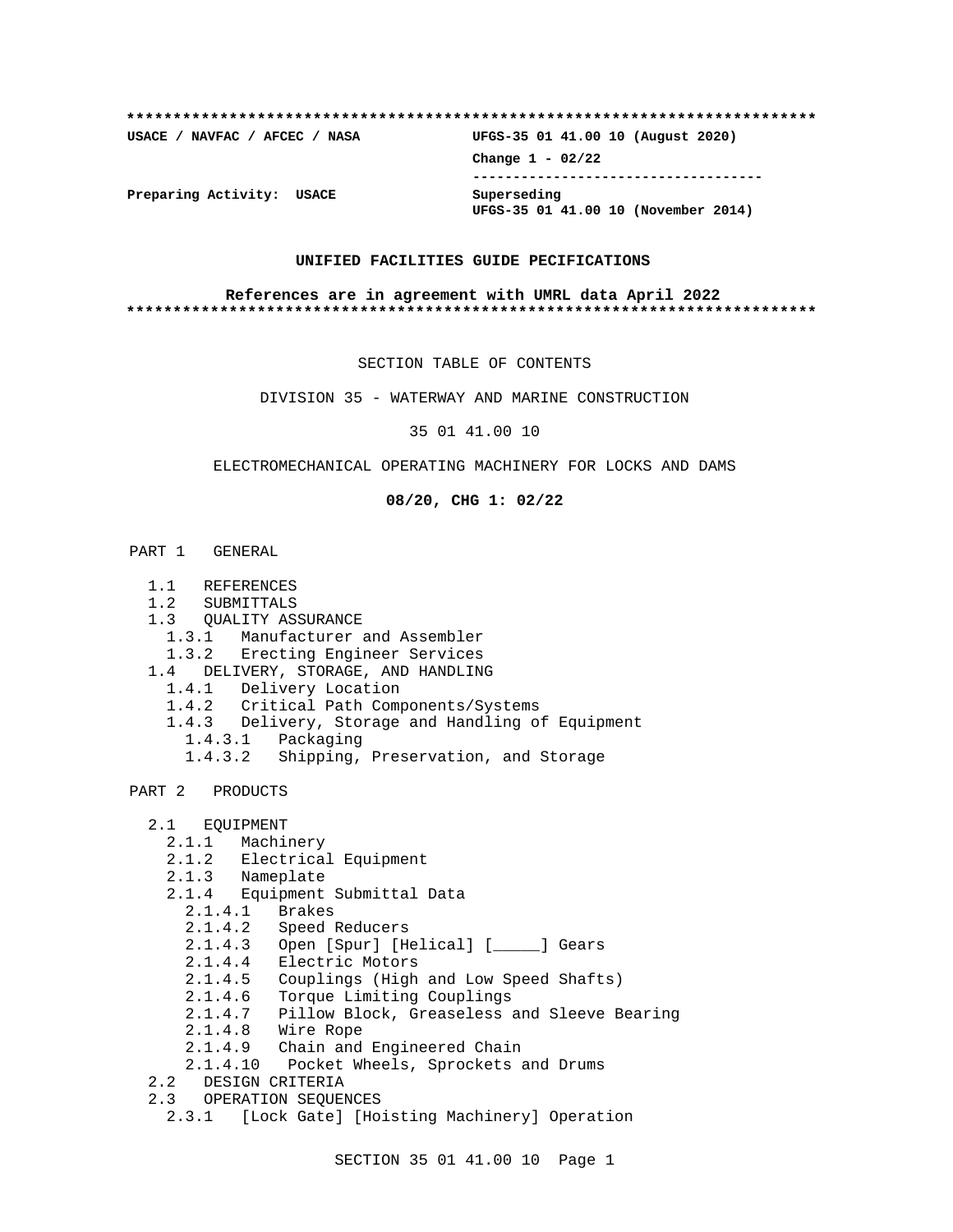- 2.3.1.1 Sequence of Operation
	- 2.3.1.1.1 [Lock] Gate Opening
- 2.3.1.1.2 [Lock] Gate Closing
- 2.3.1.2 Design Considerations
- 2.4 SPEED REDUCERS
	- 2.4.1 [Miter Gate Speed Reducers] [Gate Hoist Speed Reducer] [Tainter Valve Speed Reducer]
		-
		- 2.4.1.1 General<br>2.4.1.2 Reducer Reducer Housing
	- 2.4.2 Gearing
	- 2.4.3 Reducer Shafts
	- 2.4.4 Shaft Bearings
	- 2.4.5 Gearbox Lubrication System
	- 2.4.6 Seals<br>2.4.7 Heate
	- Heater
	- 2.4.8 Breather
	- 2.4.9 Lubrication
	- 2.4.10 Portable Filtering Unit
- 2.5 BEARINGS
	- 2.5.1 Pillow Block Bearing Assemblies
	- 2.5.2 Sleeve Type Plain Pillow block Bearing Assemblies
	- 2.5.3 Self-Lubricated Bearings
- 2.6 SHAFTS
- 2.7 SHAFT COUPLINGS
	- 2.7.1 General
		- 2.7.1.1 Flexible Disk Couplings
		- 2.7.1.2 Elastomeric Couplings
		- 2.7.1.3 Chain Couplings
		- 2.7.1.4 Gear Type Couplings
		- 2.7.1.5 Grid Type Couplings
		- 2.7.1.6 Jaw Type Couplings
- 2.7.2 Torque Limiting Couplings
- 2.8 ELECTRIC MOTORS
	- 2.8.1 Ratings
	- 2.8.2 Construction
	- 2.8.3 Electric Motor Factory Tests
		- 2.8.3.1 No Load Test
		- 2.8.3.2 Locked Rotor Test
		- 2.8.3.3 High Potential Test
		- 2.8.3.4 Stator Winding Resistance Test
- 2.9 BRAKES
	- 2.9.1 Electrohydraulic Actuator
	- 2.9.2 Release Magnets and Rectifier
	- 2.9.3 Enclosing Case
- 2.9.4 Mechanical Construction
- 2.10 GUARDS AND COVERS
- 2.11 STRUCTURAL BASES AND SUPPORTS
- 2.12 OPEN [SPUR] [HELICAL] GEARS
- 2.12.1 Gearing
	- 2.12.1.1 Pinion "Drive" Gear
	-
	- 2.12.1.2 [Sector][Bull][Spoked][\_\_\_\_\_] Type Gears
- 2.12.2 Contractor Designed Gearing
- 2.13 PINTLE BUSHING
- 2.14 PINTLE BALL
- 2.15 PINTLE SHOE
- 2.16 PINTLE BASE
- 2.17 ENGINEERED CHAIN
	- 2.17.1 Corrosion-Resisting Steel Flats and Rounds
	- 2.17.2 Nickel-Aluminum Bronze Flats and Corrosion-Resisting Steel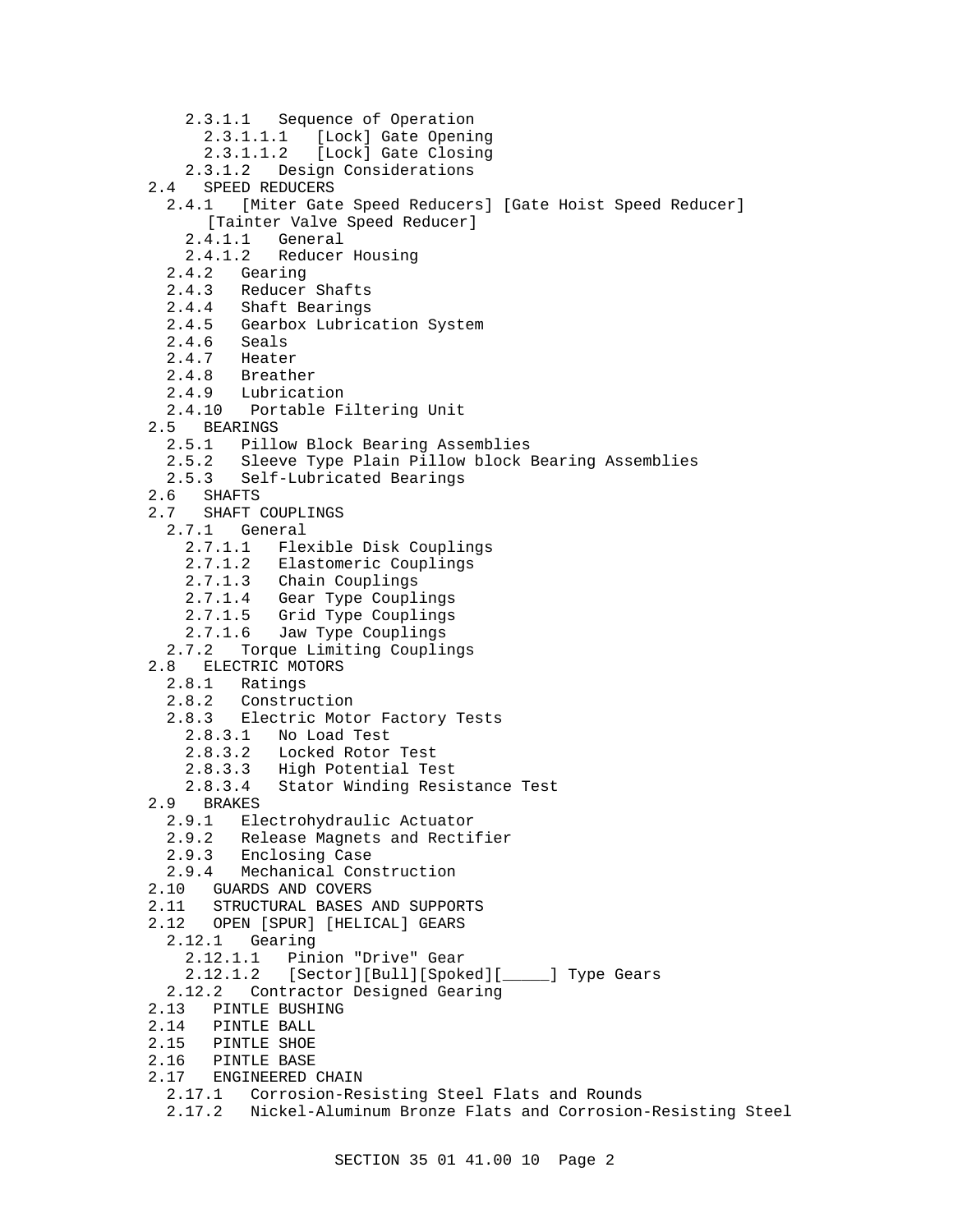Rounds

- 2.17.3 Pins
- 2.17.4 Retaining Rings
- 2.17.5 Hardness
- 2.18 ROUND LINK CHAIN
	- 2.18.1 Calibrated Hoisting Chain
	- 2.18.2 Hoisting Chain/Gate Attachments
	- 2.18.3 Hoisting Chain Repair Links
- 2.19 POCKET WHEEL [SPROCKET]
	- 2.19.1 Ring Forging
	- 2.19.2 Machining and Heat Treatment
	- 2.19.3 Testing
	- 2.19.4 Finished Product
- 2.20 HOIST DRUMS
- 2.21 GROOVED CHAIN DRUM (FOR ROUND LINK CHAIN)
	- 2.21.1 General
	- 2.21.2 Machining and Welding
	- 2.21.3 Testing
	- 2.21.4 Finished Product
	- 2.21.5 Dimension Test
- 2.22 WIRE ROPE AND END TERMINATIONS
- 2.23 SHEAVES
- 2.24 PAINTING
- 2.25 SHOP ASSEMBLY AND TESTS
	- 2.25.1 General
	- 2.25.2 Alignment
	- 2.25.3 Anti-Seize Lubricant
	- 2.25.4 Acceptance
	- 2.25.5 Gages
- PART 3 EXECUTION
	- 3.1 STRUCTURAL FABRICATION
		- 3.1.1 General
		- 3.1.2 Material
	- 3.1.3 Dimensional Tolerances for Structural Work
	- 3.2 MACHINE WORK
		- 3.2.1 Finished Surfaces
		- 3.2.2 Unfinished Surfaces
		- 3.2.3 Pin Holes
	- 3.3 FIELD QUALITY ASSURANCE
	- 3.4 NONDESTRUCTIVE EXAMINATION<br>3.4.1 NDT Agency Requirement
		- NDT Agency Requirements
		- 3.4.2 Nondestructive Testing (NDT) for Flaws
		- Quality Assurance Measurements
		- 3.4.4 Pintle Component Nondestructive Testing Examination
		- 3.4.5 Gear Nondestructive Testing Examination
			- 3.4.5.1 Gear Teeth (Magnetic Particle or Dye Penetrant)
			- 3.4.5.2 Gear Spokes and Hub (Dye Penetrant)
		- 3.4.6 Pocket Wheel Nondestructive Testing Examination
			- 3.4.6.1 Ultrasonic Examination
			- 3.4.6.2 Magnetic Particle Examination
		- 3.4.7 Hoisting Drum Nondestructive Testing Examination
		- 3.4.8 Engineered Chain Nondestructive Testing Examination
			- 3.4.8.1 Sidebar Tests
			- 3.4.8.2 Pin Tests
	- 3.5 GEAR CERTIFICATION
	- 3.6 CHAIN CERTIFICATION
	- 3.7 HOISTING DRUM AND SHEAVE CERTIFICATION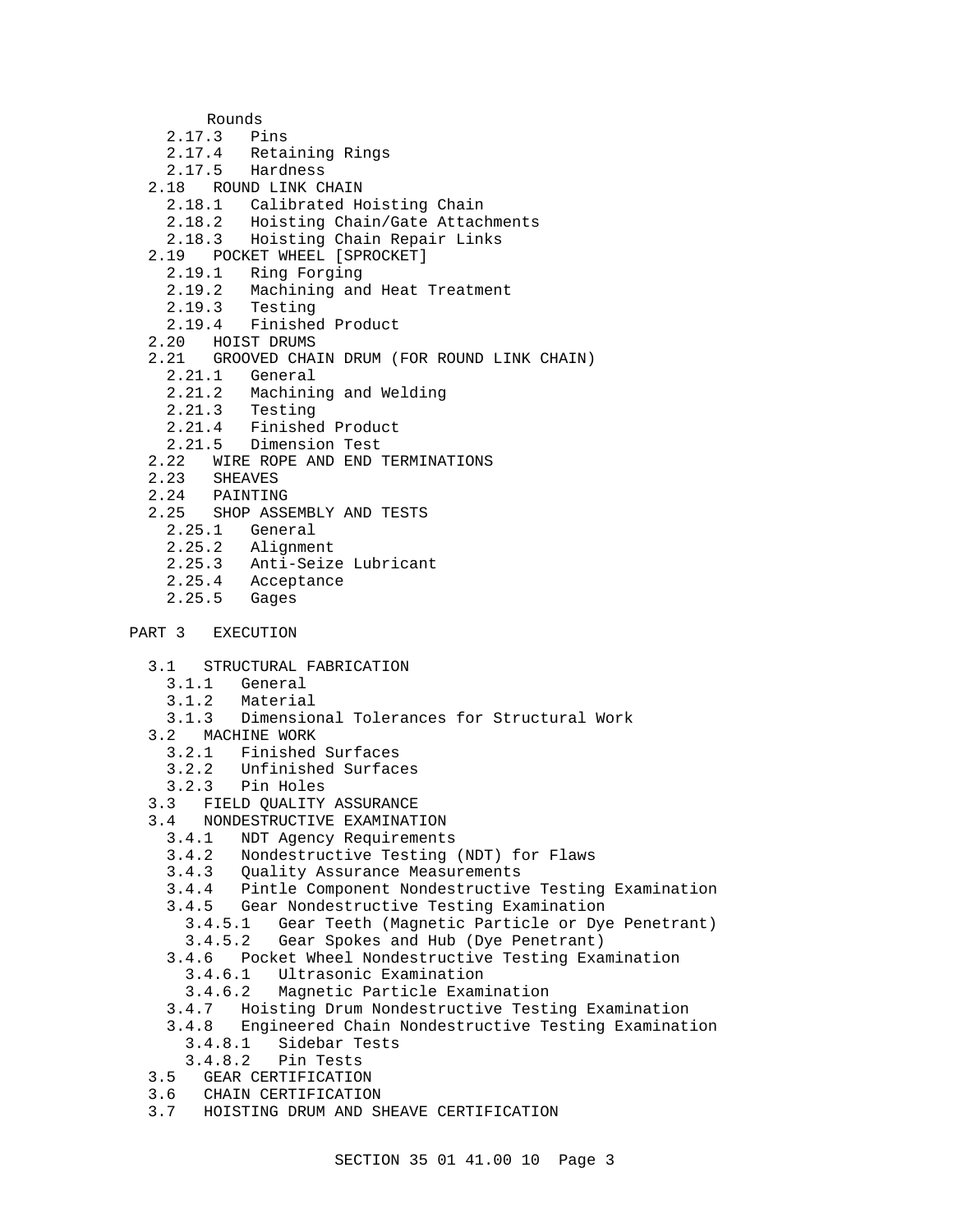- 3.8 HOISTING MACHINERY AND DRUM SHOP LOAD TEST
- 3.9 POCKET WHEEL [SPROCKET] SHOP LOAD TEST
- 3.10 WELDING
- 3.11 MISCELLANEOUS PROVISIONS
	- 3.11.1 Cleaning of Corrosion-Resisting Steel
	- 3.11.2 Protection of Finished Work
	- 3.11.3 Lubrication
- 3.12 FIELD ERECTION AND TESTS
	- 3.12.1 General
	- 3.12.2 General Test Procedure
	- 3.12.3 Crane Availability
	- 3.12.4 Schedule
	- 3.12.5 Wire Rope Tensioning
	- 3.12.6 Round Link Chain Tensioning
	- 3.12.7 Limit Switch and Position Indication Settings
	- 3.12.8 Open Spur Gear Alignment
- 3.13 ERECTING ENGINEER
- 3.14 FIELD TRAINING
- 3.15 STARTUP AND ACCEPTANCE TEST
- 3.16 Equipment Warranty
- 3.17 OPERATIONS AND MAINTENANCE DATA
- -- End of Section Table of Contents --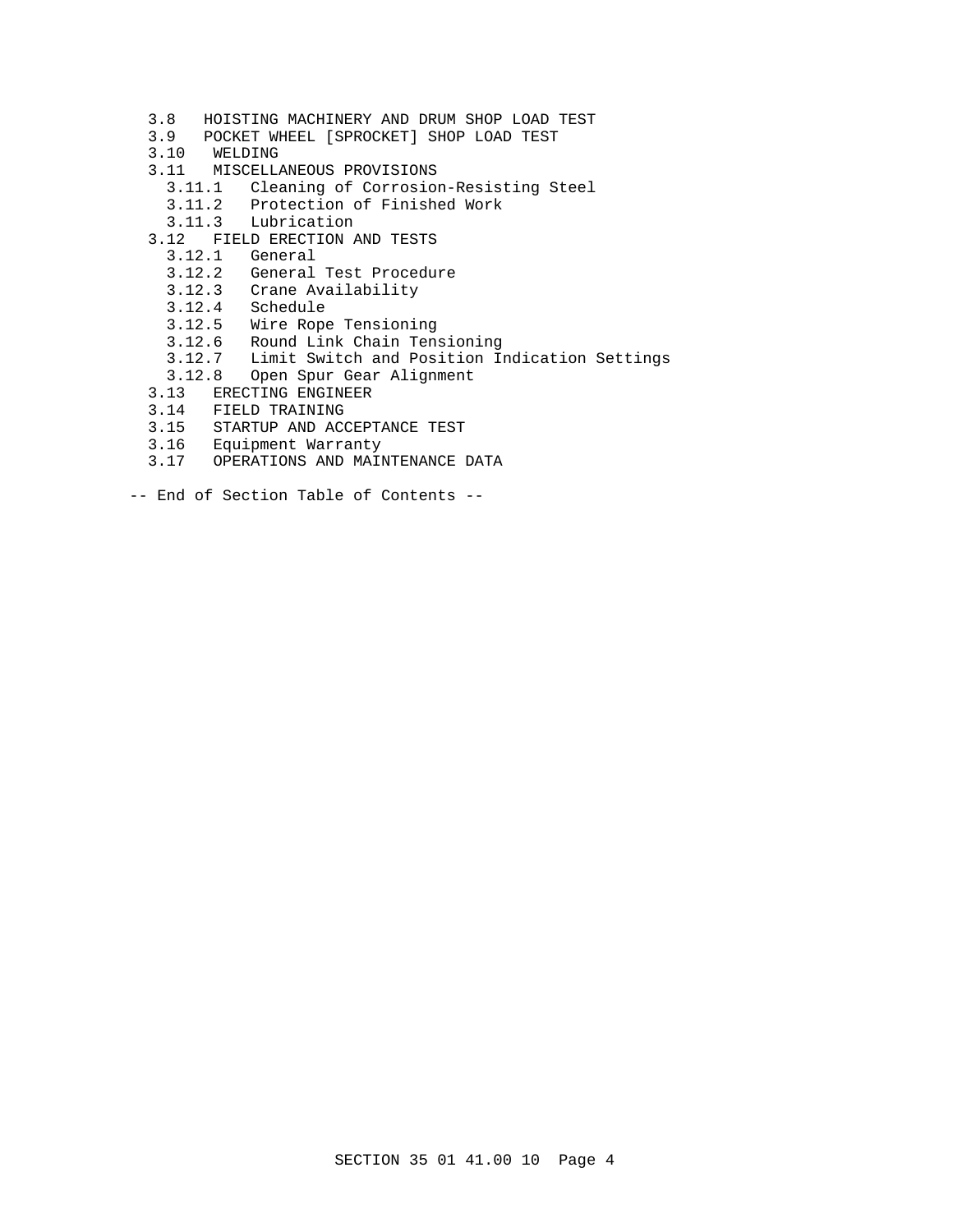USACE / NAVFAC / AFCEC / NASA

UFGS-35 01 41.00 10 (August 2020) Change  $1 - 02/22$ --------------------------------------Superseding UFGS-35 01 41.00 10 (November 2014)

Preparing Activity: USACE

#### UNIFIED FACILITIES GUIDE PECIFICATIONS

References are in agreement with UMRL data April 2022 

#### 35 01 41.00 10

ELECTROMECHANICAL OPERATING MACHINERY FOR LOCKS AND DAMS 08/20, CHG 1: 02/22

NOTE: This guide specification covers the requirements for mechanical power systems to operate gates, culvert valves, and other mechanisms at navigational locks and dams, flood control dams, and other civil works structures.

Adhere to UFC 1-300-02 Unified Facilities Guide Specifications (UFGS) Format Standard when editing this guide specification or preparing new project specification sections. Edit this guide specification for project specific requirements by adding, deleting, or revising text. For bracketed items, choose applicable item(s) or insert appropriate information.

Remove information and requirements not required in respective project, whether or not brackets are present.

Comments, suggestions and recommended changes for this guide specification are welcome and should be submitted as a Criteria Change Request (CCR). 

#### PART 1 GENERAL

NOTE: This guide specification should be used in accordance with EM 1110-2-2610 MECHANICAL AND ELECTRICAL DESIGN FOR LOCK AND DAM OPERATING EQUIPMENT and EM 1110-2-3200 WIRE ROPE SELECTION CRITERIA FOR GATE OPERATING DEVICES. For hydraulic power systems, see UFGS 35 05 40.14 10 HYDRAULIC POWER SYSTEMS FOR CIVIL WORKS STRUCTURES and EM 1110-2-1424 LUBRICANTS AND HYDRAULIC FLUIDS FOR CIVIL WORKS PROJECTS. However, the designer should note that some components of hydraulic driven machinery systems may have applicable sections within this guide specification that should be used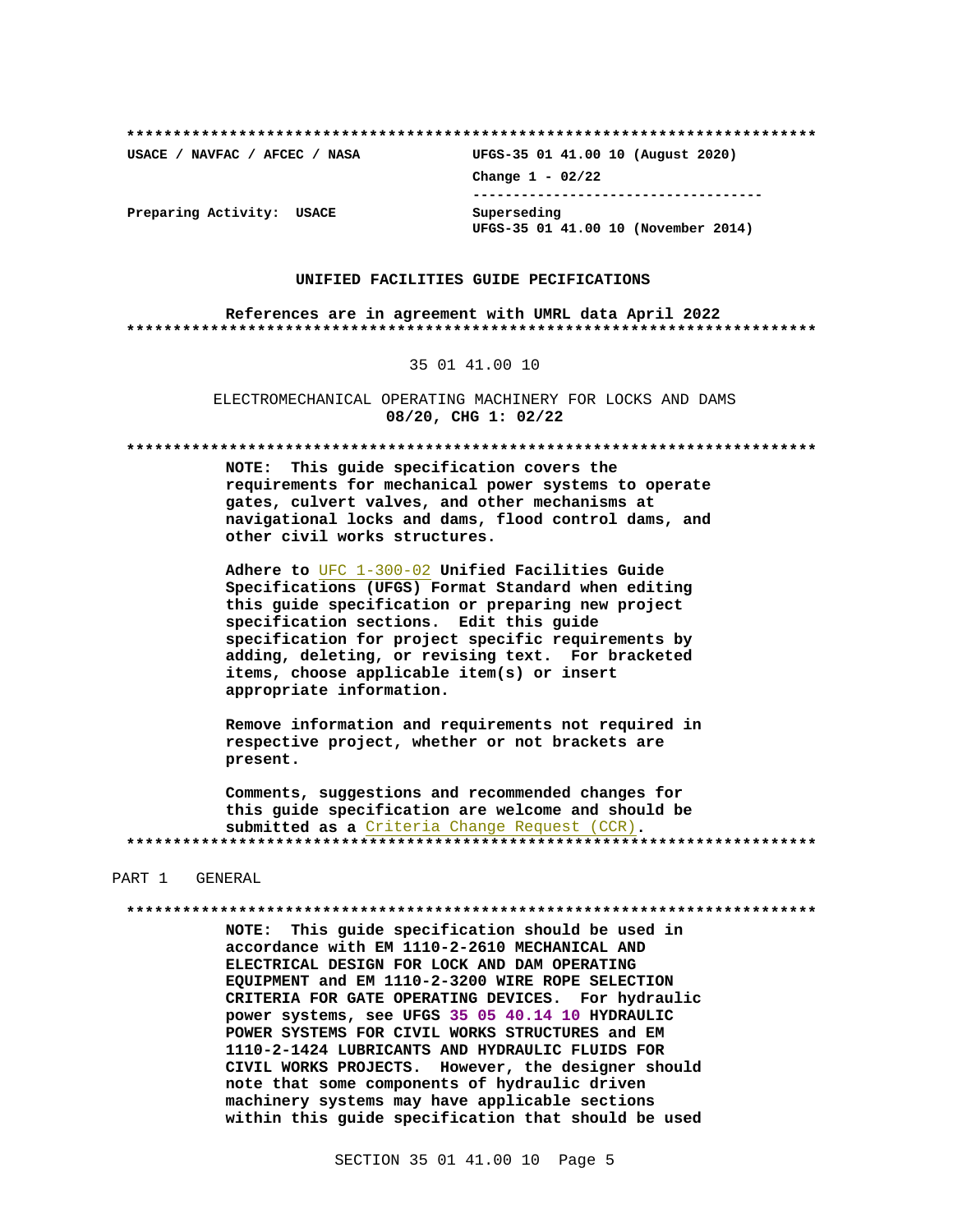for various configurations of linkages, pins, shafts, etc. For self-lubricated bearing systems, see UFGS 35 05 40.17 SELF-LUBRICATED BEARING MATERIALS, FABRICATION, HANDLING, AND ASSEMBLY.

Ensure products used in this section comply with Federal procurement preference under Section 9002 of the Farm Security and Rural Investment Act of 2002. See Section 01 33 29 SUSTAINABILITY REQUIREMENTS AND REPORTING for requirements associated with EPA designated products.

#### $1.1$ REFERENCES

#### 

NOTE: This paragraph is used to list the publications cited in the text of the guide specification. The publications are referred to in the text by basic designation only and listed in this paragraph by organization, designation, date, and title.

Use the Reference Wizard's Check Reference feature when you add a Reference Identifier (RID) outside of the Section's Reference Article to automatically place the reference in the Reference Article. Also use the Reference Wizard's Check Reference feature to update the issue dates.

# References not used in the text will automatically be deleted from this section of the project specification when you choose to reconcile references in the publish print process.

The publications listed below form a part of this specification to the extent referenced. The publications are referred to within the text by the basic designation only.

AEROSPACE INDUSTRIES ASSOCIATION OF AMERICA, INC. (AIA/NAS)

| AIA/NAS NAS410 | (2014; Rev 4) NAS Certification &    |  |
|----------------|--------------------------------------|--|
|                | Oualification of Nondestructive Test |  |
|                | Personnel                            |  |

AMERICAN GEAR MANUFACTURERS ASSOCIATION (AGMA)

| AGMA 908  | (1989B; R 1999) Information Sheet:<br>Geometry Factors for Determining the<br>Pitting Resistance and Bending Strength of<br>Spur, Helical and Herringbone Gear Teeth |
|-----------|----------------------------------------------------------------------------------------------------------------------------------------------------------------------|
| AGMA 6013 | (2006A; R2016) Standard for Industrial<br>Enclosed Gear Drives                                                                                                       |
| AGMA 9002 | (2014C) Bores and Keyways for Flexible<br>Couplings (Inch Series)                                                                                                    |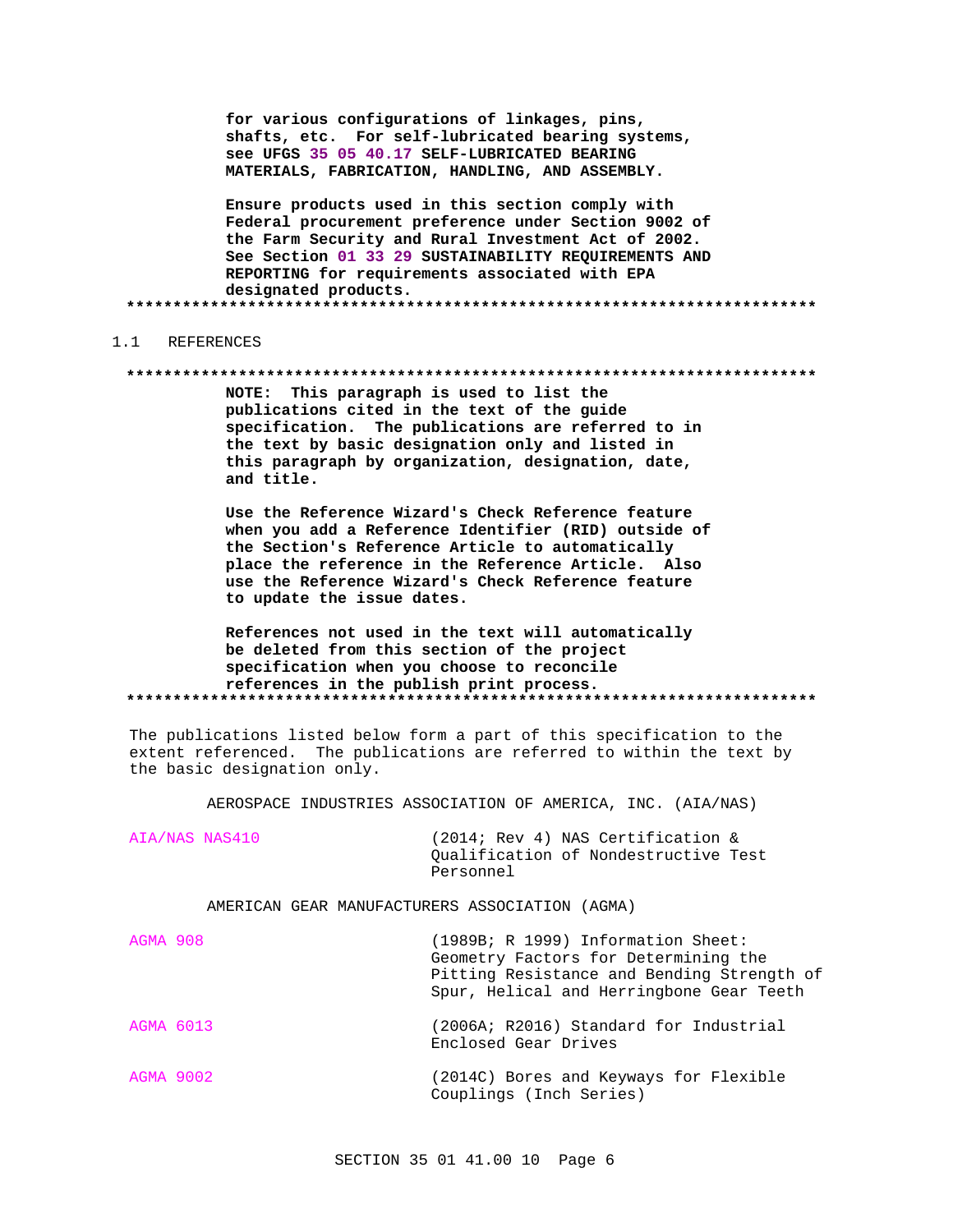AGMA ISO 1328-1-B14 (2010A) Cylindrical Gears - ISO System of Flank Tolerance Classification - Part: Definitions and Allowable Values of Deviations Relevant to Flanks of Gear Teeth ANSI/AGMA 2001 (2004D; R 2010) Fundamental Rating Factors and Calculation Methods for Involute Spur and Helical Gear Teeth ANSI/AGMA 2003 (2010D) Rating the Pitting Resistance and Bending Strength of Generated Straight Bevel, ZEROL Bevel, and Spiral Bevel Gear Teeth ANSI/AGMA 6001 (2008E; R 2014) Design and Selection of Components for Enclosed Gear Drives ANSI/AGMA 6113 (2016B) Standard for Industrial Enclosed Gear Drives (Metric Edition) ANSI/AGMA 9005 (2016) Industrial Gear Lubrication AMERICAN SOCIETY FOR NONDESTRUCTIVE TESTING (ASNT) ANSI/ASNT CP-189 (2020) ASNT Standard for Qualification and Certification of Nondestructive Testing Personnel ASNT SNT-TC-1A (2020) Recommended Practice for Personnel Qualification and Certification in Nondestructive Testing AMERICAN SOCIETY OF MECHANICAL ENGINEERS (ASME) ASME B17.1 (1967; R 2017) Keys and Keyseats ASME B46.1 (2020) Surface Texture, Surface Roughness, Waviness and Lay AMERICAN WELDING SOCIETY (AWS) AWS D1.1/D1.1M (2020; Errata 1 2021) Structural Welding Code - Steel ASTM INTERNATIONAL (ASTM) ASTM A27/A27M (2020) Standard Specification for Steel Castings, Carbon, for General Application ASTM A29/A29M (2020) Standard Specification for General Requirements for Steel Bars, Carbon and Alloy, Hot-Wrought ASTM A36/A36M (2019) Standard Specification for Carbon Structural Steel ASTM A108 (2013) Standard Specification for Steel

Bar, Carbon and Alloy, Cold-Finished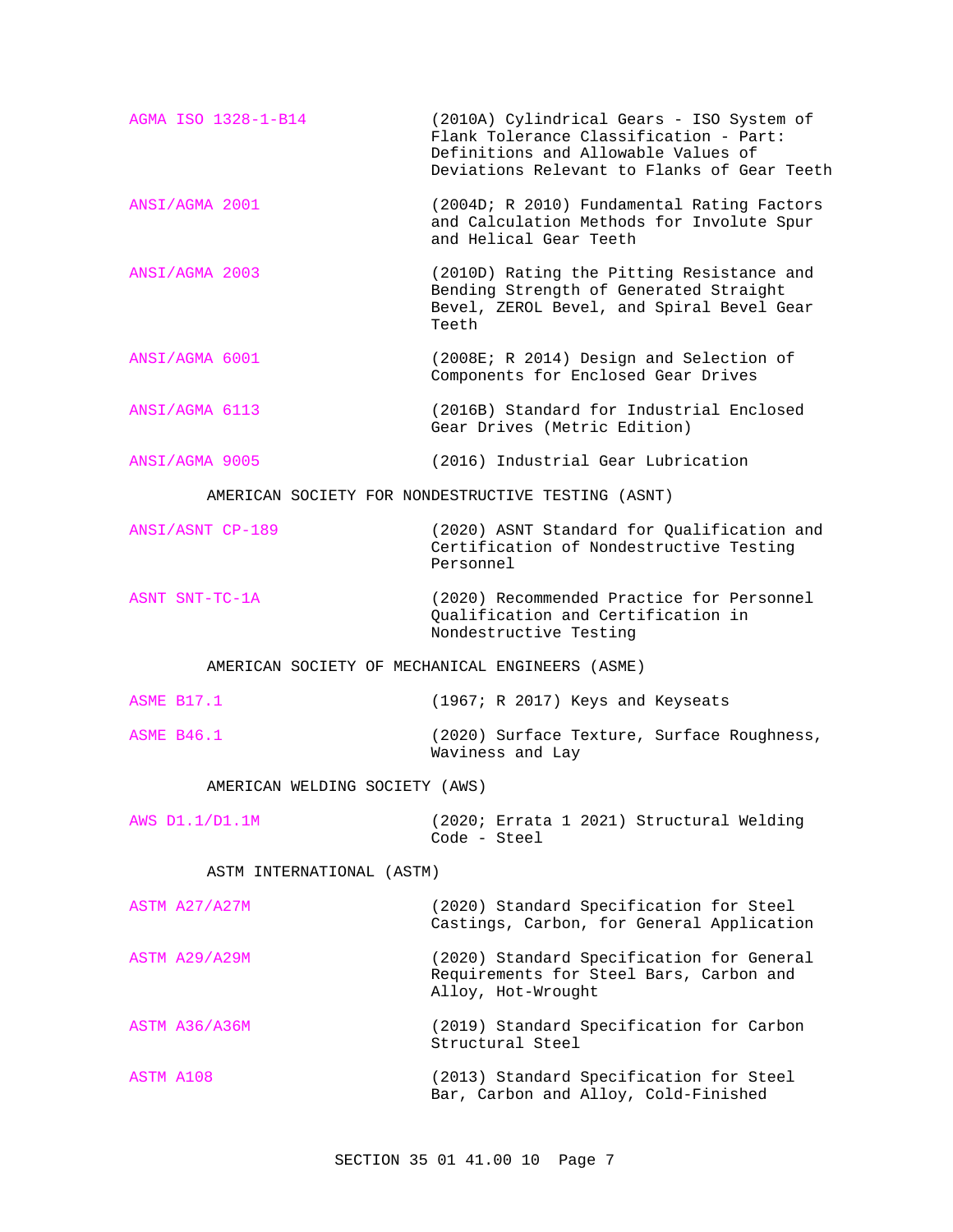| <b>ASTM A148/A148M</b> | (2020; E 2020) Standard Specification for<br>Steel Castings, High Strength, for<br>Structural Purposes                                  |
|------------------------|-----------------------------------------------------------------------------------------------------------------------------------------|
| <b>ASTM A290/A290M</b> | (2016; R 2021) Standard Specification for<br>Carbon and Alloy Steel Forgings for Rings<br>for Reduction Gears                           |
| <b>ASTM A291/A291M</b> | (2016) Standard Specification for Steel<br>Forgings, Carbon and Alloy, for Pinions,<br>Gears and Shafts for Reduction Gears             |
| ASTM A322              | (2020) Standard Specification Steel Bars,<br>Alloy, Standard Grades                                                                     |
| <b>ASTM A380/A380M</b> | (2017) Standard Practice for Cleaning,<br>Descaling, and Passivation of Stainless<br>Steel Parts, Equipment, and Systems                |
| <b>ASTM A388/A388M</b> | (2016) Standard Practice for Ultrasonic<br>Examination of Steel Forgings                                                                |
| ASTM A473              | (2021) Standard Specification for<br>Stainless Steel Forgings                                                                           |
| <b>ASTM A487/A487M</b> | (2021) Standard Specification for Steel<br>Castings Suitable for Pressure Service                                                       |
| <b>ASTM A564/A564M</b> | (2019) Standard Specification for<br>Hot-Rolled and Cold-Finished Age-Hardening<br>Stainless Steel Bars and Shapes                      |
| <b>ASTM A578/A578M</b> | (2007; R 2012) Standard Specification for<br>Straight-Beam Ultrasonic Examination of<br>Rolled Steel Plates for Special<br>Applications |
| <b>ASTM A668/A668M</b> | (2021a) Standard Specification for Steel<br>Forgings, Carbon and Alloy, for General<br>Industrial Use                                   |
| <b>ASTM A705/A705M</b> | (2020; E 2021) Standard Specification for<br>Age-Hardening Stainless Steel Forgings                                                     |
| ASTM A743/A743M        | (2021) Standard Specification for<br>Castings, Iron-Chromium,<br>Iron-Chromium-Nickel, Corrosion Resistant,<br>for General Application  |
| <b>ASTM A744/A744M</b> | (2020a) Standard Specification for<br>Castings, Iron-Chromium-Nickel, Corrosion<br>Resistant, for Severe Service                        |
| <b>ASTM A829/A829M</b> | (2014) Standard Specification for Alloy<br>Structural Steel Plates                                                                      |
| ASTM A1018/A1018M      | (2016a) Standard Specification for Steel,<br>Sheet and Strip, Heavy-Thickness Coils,<br>Hot-Rolled, Carbon, Commercial, Drawing,        |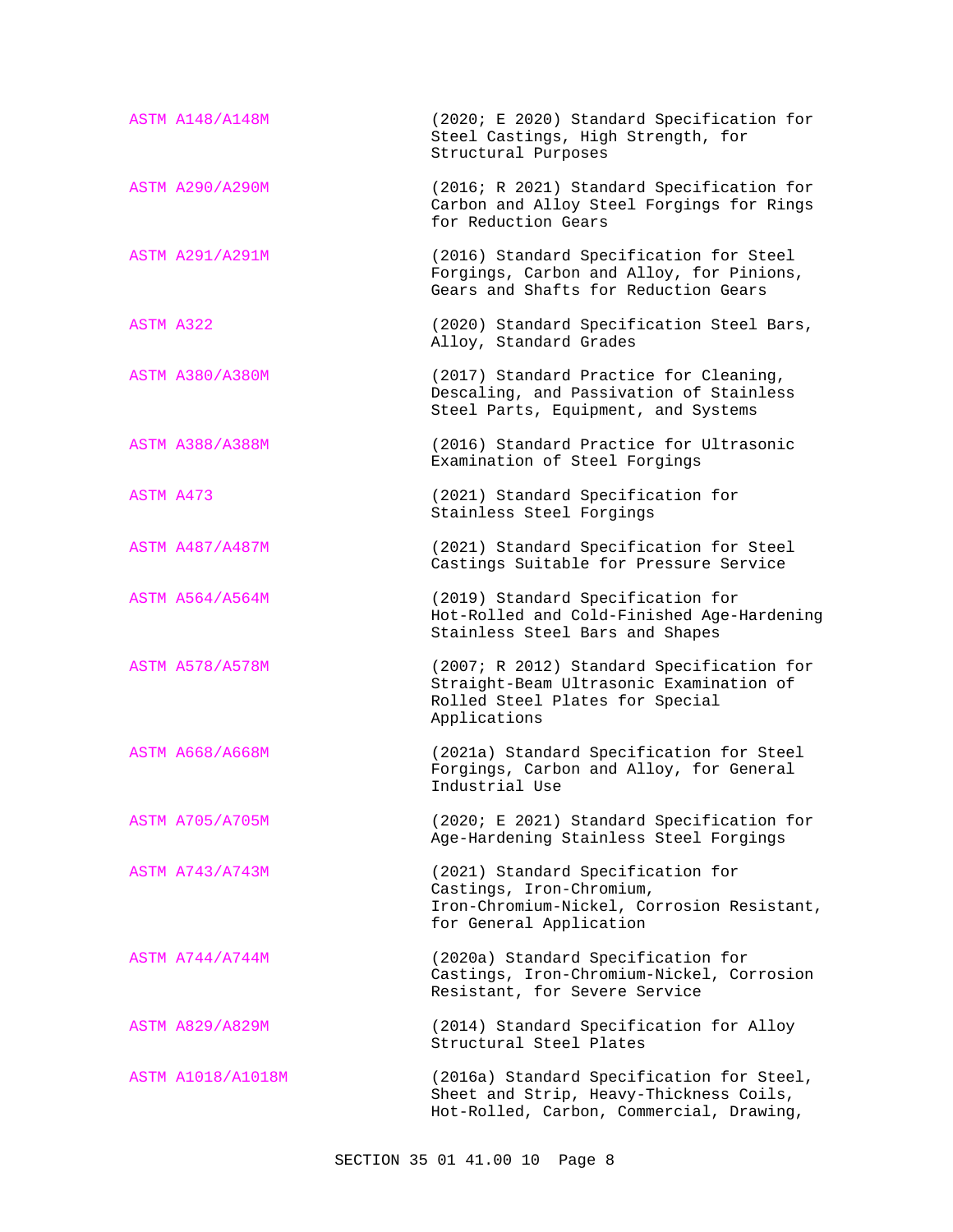|                          | Structural, High-Strength Low-Alloy,<br>High-Strength Low-Alloy with Improved<br>Formability, and Ultra-High Strength                              |
|--------------------------|----------------------------------------------------------------------------------------------------------------------------------------------------|
| ASTM B148                | (2014) Standard Specification for<br>Aluminum-Bronze Sand Castings                                                                                 |
| <b>ASTM B271/B271M</b>   | (2015) Standard Specification for<br>Copper-Base Alloy Centrifugal Castings                                                                        |
| <b>ASTM B505/B505M</b>   | (2018) Standard Specification for Copper<br>Alloy Continuous Castings                                                                              |
| ASTM B584                | (2014) Standard Specification for Copper<br>Alloy Sand Castings for General<br>Applications                                                        |
| ASTM D3233               | (1993; R 2014) Standard Test Methods for<br>Measurement of Extreme Pressure Properties<br>of Fluid Lubricants (Falex Pin and Vee<br>Block Methods) |
| ASTM D3951               | (2018) Commercial Packaging                                                                                                                        |
| ASTM D4172               | (1994; R 2016) Standard Test Method for<br>Wear Preventive Characteristics of<br>Lubricating Fluid (Four-Ball Method)                              |
| ASTM E94/E94M            | (2017) Standard Guide for Radiographic<br>Examination Using Industrial Radiographic<br>Film                                                        |
| <b>ASTM E114</b>         | (2015) Standard Practice for Ultrasonic<br>Pulse-Echo Straight-Beam Contact Testing                                                                |
| <b>ASTM E165/E165M</b>   | (2018) Standard Practice for Liquid<br>Penetrant Examination for General Industry                                                                  |
| ASTM E709                | (2021) Standard Guide for Magnetic<br>Particle Testing                                                                                             |
| <b>ASTM E1030/E1030M</b> | (2015) Standard Test Method for<br>Radiographic Examination of Metallic<br>Castings                                                                |
| ASTM E1032               | (2019) Standard Practice for Radiographic<br>Examination of Weldments Using Industrial<br>X-Ray Film                                               |
| ASTM E1742/E1742M        | (2018) Standard Practice for Radiographic<br>Examination                                                                                           |
| ASTM E1955               | (2004; R 2014) Standard Radiographic<br>Examination for Soundness of Welds in<br>Steel by Comparison to Graded ASTM E 390<br>Reference Radiographs |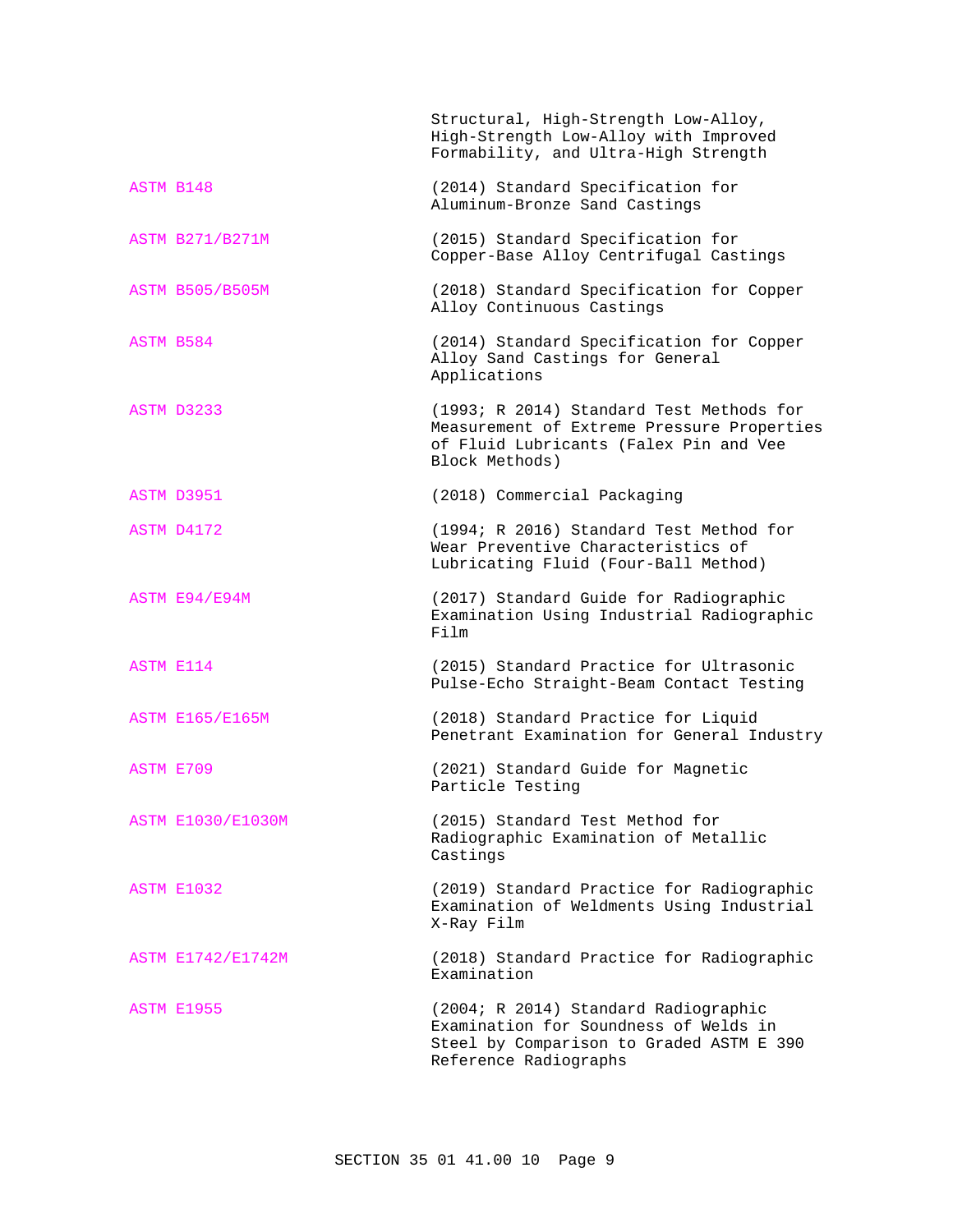| GERMAN INSTITUTE FOR STANDARDIZATION (DIN) |                                                                                                                                                                                                                                                                       |
|--------------------------------------------|-----------------------------------------------------------------------------------------------------------------------------------------------------------------------------------------------------------------------------------------------------------------------|
| DIN 22252                                  | (2012) Round Steel Link Chains for Use in<br>Continuous Conveyors and Winning Equipment<br>in Mining                                                                                                                                                                  |
| DIN 22258-1                                | $(2012)$ Chain Connectors - Part 1: Flat<br>Type Connectors                                                                                                                                                                                                           |
|                                            | INSTITUTE OF ELECTRICAL AND ELECTRONICS ENGINEERS (IEEE)                                                                                                                                                                                                              |
| <b>IEEE 112</b>                            | (2017) Standard Test Procedure for<br>Polyphase Induction Motors and Generators                                                                                                                                                                                       |
|                                            | INTERNATIONAL ORGANIZATION FOR STANDARDIZATION (ISO)                                                                                                                                                                                                                  |
| ISO 281                                    | (2007) Rolling Bearings -- Dynamic Load<br>Ratings and Rating Life                                                                                                                                                                                                    |
| ISO 10360-2                                | (2009) Geometrical Product Specifications<br>(GPS) - Acceptance and Reverification<br>Tests for Coordinate Measuring Machines<br>(CMM) - Part 2: CMMs Used for Measuring<br>Linear Dimensions                                                                         |
| Japanese Standards Association (JSA)       |                                                                                                                                                                                                                                                                       |
| <b>JSA JIS B 1519</b>                      | (2009; R 2013; R 2018) Rolling Bearings -<br>Static Load Ratings                                                                                                                                                                                                      |
|                                            | NATIONAL ELECTRICAL MANUFACTURERS ASSOCIATION (NEMA)                                                                                                                                                                                                                  |
| NEMA MG 1                                  | (2016) Motors and Generators - Revision<br>1: 2018; Includes 2021 Updates to Parts<br>0, 1, 7, 12, 30, and 31                                                                                                                                                         |
| U.S. ARMY CORPS OF ENGINEERS (USACE)       |                                                                                                                                                                                                                                                                       |
| EM 1110-2-2610                             | (2013) Engineering and Design --<br>Mechanical and Electrical Design for Lock<br>and Dam Operating Equipment                                                                                                                                                          |
| U.S. DEPARTMENT OF DEFENSE (DOD)           |                                                                                                                                                                                                                                                                       |
| MIL-PRF-16173E                             | (1993; INT 1 2006; INT 2 2017) Corrosion<br>Preventive Compound, Solvent Cutback,<br>Cold-Application                                                                                                                                                                 |
| 1.2<br>SUBMITTALS                          |                                                                                                                                                                                                                                                                       |
|                                            | NOTE: Review submittal description (SD) definitions<br>in Section 01 33 00 SUBMITTAL PROCEDURES and edit<br>the following list, and corresponding submittal<br>items in the text, to reflect only the submittals<br>required for the project. The Guide Specification |

**require Government approval, due to their complexity or criticality, with a "G." Generally, other**

**technical editors have classified those items that**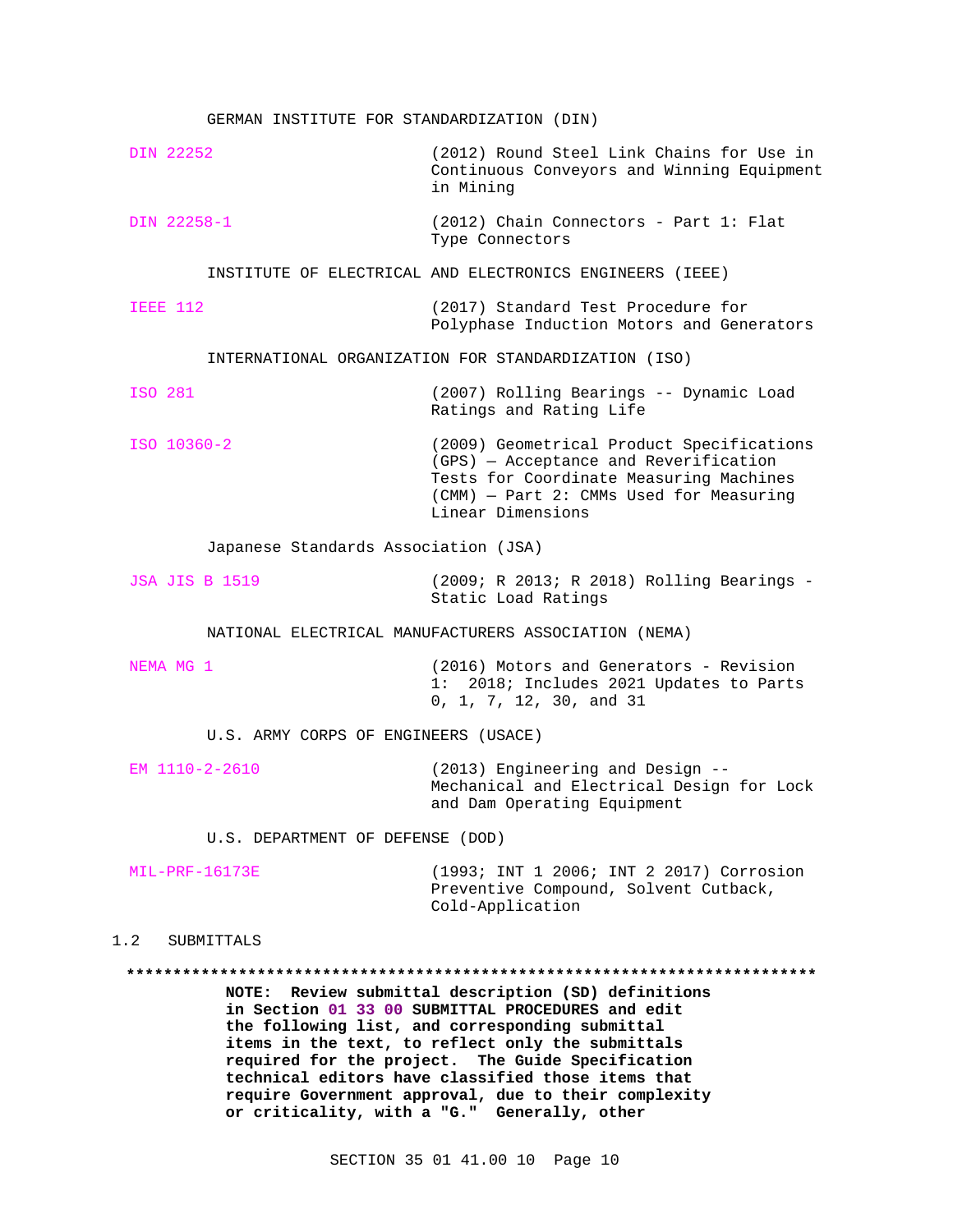submittal items can be reviewed by the Contractor's Quality Control System. Only add a "G" to an item, if the submittal is sufficiently important or complex in context of the project.

For Army projects, fill in the empty brackets following the "G" classification, with a code of up to three characters to indicate the approving authority. Codes for Army projects using the Resident Management System (RMS) are: "AE" for Architect-Engineer; "DO" for District Office (Engineering Division or other organization in the District Office); "AO" for Area Office; "RO" for Resident Office; and "PO" for Project Office. Codes following the "G" typically are not used for Navy, Air Force, and NASA projects.

The "S" classification indicates submittals required as proof of compliance for sustainability Guiding Principles Validation or Third Party Certification and as described in Section 01 33 00 SUBMITTAL PROCEDURES.

Choose the first bracketed item for Navy, Air Force and NASA projects, or choose the second bracketed item for Army projects. 

Government approval is required for submittals with a "G" or "S" classification. Submittals not having a "G" or "S" classification are [for Contractor Quality Control approval.][for information only. When used, a code following the "G" classification identifies the office that will review the submittal for the Government.] Submit the following in accordance with Section 01 33 00 SUBMITTAL PROCEDURES:

SD-01 Preconstruction Submittals

| Purchase Agreements                                                                         |  |
|---------------------------------------------------------------------------------------------|--|
| Shop Test Information; G[, [ ]]                                                             |  |
| Shop Load Test Rig and Location; G[, [ ]]<br>Installation and Alignment Procedure; G[, [ ]] |  |
| Gate Support Method; G[, [ ]]                                                               |  |
| Measuring Tension Procedure; G[, [ ]]                                                       |  |
| Gate Position Settings on Limit Switches                                                    |  |
| Equipment Protection Plan; G[, [ ]]                                                         |  |
| Materials List; G[, [ ]]                                                                    |  |
| Commissioning; G[, [ ]]                                                                     |  |
| [Field Tensioning and] Operating Test Procedure; G[, [ ]]                                   |  |
| Pre-Functional Checklist                                                                    |  |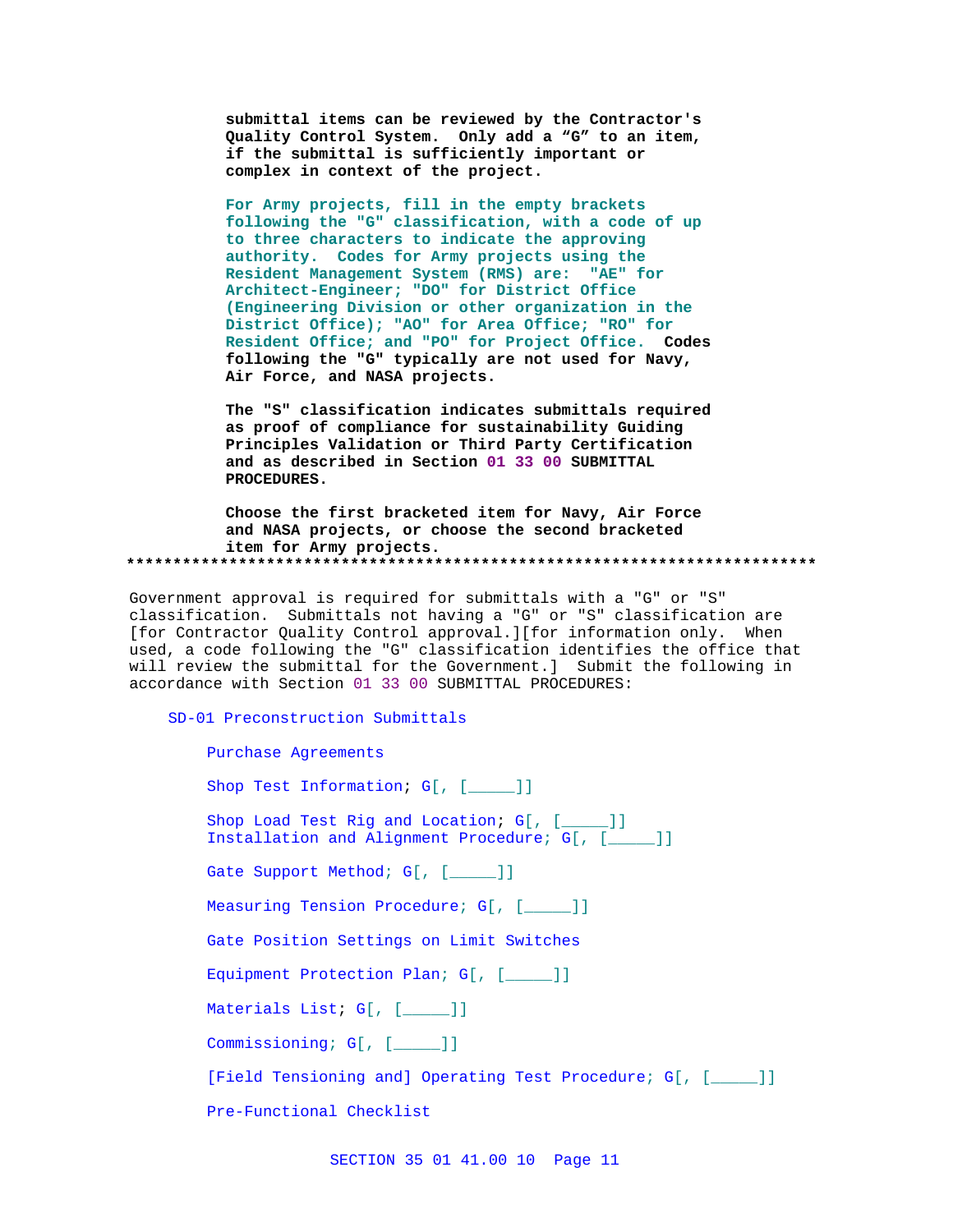Functional Checklist

SD-02 Shop Drawings

Detail Drawings; G[, [\_\_\_\_\_]]

Materials Orders

Shipping Bills

Reducer Shafts; G[, [\_\_\_\_]]

Key Fit and Shaft Bores

SD-03 Product Data

Manufacturer's Literature and Equipment Data; G[, [\_\_\_\_]]

Electric motors

SD-05 Design Data

Contractor Designed Gearing; G[, [\_\_\_\_]]

Gearbox Lubrication System; G[, [\_\_\_\_]]

Contractor Designed Sheaves; G[, [\_\_\_\_]]

Lubricating Oil for Speed Reducers

# SD-06 Test Reports

[Sector] [Bull] [Spoked] [\_\_\_\_\_] Type Gears

Electric Motors

Final Operating Test; G[, [\_\_\_\_]]

Final [Field Tensioning and] Operating Test; G[, [\_\_\_\_]]

Round Link Chain Tensioning

Startup and Acceptance Test

Magnetic Particle Examination

Tooth Contact Patterns

Inspection Log

Shop Assembly and Tests

Final Alignment Test Report

SD-07 Certificates

Equipment Manufacturer's and Fabricator's Qualifications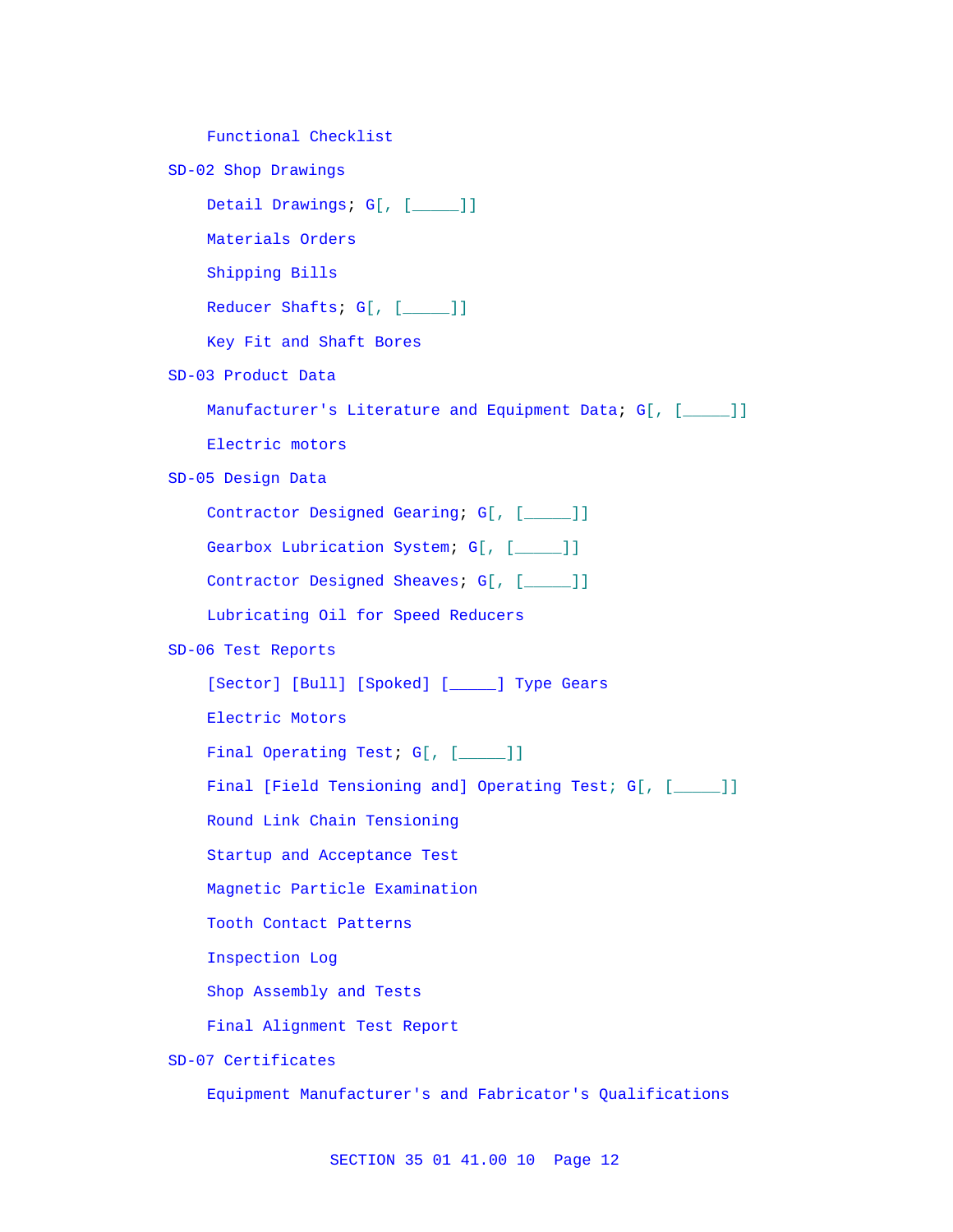Qualification of Welders and Welding Operators

Equipment Warranty

Erecting Engineer Installation and Operation

Nondestructive Examination Certification

Gear Certification

Drum Geometry for Synchronous Drums

Commissioning Document

SD-08 Manufacturer's Instructions

Cleaning of Corrosion-Resisting Steel; G[, [\_\_\_\_]]

SD-10 Operation and Maintenance Data

Operations and Maintenance (O&M) Manual; G[, [\_\_\_\_]]

#### $1.3$ QUALITY ASSURANCE

 $1.3.1$ Manufacturer and Assembler

Manufacturing and assembly of the [miter gate] [dam gate] [and] [tainter] [valve], [\_\_\_\_\_] machinery units must be performed by a Contractor and fabrication company that has been normally and regularly engaged in assembly, and manufacture of heavy machinery over the preceding [10] [ \_\_\_\_ ] years. Changes to the dimensions shown on the drawings [and in the Bill of Materials] for the Gate and Valve Machinery (including structural supports) requires written approval from the Contracting Officer. Submit Equipment Manufacturer's and Fabricator's Qualifications showing evidence and years of experience for each of the equipment manufacturers and fabricators. Identify any certifications, standards, and/or professional organizations the manufacturers comply with or are members of.

# 1.3.2 Erecting Engineer Services

NOTE: This paragraph covers services of erecting engineers. The designer should incorporate the use of on-site erecting engineers from the equipment

# manufacturer when a particularly complex equipment is being installed as part of the project and/or on-site training for project personnel is desired.

Provide the services of one or more erecting engineers onsite during the installation and startup of each defined major piece of equipment and subassembly. The erecting engineer(s) are responsible to technically supervise and provide instruction for the equipment to be installed and operated. [The major pieces of equipment and subassemblies requiring engineering services is defined as follows: ]

[ a. [Miter Gate Machinery]]

[ b. [Dam gate Machinery]]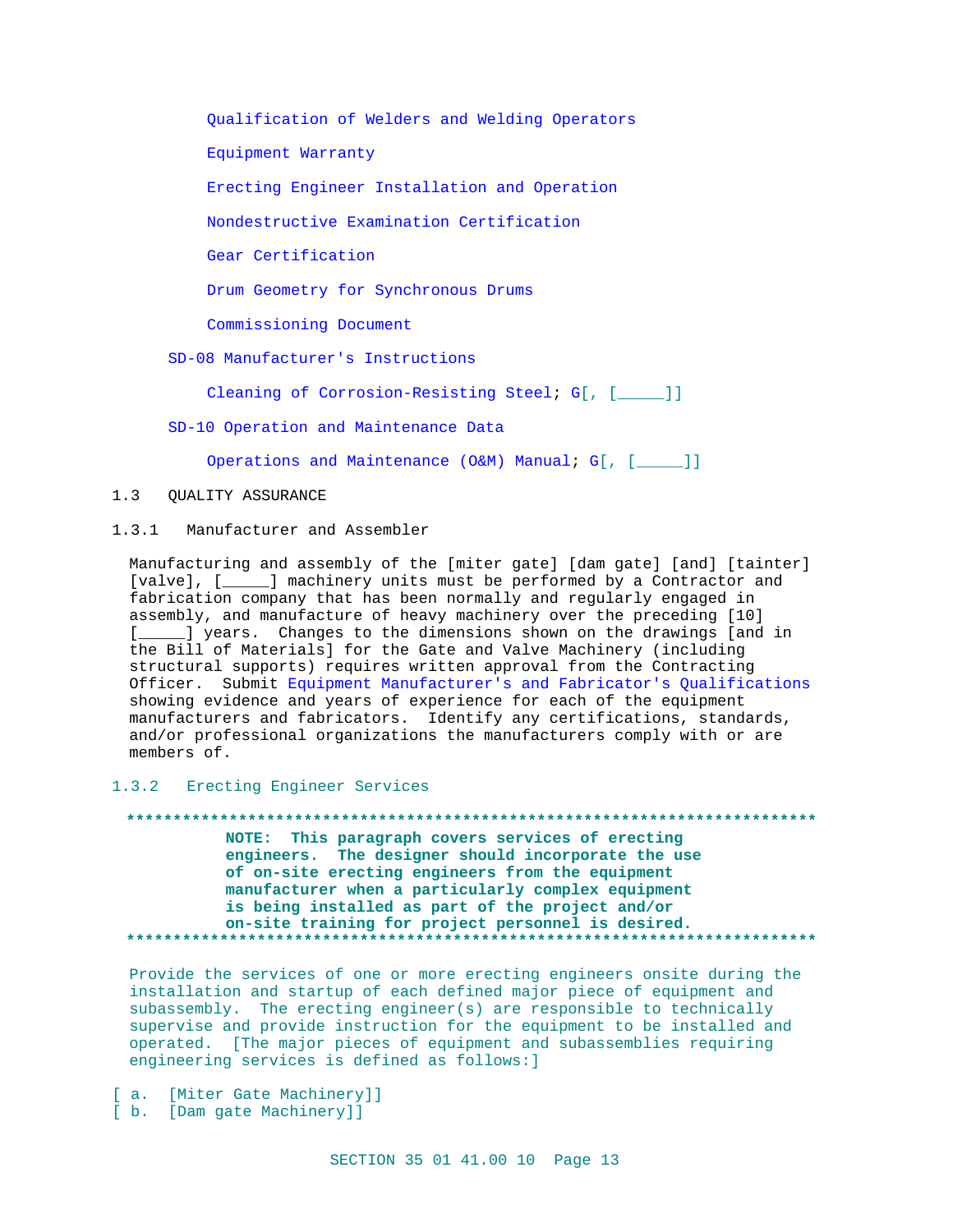[ c. [Culvert Valve Machinery]]

Upon completion of the work and at a time designated, provide the services of one or more erecting engineers for training Government personnel in accordance with the requirements of paragraph FIELD TRAINING.

- $1.4$ DELIVERY, STORAGE, AND HANDLING
- 1.4.1 Delivery Location

Upon completion of fabrication, testing, and at the Contracting Officers direction deliver specified equipment to [Street, City, State, Zip] Attn: [Receiving Persons Name or Division].

# 1.4.2 Critical Path Components/Systems

# NOTE: Many custom and catalog selected items require long lead times that may affect the construction schedule. If this is the case, use the following paragraph.

Many of the components required for the electrical and mechanical equipment at a [Lock] [and] [Dam] have long delivery times. A large percentage of the electrical and mechanical work must be accomplished only during critical times [([Lock] [and] [Dam] shutdown period may be required)]. To ensure that all work required during this time period is accomplished, present to the Contracting Officer, within [120] [\_\_\_\_] calendar days after receiving notice to proceed, written copies of finalized purchase agreements with component manufacturers (NOT SUPPLIERS) for the components and systems noted below.

| <b>COMPONENTS</b>            |
|------------------------------|
| Speed Reducers               |
| Motors                       |
| High and Low Speed Couplings |
| Torque Limiting Couplings    |
| Brakes and Control Units     |
| Bearings                     |
| Open Gearing                 |
| Gear Arm                     |
| Strut Arm                    |
| Wire Rope Drums              |
| Wire Rope                    |
| Pocket Wheels                |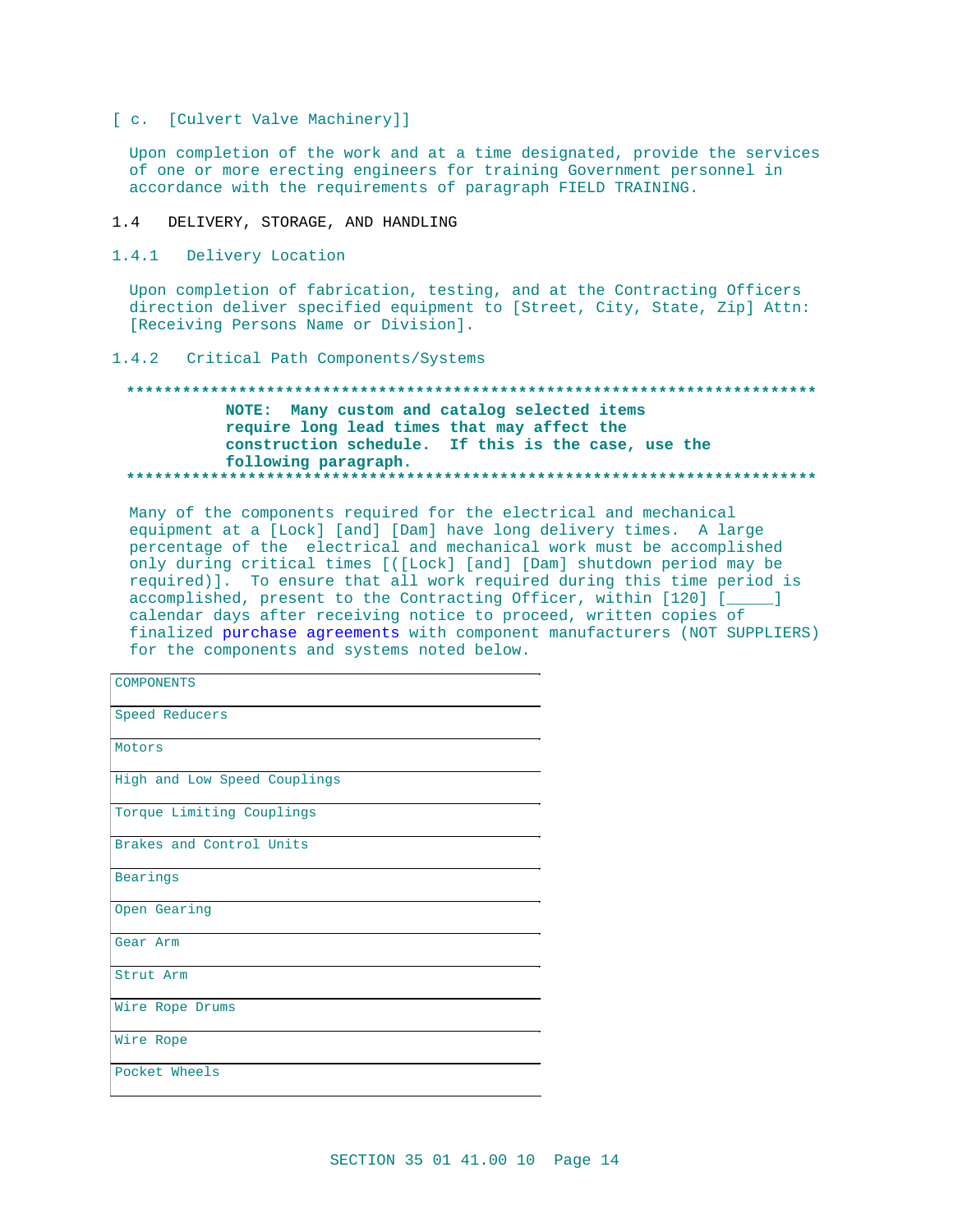**COMPONENTS** 

Pocket Wheel Chain

Sprockets

Engineered Chain

Include a confirmed delivery date and point of contact at the particular manufacturer in the purchase agreements. Require the manufacturer to furnish a monthly report (submit to the Contracting Officer on the 10th of each month) of progress on the particular component/system and any delays in the previously specified delivery date. Include both written and photographic updates to track and monitor the current status of the equipment to be furnished in the progress reports. The reporting requirements specified herein are included in the requirements of Section 01 32 01.00 10 PROJECT SCHEDULE.

#### $1.4.3$ Delivery, Storage and Handling of Equipment

NOTE: This paragraph covers storage of equipment when delivered to the jobsite and storage of spares. Major pieces of equipment and subassemblies that require Government inspection prior to shipment should be identified by the designer. 

Protect equipment and components from corrosion, deformation, and other types of damage. Store items in enclosed and secured areas free from contact with soil. Provide moisture proof weather protection for all equipment stored in outdoor locations. Transport, handle and store all equipment in accordance with the manufacturer's written instructions. Remove and replace damaged items with new items. [Do not prepare the major pieces of [lock] [and] [dam] operating equipment and subassemblies for shipment until they have been inspected and accepted for shipment at origin by the Contracting Officer, unless inspection has been waived in writing.] Ship each subassembly completely assembled. Submit the shipping bills with the delivery of finished pieces to the site. The major pieces of equipment and subassemblies for this contract are defined to include the following:

- [a. [Miter Gate Machinery]]
- [b. [Dam Gate Machinery]]
- [c. [Culvert Valve Machinery]]

#### 1.4.3.1 Packaging

Provide equipment and subassemblies with adequate protective pads, supports, and blocking. Securely restrain equipment and subassemblies to prevent distortion or damage to the painted surfaces in transit. Any loss or damage during shipment, including damage to the painted surfaces, is the responsibility of the Contractor. Replace or repair lost or damaged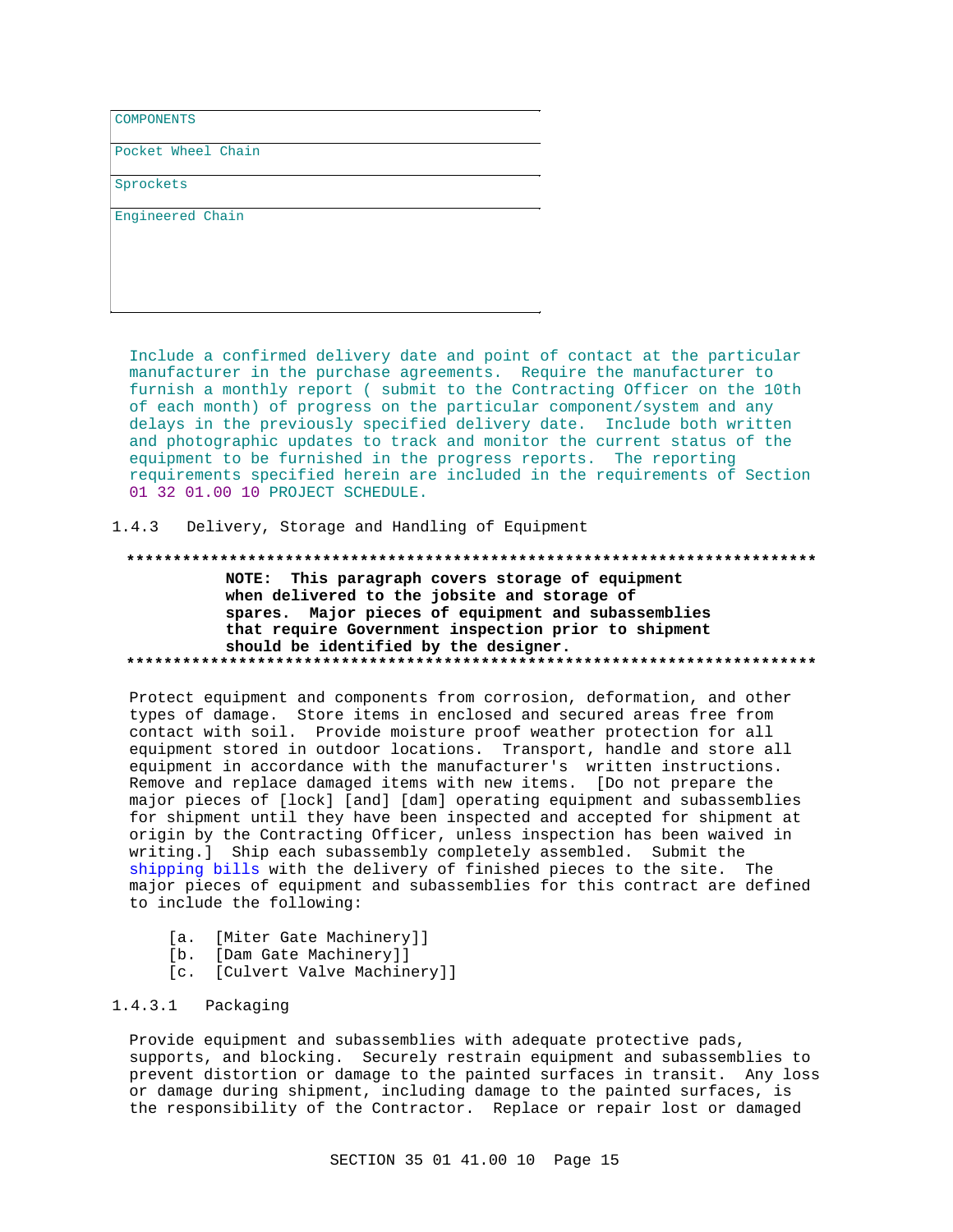items without cost to the Government. Coat all parts with a rust preventative, wrap in heavy-duty plastic, and securely contain in wooden crates. Clearly mark each crate with its contents (including contract number and Corps mark number) on the outside, with a non-ferrous metal tag, engraved with the contents, and secured to the crate with non-ferrous screws. Provide a means for inspection of the crate's contents without destroying the crate. Pack all accessories and spare parts separately in containers plainly marked "ACCESSORIES ONLY," or "SPARE PARTS ONLY." Package each spare part or spare part assembly in a durable treated wooden crate with metallic, plastic or suitable outer shell for weathertight protection and with provisions for handling and long-term storage (60 months). Provide and deliver the component and assembly spare parts as delineated on the drawings. Place a separate packing list, listing the contents of each crate, in a moisture-proof envelope securely fastened to the outside of the crate. Standard commercial packaging in accordance with ASTM D3951 is acceptable except where a different method or standard of packaging is specified.

# 1.4.3.2 Shipping, Preservation, and Storage

Provide all packing, crating, e.g., necessary to ensure safe shipment of equipment. The crates become the property of the Government unless specifically waived. Fill or protect the equipment with the necessary fluids, coatings, and/or preservatives to maintain in a stable condition without corrosion, deterioration, or degradation for an extended period of storage of up to [12] [\_\_\_\_\_] months. Protect stored equipment from the weather, humidity, temperature variation, dirt and dust, or other contaminants.

#### PART 2 PRODUCTS

2.1 EQUIPMENT

# **\*\*\*\*\*\*\*\*\*\*\*\*\*\*\*\*\*\*\*\*\*\*\*\*\*\*\*\*\*\*\*\*\*\*\*\*\*\*\*\*\*\*\*\*\*\*\*\*\*\*\*\*\*\*\*\*\*\*\*\*\*\*\*\*\*\*\*\*\*\*\*\*\*\* NOTE: This guide specification covers operating machinery for lock gates, filling/emptying valves and dam gate operating equipment. It can be revised as needed to accommodate any type of gate or culvert valve. \*\*\*\*\*\*\*\*\*\*\*\*\*\*\*\*\*\*\*\*\*\*\*\*\*\*\*\*\*\*\*\*\*\*\*\*\*\*\*\*\*\*\*\*\*\*\*\*\*\*\*\*\*\*\*\*\*\*\*\*\*\*\*\*\*\*\*\*\*\*\*\*\*\***

### 2.1.1 Machinery

Furnish equipment under this specification consisting of [four] [\_\_\_\_\_] [[\_\_\_\_\_] type] gate operating machinery units [and [four] [[\_\_\_\_] type] filling/emptying valve operating machinery units; [two] [\_\_\_\_\_] upper gate and valve units and [two] [\_\_\_\_\_] lower gate and valve units [and spares]]. Furnish complete units including base supports, geared drives, brakes, motors, shafts, bearings, [wire rope,] [chain,] [pocket wheels,] [sprockets,] [engineered chain,] electrical equipment, controls, covers, guards, [portable] filtering unit and other necessary items to provide a complete and operable system.

# 2.1.2 Electrical Equipment

Conform electrical equipment, including limit switches, motor starters, conduit, conductors, controls, [slack cable safety devices,], to the requirements of [Section 35 20 20 ELECTRICAL EQUIPMENT FOR GATE HOIST][ and ][Section 40 60 00 PROCESS CONTROL].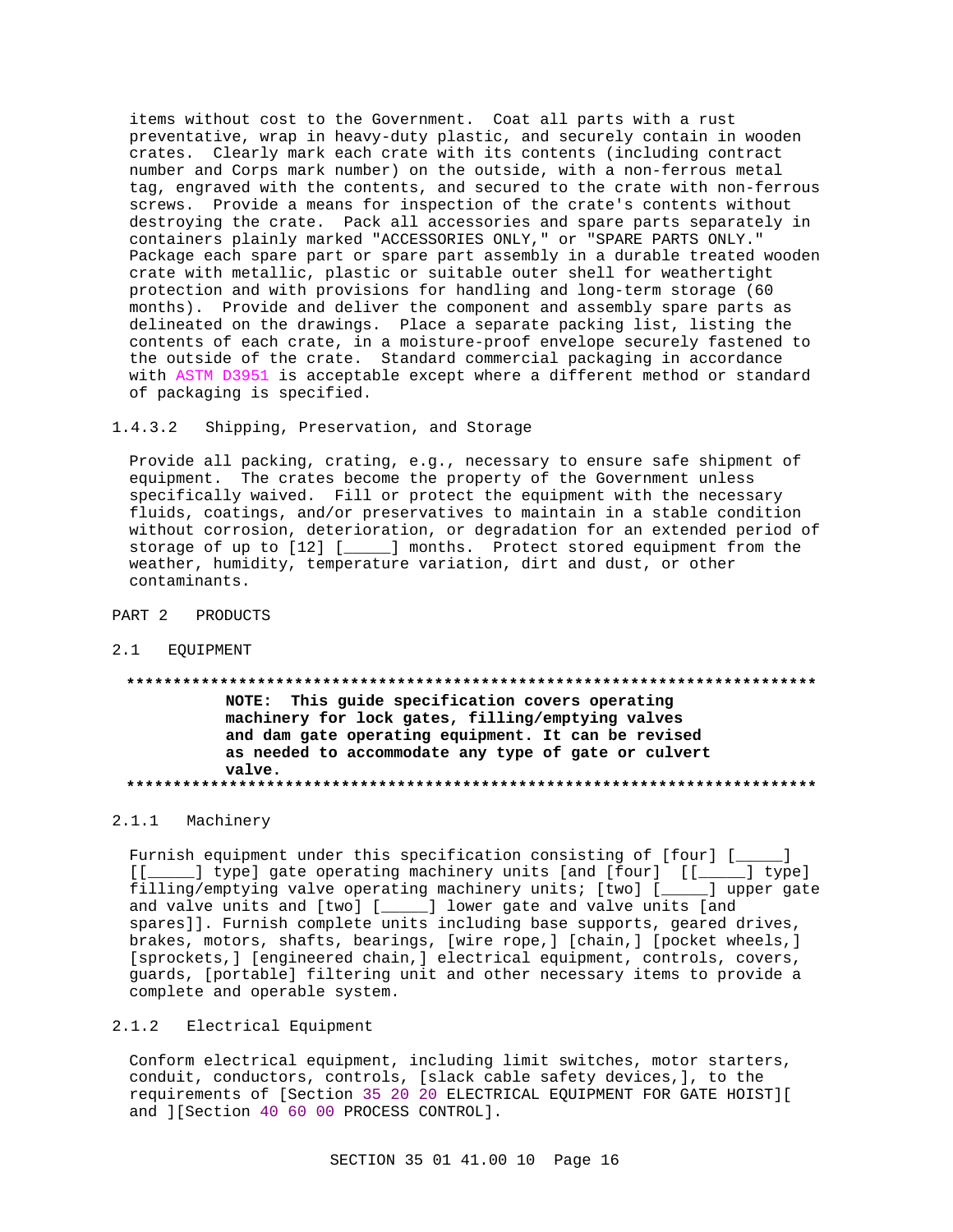#### 2.1.3 Nameplate

Provide an engraved or raised [metallic] [\_\_\_\_\_] nameplate that is mechanically attached to each piece of equipment. Include the manufacturer's name, model designation, serial number, unit rating, application factor, reduction ratio's, and any other applicable information on the nameplate.

# 2.1.4 Equipment Submittal Data

Submit Equipment Data and Detail Drawings for [pocket wheels,] [sprockets,] [gears,] [shafts,] [bushings,] [hoisting chains,] [limit switches,] [supports,] and any other shop fabricated items, equipment dimensional drawings, assembly drawings, catalog cuts, and material data and shop drawings showing arrangement, construction details and ratings for factory built [miter gate] [tainter valve] [miter gate and tainter valve] machinery; test rig assembly details; proposed and final shop test procedures and data sheets; proposed and final field [cable tensioning and] operating test procedures and data sheets, for approval. Provide all details of fabrication and assembly to include shipping and long term storage instructions. Shop drawings lacking this information will be rejected. Approval of the material submitted in no way relieves the Contractor from the responsibility of complying with the requirements of the specifications as to the suitability and quality of materials and workmanship and the adequacy of capacity, operating speed and other essential characteristics of the [gate][valve][gate and valve] drives. Submit drawings, catalogs, and design data necessary to clearly show the details of any changes proposed in conformity with the requirements of this specification. Equipment, materials, and articles of construction installed or used without such approval will be at the risk of subsequent rejection.

Submit a materials list for fabricated items at the time as the detail drawings submittal.

Submit copies of all materials orders including purchase orders, mill orders, shop orders and work orders for materials prior to using the materials in the work.

Submit Manufacturer's Literature and Equipment Data for approval. Provide catalog cuts and material data for the proposed equipment that clearly indicates compliance with the requirements of these specifications and the drawings. Submit AGMA ratings for gear quality of all gears and gear reducers. Include the names of the manufacturers of all machinery and other equipment contemplated for incorporation into the work, performance capacities and other pertinent information about the equipment. As a minimum, include the following Manufacturer's Literature and Equipment Data:

# 2.1.4.1 Brakes

| Manufacturer's Name |
|---------------------|
| Type                |
| Model Number        |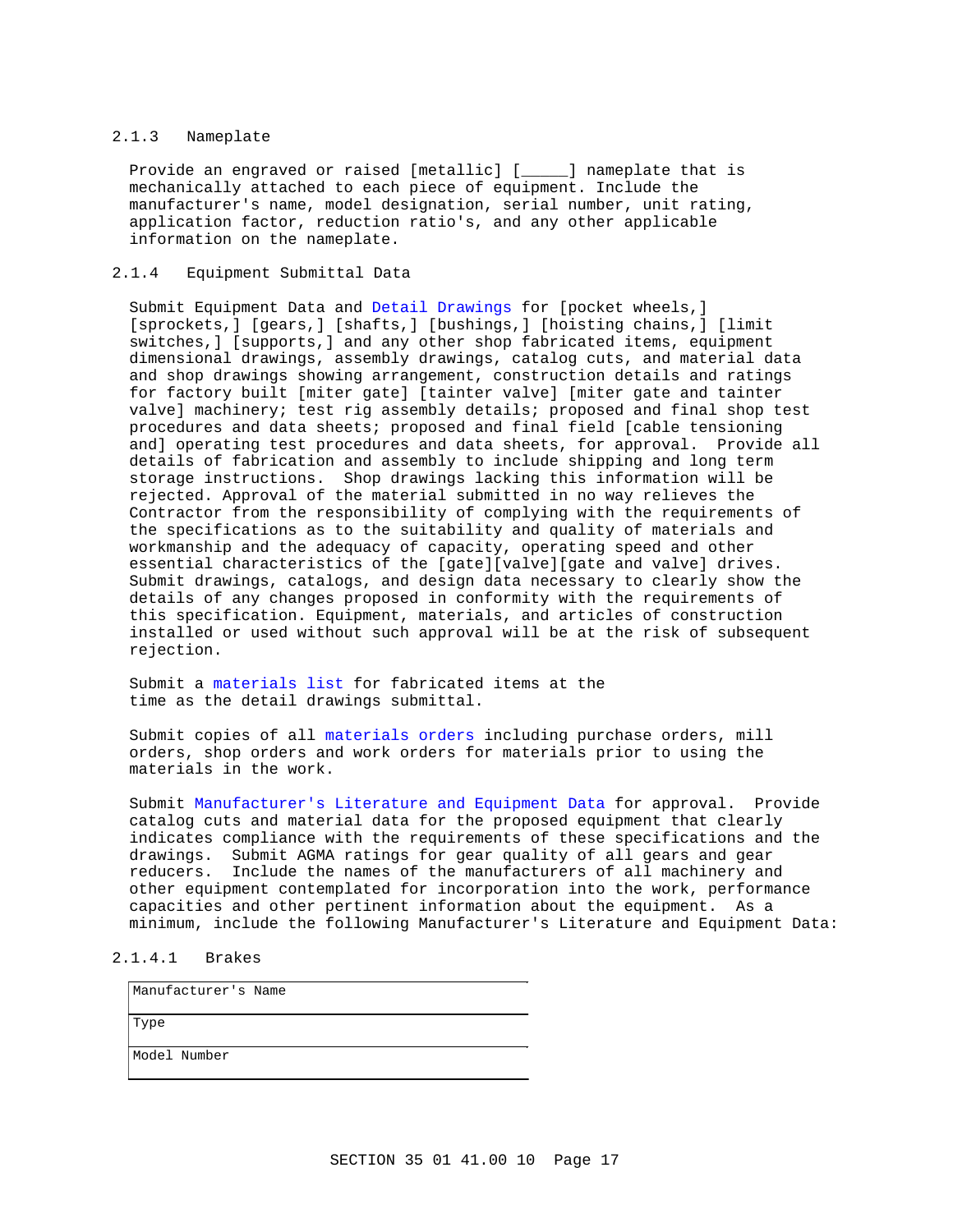| Continuous Duty Torque Rating            |                            |
|------------------------------------------|----------------------------|
| Torque Adjustment Range                  |                            |
| Supply Voltage                           |                            |
| Type of Conduit Box                      | [Standard]<br>[Watertight] |
| Type of Lining                           |                            |
| Type of Bearing                          |                            |
| Type of External Brake Release Mechanism |                            |
| Brake Wheel Size                         |                            |
| Type of Bore                             | [Straight]<br>[Tapered]    |
| Bore Size                                |                            |
| Brake Wheel Material                     |                            |
| Brake Wheel Model Number                 |                            |
| Space Heater Manufacturer/Type/Size (KW) |                            |
| Space Heater Manufacturer/Type/Size (KW) |                            |
| Type of Enclosure                        |                            |
| Enclosure Model Number                   |                            |
| Torque Gauge Included                    | [Yes] [No]                 |
| Torque Scale Included                    | [Yes] [No]                 |
| Weight of Brake                          |                            |
| Weight of Enclosure                      |                            |
| Outline Dimensional Print of Brake       |                            |
| Outline Dimensional Print of Enclosure   |                            |
| Quantity Being Furnished                 |                            |
|                                          |                            |
|                                          |                            |
|                                          |                            |
|                                          |                            |

# 2.1.4.2 Speed Reducers

| Manufacturer's Name |  |
|---------------------|--|
| Type                |  |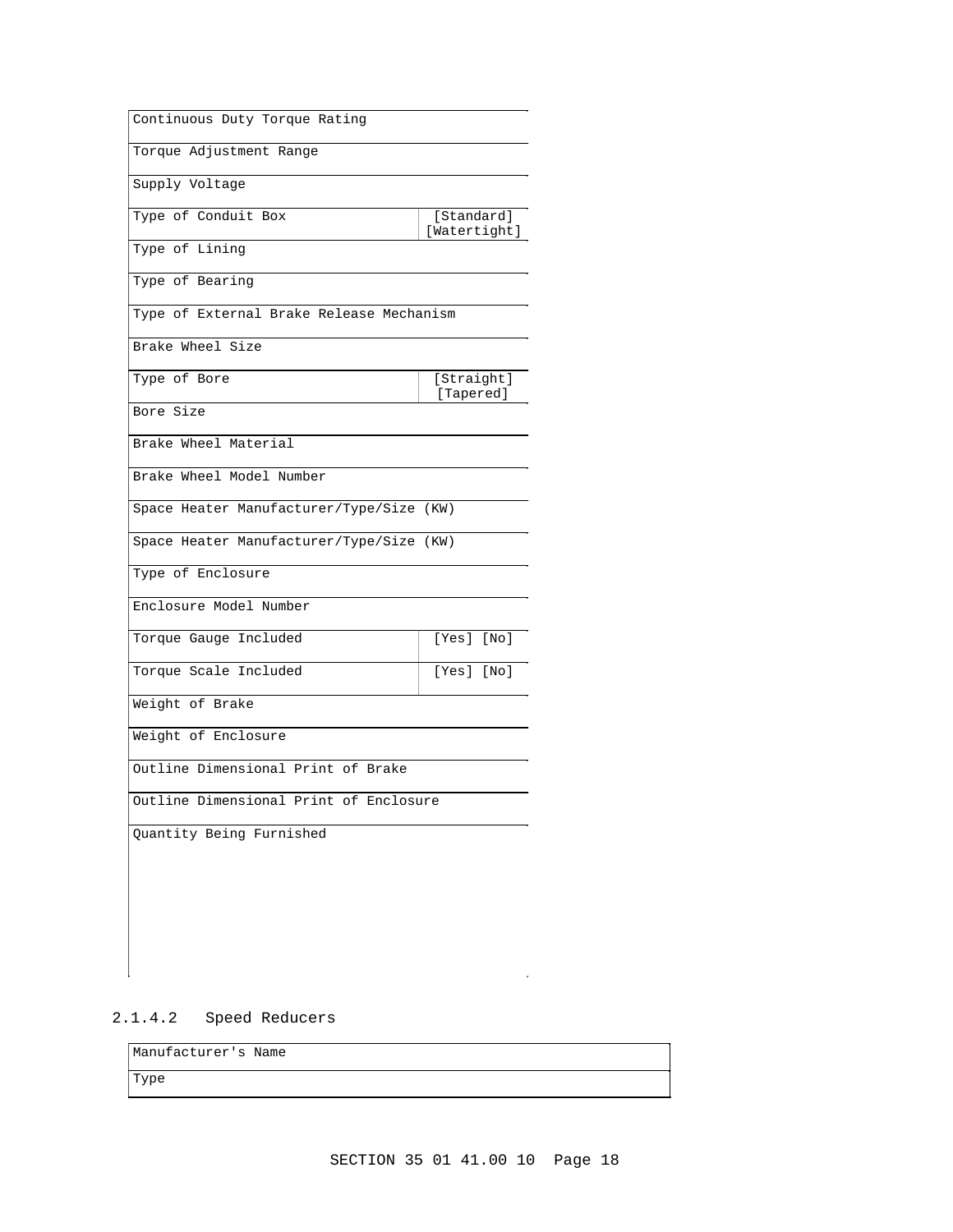| Model Number                                     |  |
|--------------------------------------------------|--|
| Exact Ratio                                      |  |
| Efficiency                                       |  |
| Mechanical Rating - Durability - HP, Specify SAC |  |
| Mechanical Rating - Strength - HP, Specify SAT   |  |
| Rating Calculations per applicable AGMA Standard |  |
| Life Factors CL, KL                              |  |
| Reliability Factors CF, KR                       |  |
| Type of Gearing and Heat-Treatment               |  |
| Type of Bearings                                 |  |
| Minimum L-10 Bearing Life                        |  |
| Method of Lubrication                            |  |
| Size and Number of Mounting Bolts                |  |
| Weight and Air Volume of Unit without Oil        |  |
| Weight and Air Volume of Unit with Oil           |  |
| Outline Dimensional Print                        |  |
| Keys and Keyway Dimensions                       |  |
| Type of Breather                                 |  |
| Quantity Being Furnished                         |  |
| AGMA and ISO Lubrication Oil/Viscosity rating    |  |
| Type of Lubricant                                |  |
|                                                  |  |
|                                                  |  |
|                                                  |  |
|                                                  |  |

# 2.1.4.3 Open [Spur] [Helical] [\_\_\_\_\_] Gears

| Manufacturer's Name                                                     |
|-------------------------------------------------------------------------|
| [Spur][Helical] [_____] Gear P.D. and [Spur]<br>[Helical] [ ] Gear D.P. |
| Number of Gear Teeth                                                    |
| Face Width of Gear                                                      |
| Gear Material                                                           |
| Gear Heat Treatment                                                     |
| BHN of Gear Teeth                                                       |
| Mating Pinion Gear P.D. and Mating Pinion Gear                          |
| Number of Mating Pinion Gear Teeth                                      |
| Face Width of Mating Pinion Gear                                        |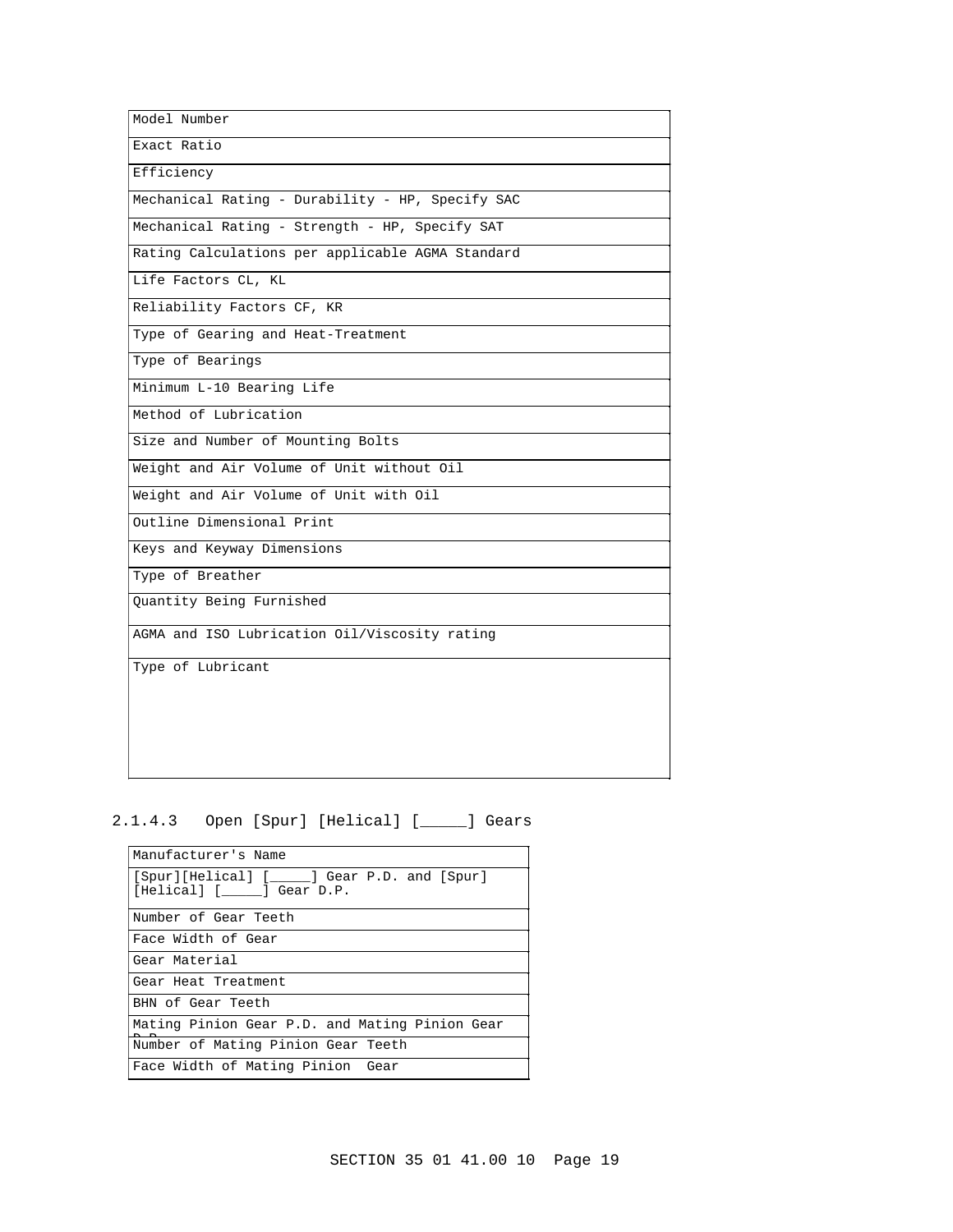| Type of Construction - Cast/Fabricated<br>Mating Pinion Gear Materials of Construction<br>Mating Pinion Gear Heat Treatment<br>BHN of Mating Pinion Gear Teeth<br>Mechanical Rating of Gear Set - Durability - HP,<br>Specify SAC<br>Mechanical Rating of Gear Set - Strength - HP,<br>Specify SAT<br>Percentage of Material Yield Point Based on<br>maximum Motor Full Load Torque<br>Life Factors CL, KL<br>Reliability Factors CF, KR<br>I Factor<br>J Factor<br>Number of Reduction Set<br>Outline Dimension Print<br>Weights of Gear and Pinion<br>Quantity Being Furnished<br>Rating Calculations per applicable AGMA Standard |  |
|--------------------------------------------------------------------------------------------------------------------------------------------------------------------------------------------------------------------------------------------------------------------------------------------------------------------------------------------------------------------------------------------------------------------------------------------------------------------------------------------------------------------------------------------------------------------------------------------------------------------------------------|--|
|                                                                                                                                                                                                                                                                                                                                                                                                                                                                                                                                                                                                                                      |  |
|                                                                                                                                                                                                                                                                                                                                                                                                                                                                                                                                                                                                                                      |  |
|                                                                                                                                                                                                                                                                                                                                                                                                                                                                                                                                                                                                                                      |  |
|                                                                                                                                                                                                                                                                                                                                                                                                                                                                                                                                                                                                                                      |  |
|                                                                                                                                                                                                                                                                                                                                                                                                                                                                                                                                                                                                                                      |  |
|                                                                                                                                                                                                                                                                                                                                                                                                                                                                                                                                                                                                                                      |  |
|                                                                                                                                                                                                                                                                                                                                                                                                                                                                                                                                                                                                                                      |  |
|                                                                                                                                                                                                                                                                                                                                                                                                                                                                                                                                                                                                                                      |  |
|                                                                                                                                                                                                                                                                                                                                                                                                                                                                                                                                                                                                                                      |  |
|                                                                                                                                                                                                                                                                                                                                                                                                                                                                                                                                                                                                                                      |  |
|                                                                                                                                                                                                                                                                                                                                                                                                                                                                                                                                                                                                                                      |  |
|                                                                                                                                                                                                                                                                                                                                                                                                                                                                                                                                                                                                                                      |  |
|                                                                                                                                                                                                                                                                                                                                                                                                                                                                                                                                                                                                                                      |  |
|                                                                                                                                                                                                                                                                                                                                                                                                                                                                                                                                                                                                                                      |  |
|                                                                                                                                                                                                                                                                                                                                                                                                                                                                                                                                                                                                                                      |  |
|                                                                                                                                                                                                                                                                                                                                                                                                                                                                                                                                                                                                                                      |  |

# 2.1.4.4 Electric Motors

| Manufacturer's Name                                       |
|-----------------------------------------------------------|
| Type                                                      |
| Frame Number                                              |
| Unique Serial Number                                      |
| Certified Factory Motor Test Data, High Speed & Low Speed |
| Motor Performance Curves, High Speed & Low Speed          |
| Enclosure Type                                            |
| Input Voltage, Phases, Frequency                          |
| Full Load Amps, High Speed & Low Speed                    |
| Locked Rotor Amps, High Speed & Low Speed                 |
| Insulation Type                                           |
| Temperature Rise                                          |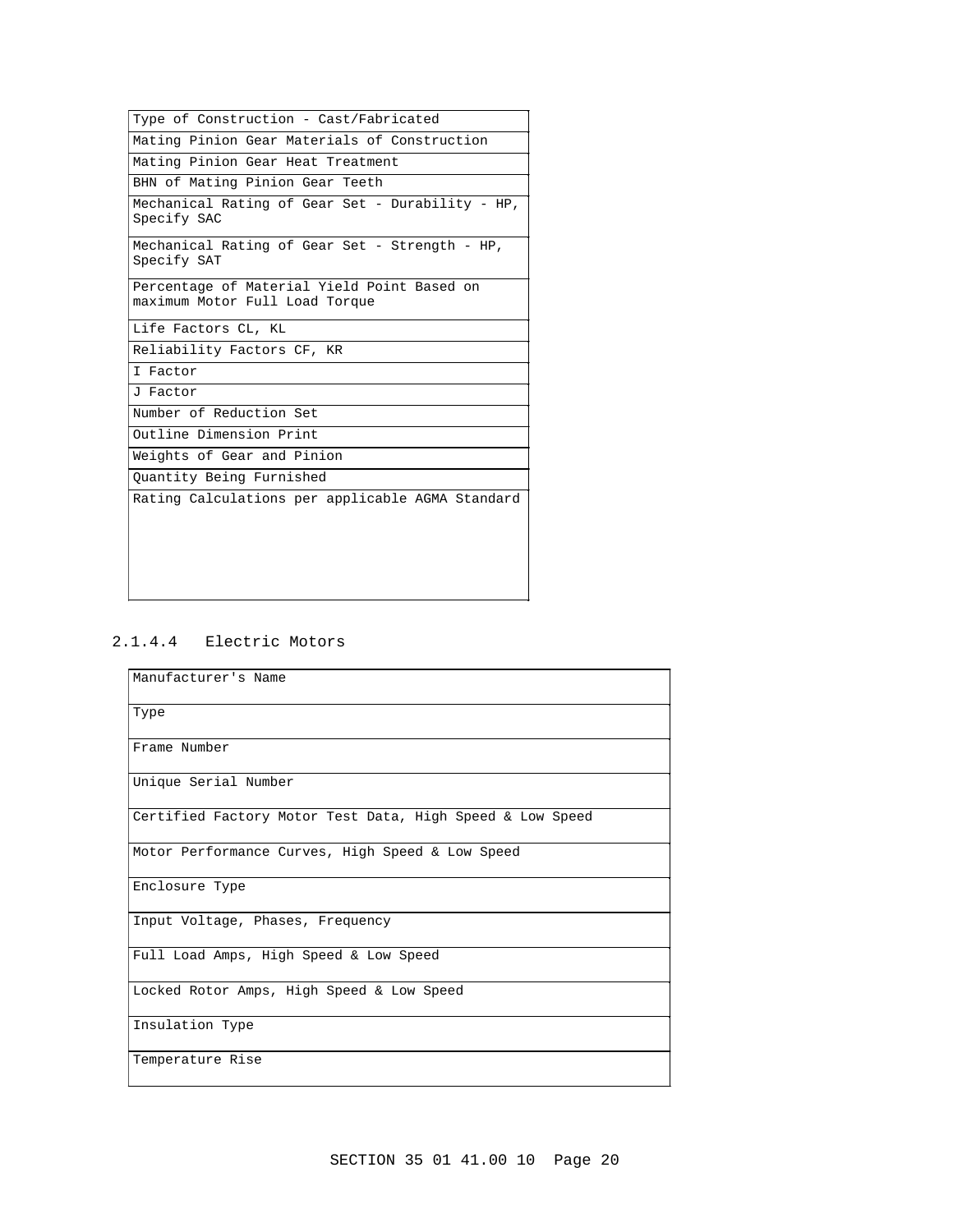| Drive Output Shaft Size/Tolerances          |
|---------------------------------------------|
| Space Heater Manufacturer/Type/Size (KW)    |
| Input KW, Input Voltage                     |
| Conduit Box Size-Motor                      |
| Conduit Box Size-Heater                     |
| Drain Description (Manufacturer and Type)   |
| Full Load Torque, High Speed & Low Speed    |
| Upper Limit Torque, High Speed & Low Speed  |
| Lower Limit Torque, High Speed & Low Speed  |
| Locked Rotor Torque, High Speed & Low Speed |
| Percentage Slip, High Speed & Low Speed     |
| Outline Dimensional Print                   |
| Weight of Motor                             |
| Quantity Being Furnished                    |
|                                             |

# 2.1.4.5 Couplings (High and Low Speed Shafts)

| Manufacturer's Name                  |
|--------------------------------------|
| Type                                 |
| Model Number                         |
| Bore Sizes and Tolerances            |
| Number of Keyways                    |
| Keyway Sizes and Tolerance           |
| Recommended Shaft Size and Tolerance |
| Recommended Key Size and Tolerance   |
| Recommended Key Material             |
| Keyways Filleted - [Yes] [No]        |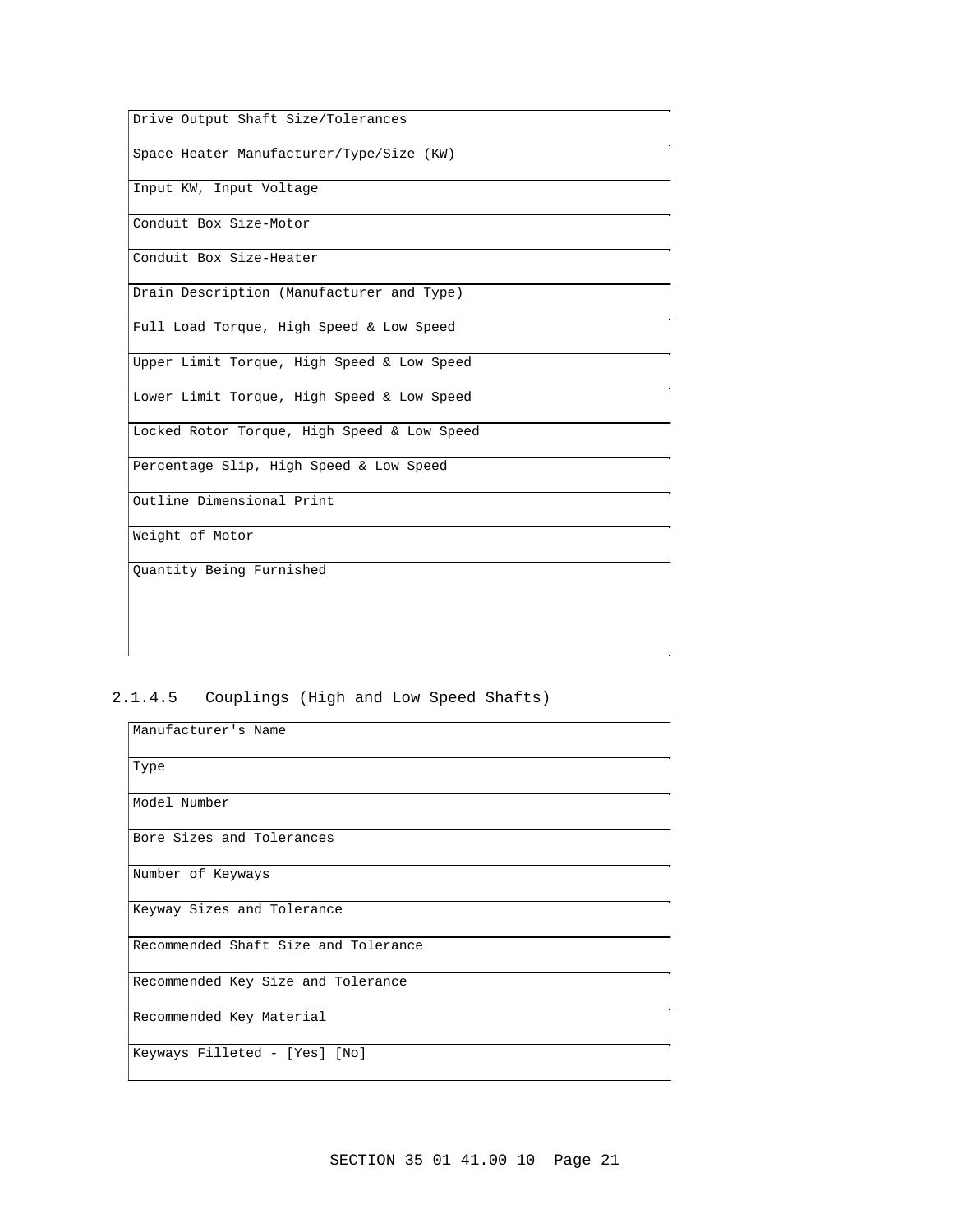Materials of Construction

Catalog Rating - Torque, kW/100 RPM HP/100 RPM

Service Factor Based on Catalog Rating

Angular Misalignment

Parallel Offset Misalignment

Axial Movement

Torque and HP/100 RPM Capacity of Low Speed Coupling with Anticipated Shaft Fits

Type of Lubrication

Assembly Procedure of Hub with Shaft

Weight

Outline Dimensions Print

Quantity Being Furnished

# 2.1.4.6 Torque Limiting Couplings

| Manufacturer's Name                          |
|----------------------------------------------|
| Type                                         |
| Model Number                                 |
| Bore Sizes and Tolerances                    |
| Number of Keyways                            |
| Keyway Sizes and Tolerance                   |
| Recommended Shaft Size and Tolerance         |
| Recommended Key Size and Tolerance           |
| Recommended Key Material                     |
| Keyways Filleted - [Yes] [No]                |
| Materials of Construction                    |
| Catalog Rating - Slip Torque Range, Nm lb-in |
| Slip Torque Setting, lb-in                   |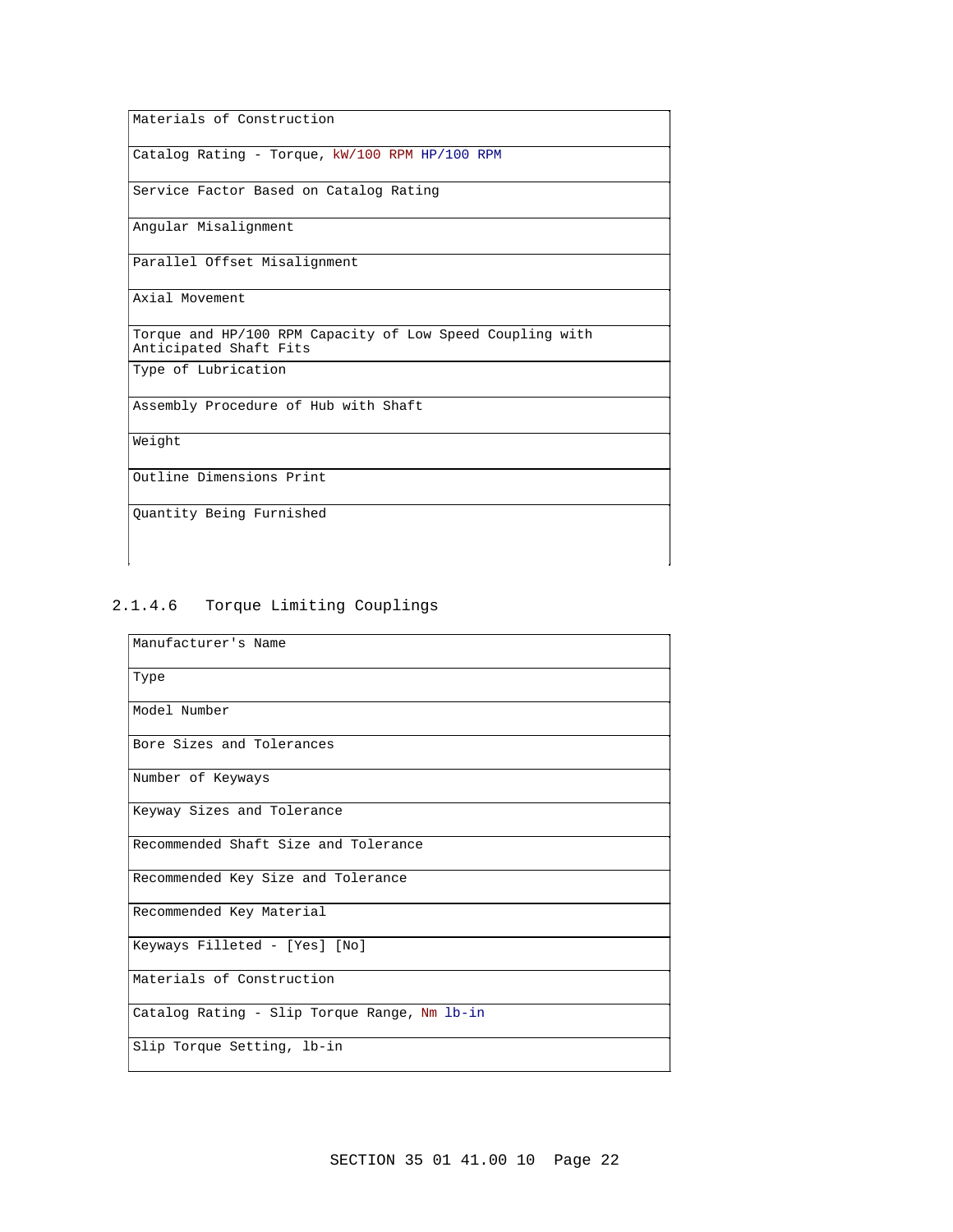Service Factor Based on Catalog Rating

Angular Misalignment

Parallel Offset Misalignment

Axial Movement

Torque Capacity

Type of Lubrication

Weight

Outline Dimensions Print

Quantity Being Furnished

# 2.1.4.7 Pillow Block, Greaseless and Sleeve Bearing

| Manufacturer's Name                                            |
|----------------------------------------------------------------|
| Type                                                           |
| Model Number and Size                                          |
| Bearing Housing Material                                       |
| Sleeve Bearing Material/Grade                                  |
| Coefficient of Friction                                        |
| Composite Thickness (Greaseless Composites)                    |
| Percentage Water/Oil Swell (Greaseless<br>Composites)          |
| Coefficient of Thermal Expansion                               |
| Crush Strength (Greaseless Composites)                         |
| Bearing Bore Diameter                                          |
| Bearing Bore [Fixed] [Floating]                                |
| Type of Bearing                                                |
| Static Capacity of Bearing                                     |
| Thrust Capacity of Bearing                                     |
| Basic Dynamic Capacity of Bearing                              |
| Load Capacity of Bearing                                       |
| L-10 Life of Bearing                                           |
| Type of Seals                                                  |
| Type of Lubrication                                            |
| Grease Grooves Included [Yes] [No]                             |
| Weight                                                         |
| Independent Laboratory Test Results (Greaseless<br>Composites) |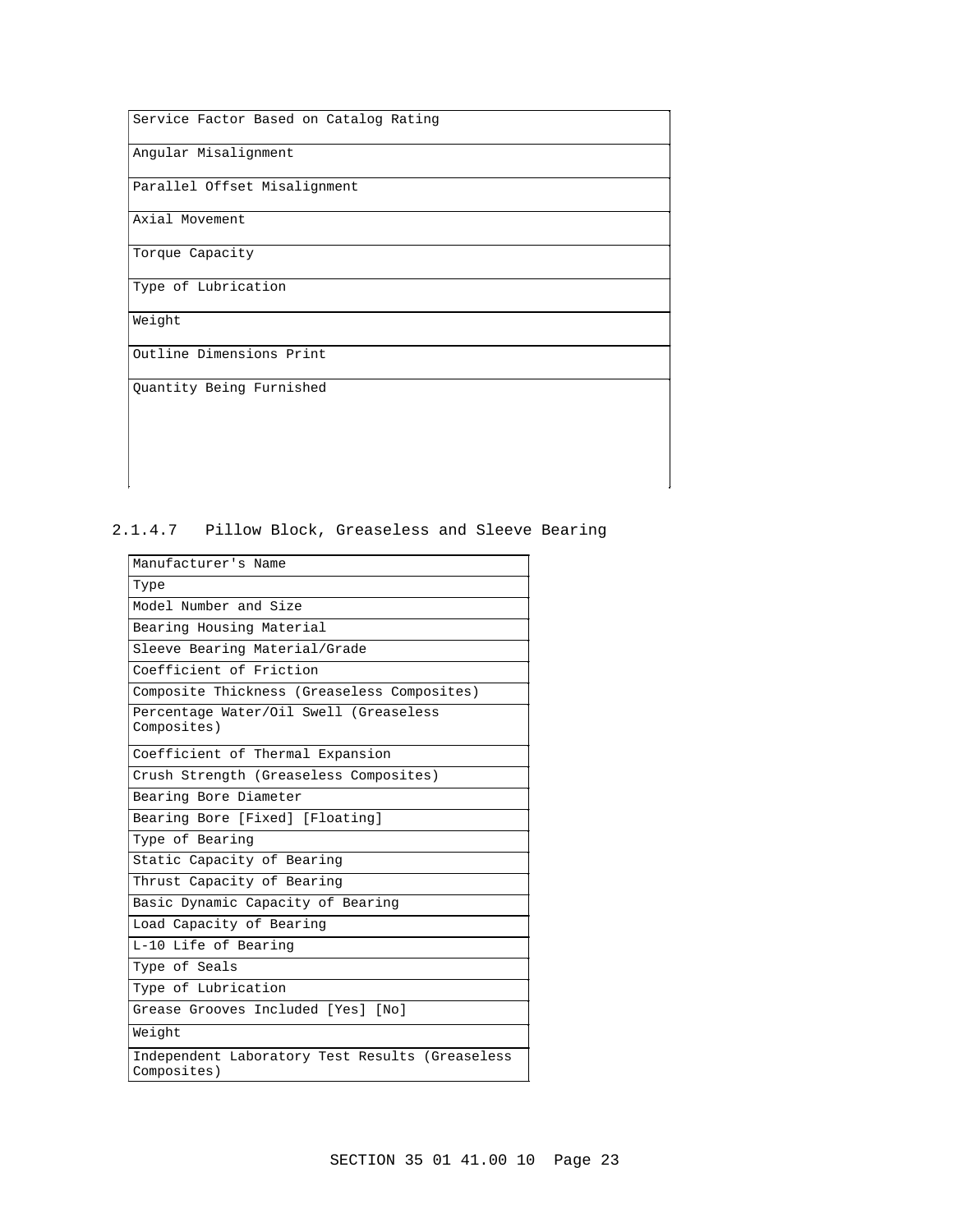Outline Dimensional Print

Quantity Being Furnished

# 2.1.4.8 Wire Rope

| Size                                   |
|----------------------------------------|
| Classification, Type and Construction  |
| Material                               |
| Lay                                    |
| Delivery Length                        |
| Tensile Strength                       |
| Ductility                              |
| Pre-Forming Certification              |
| Pre-Stretching Procedure/Certification |
| Sockets and End Termination            |
| Speltering Material                    |
| Speltering Procedure/Certification     |
| Type of Lubricant                      |
| Multi-Wire Rope Tensioning Procedure   |

# 2.1.4.9 Chain and Engineered Chain

| Size                         |
|------------------------------|
| Material List                |
| Hardness BHN                 |
| Proof Test Strength          |
| NDE Test                     |
| Type of Lubricant            |
| Outline Dimensional Print    |
| Total Weight Being Furnished |

 $\rightarrow$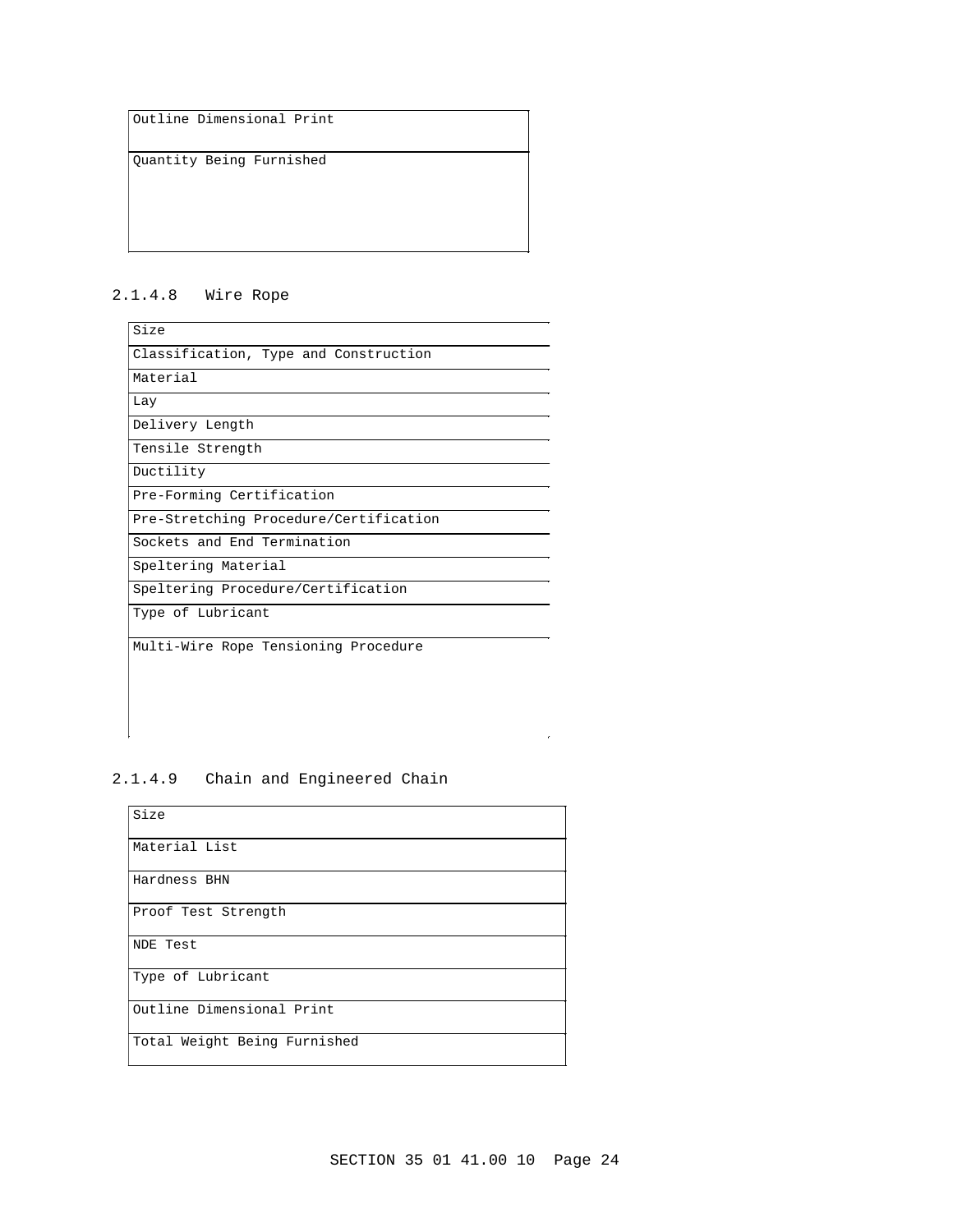Total Quantity Being Furnished

 $2.1.4.10$ Pocket Wheels, Sprockets and Drums

| Size                           |
|--------------------------------|
| Material                       |
| Hardness BHN                   |
| Charpy V-Notch                 |
| Heat Treatment                 |
| NDE Test                       |
| Type of Lubricant              |
| Outline Dimensional Print      |
| Total Weight Being Furnished   |
| Total Ouantity Being Furnished |

#### $2.2$ DESIGN CRITERIA

\*\*\*\*\*\*\*\*\*\*\*\*\*\*\*\*\*\*\*\*\*\* \*\*\*\*\*\*\*\*\*\*\*\* NOTE: Edit all or portions of this paragraph depending upon type of contract documents to be prepared. At a minimum the designer should provide the anticipated operating loads and required operating conditions to be satisfied for equipment manufacturers to best select and size equipment components to match the anticipated operating conditions. Review EM 1110-2-2610 Mechanical and Electrical Design for Lock and Dam Operating Equipment for specific guidance and design criteria related to the type of lock gate and filling/emptying valve configuration to be specified for the project. The designer should be aware that modifications and or deviations away from EM design criteria may require separate documentation, design analysis, and written USACE-HQ approval. 

Provide equipment and machinery to meet the anticipated operating conditions as specified by the following design criteria.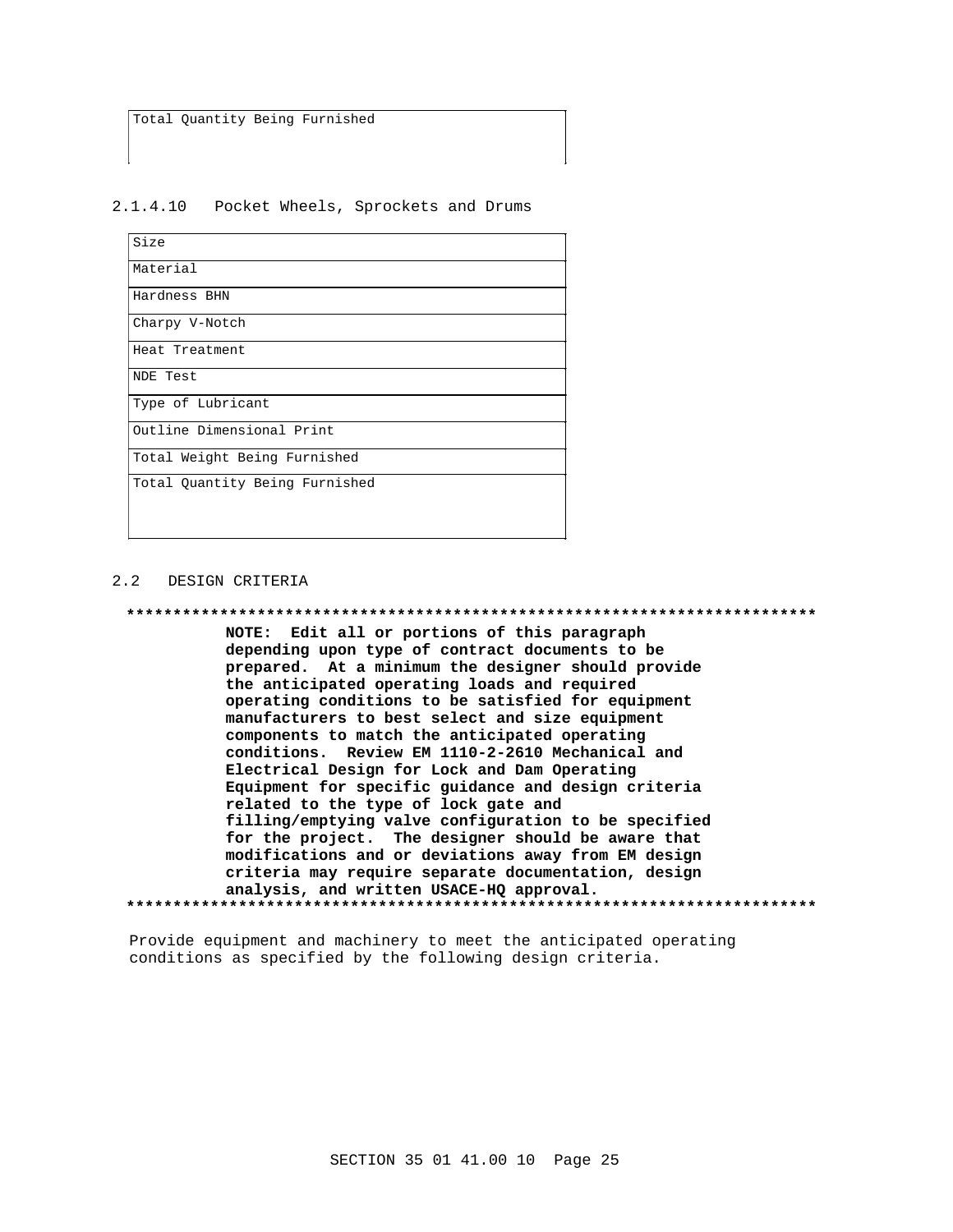| COMPONENT DESIGN CRITERIA |                                                                            |                                            |                                                                       |                                                 |                                          |                                                   |                                                 |         |
|---------------------------|----------------------------------------------------------------------------|--------------------------------------------|-----------------------------------------------------------------------|-------------------------------------------------|------------------------------------------|---------------------------------------------------|-------------------------------------------------|---------|
| <b>ITEM</b>               | MAXIMUM<br>[LOAD<br>(kN)<br>(Kips)<br>] or<br>[ TORQUE<br>(Nm)<br>(Ft-Lbs) | OPERATING<br>TEMP.<br>RANGE Deg<br>C Deg F | [MAXIMUM<br>or<br>MINIMUM]<br>OPERATING<br>SPEED<br>(RPM) or<br>(FPM) | OPERATING<br>TRAVEL<br>[CW][CCW]<br>[Reversing] | <b>CYCLES</b><br>[Per<br>Hr][Per<br>Day] | [MAX]<br>[MIN]<br>TRAVEL<br>TIME<br>OPEN<br>(Sec) | [MAX] [MIN]<br>TRAVEL<br>TIME<br>CLOSE<br>(Sec) | [OTHER] |
|                           |                                                                            |                                            |                                                                       |                                                 |                                          |                                                   |                                                 |         |
|                           |                                                                            |                                            |                                                                       |                                                 |                                          |                                                   |                                                 |         |
|                           |                                                                            |                                            |                                                                       |                                                 |                                          |                                                   |                                                 |         |
|                           |                                                                            |                                            |                                                                       |                                                 |                                          |                                                   |                                                 |         |
|                           |                                                                            |                                            |                                                                       |                                                 |                                          |                                                   |                                                 |         |
|                           |                                                                            |                                            |                                                                       |                                                 |                                          |                                                   |                                                 |         |

#### 

NOTE: Delete the following paragraph for Corps of Engineers designed projects and include only for non-Corps designed machinery where the AE, Contractor or Equipment Manufacturer are the responsible Designer of Record for calculating the equipment operating loads. The Corps should be made aware in the review of such designs any modifications and or deviations away from EM design criteria that may require separate documentation, design analysis, and written USACE-HQ approval. 

[Design equipment in strict accordance with the requirements of EM 1110-2-2610 Mechanical and Electrical Design for Lock and Dam Operating Equipment unless otherwise specified within. Design equipment for the normal loads using factors of safety applicable to the type of service and the particular part with a minimum factor of safety of 5 based on the ultimate strength of the material. Include all anticipated loads in the design. Loads include, but are not limited to, the loads imposed by the dead weight, hydraulic forces, buoyancy forces, ice, and seal friction. In addition, design each part or component, including speed reducers[ (excluding wire rope)], for a unit stress not in excess of 75 percent of the yield strength of the material under loads resulting from the locked rotor torque of the electric motor. Design components that might fail in buckling compression for a minimum factor of safety of 3.0, using the Euler or J.B. Johnson formulas. Apply the factor of safety to the maximum load on the member and the critical buckling load. Model the end fixity coefficient for pin-end conditions. [Consider both the normal loads and loads resulting from the locked rotor torque of the electric motor for miter gate machinery.] [Consider both the normal loads and loads resulting from the locked rotor torque of the motor as divided [70/30] [ ] between the two drums of a hoist for [tainter valve] [\_\_\_\_\_] machinery.]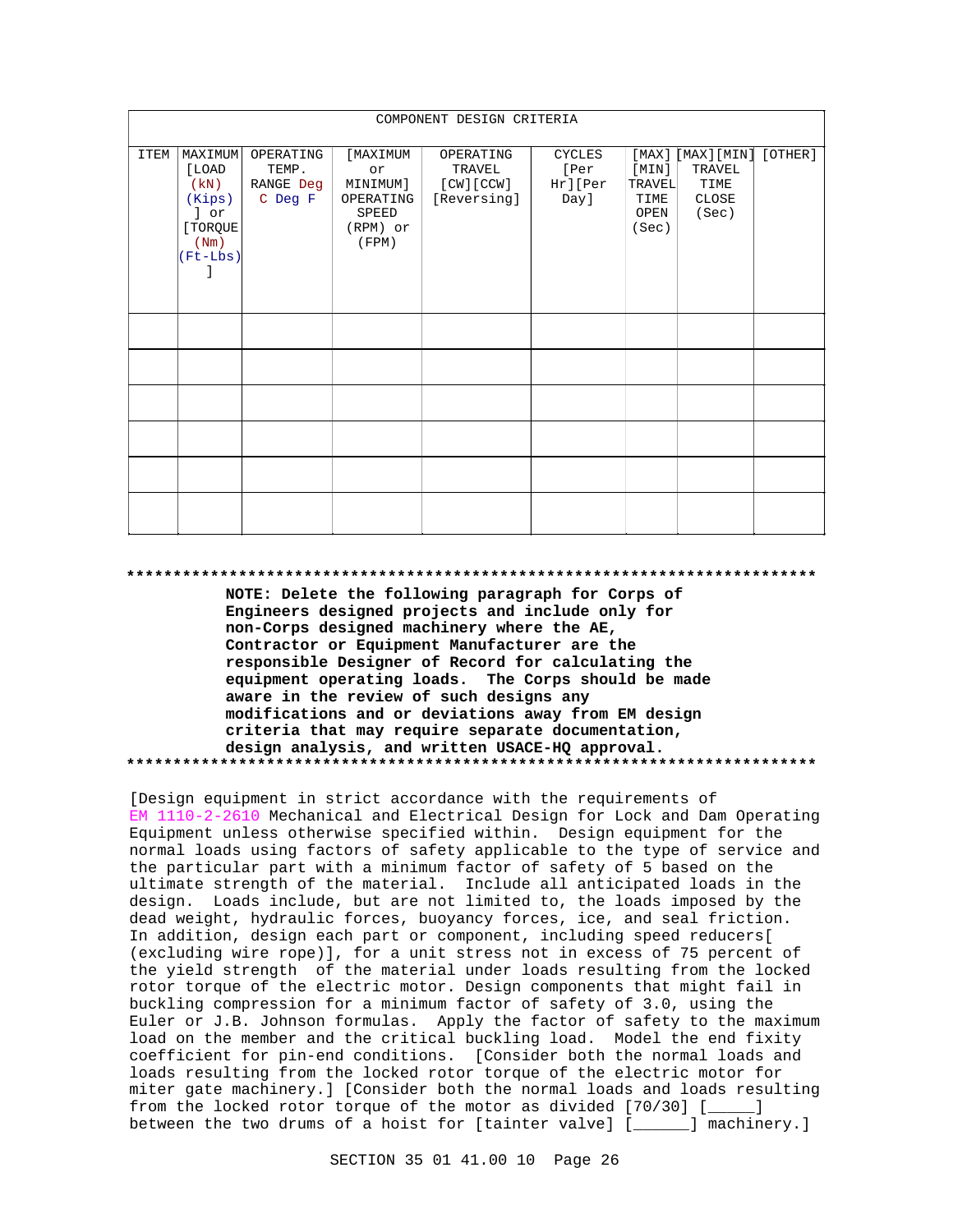[Consider both the normal loads and loads resulting from the locked rotor torque of the electric motor for [gate][filling/emptying valve] operating equipment.] [For loads divided between the components of the operating equipment they should be considered for design purposes to have a [\_\_\_\_/\_\_\_] split in load distribution.] Allowances for shock and impact are not required unless specifically identified. Submit for approval all equipment modification design calculations. ]

# 2.3 OPERATION SEQUENCES

2.3.1 [Lock Gate] [Hoisting Machinery] Operation

# NOTE: Coordinate with electrical design engineers to develop the required sequence of operation and provide the requirements on the drawings. Specify the necessary control equipment and devices in UFGS Section 40 60 00 PROCESS CONTROL and Section 35 20 20 ELECTRICAL EQUIPMENT FOR GATE HOIST.

The equipment sequence of operation, interlocks and electrical controls are as indicated. [Conform equipment and hardware with the requirements of Section 35 20 20 ELECTRICAL EQUIPMENT FOR GATE HOIST and Section 40 60 00 PROCESS CONTROL. ]

#### $2.3.1.1$ Sequence of Operation

# NOTE: Include or edit the paragraphs below to describe the anticipated sequence of operation for the equipment specified.

#### 2.3.1.1.1 [Lock] Gate Opening

- a. Gearbox lubrication pump is energized and operates for [3] [\_\_\_\_\_] to [4] [\_\_\_\_\_] seconds prior to gearbox operation.
- b. Motor and brake are energized (brake is released).
- c. Motor starts and [runs in low speed mode] [ramps speed] for the first [5] [\_\_\_\_\_] percent of the [lock] gate travel.
- d. Motor [shifts] [ramps] to high speed mode and runs at full speed mode until the [lock] gate is  $[95]$  [ $\qquad$ ] percent open.
- e. Motor [shifts] [ramps] to low speed and runs in low speed until the [lock] gate is fully open (last [5] [\_\_\_\_] percent of [lock] gate travel).
- f. Gate position is device proven to be at end of travel.
- g. Motor and brake are de-energized (brake is engaged).

2.3.1.1.2 [Lock] Gate Closing

The sequence for closing the gate is identical to that for opening, except the gate moves in the opposite direction to the closed position.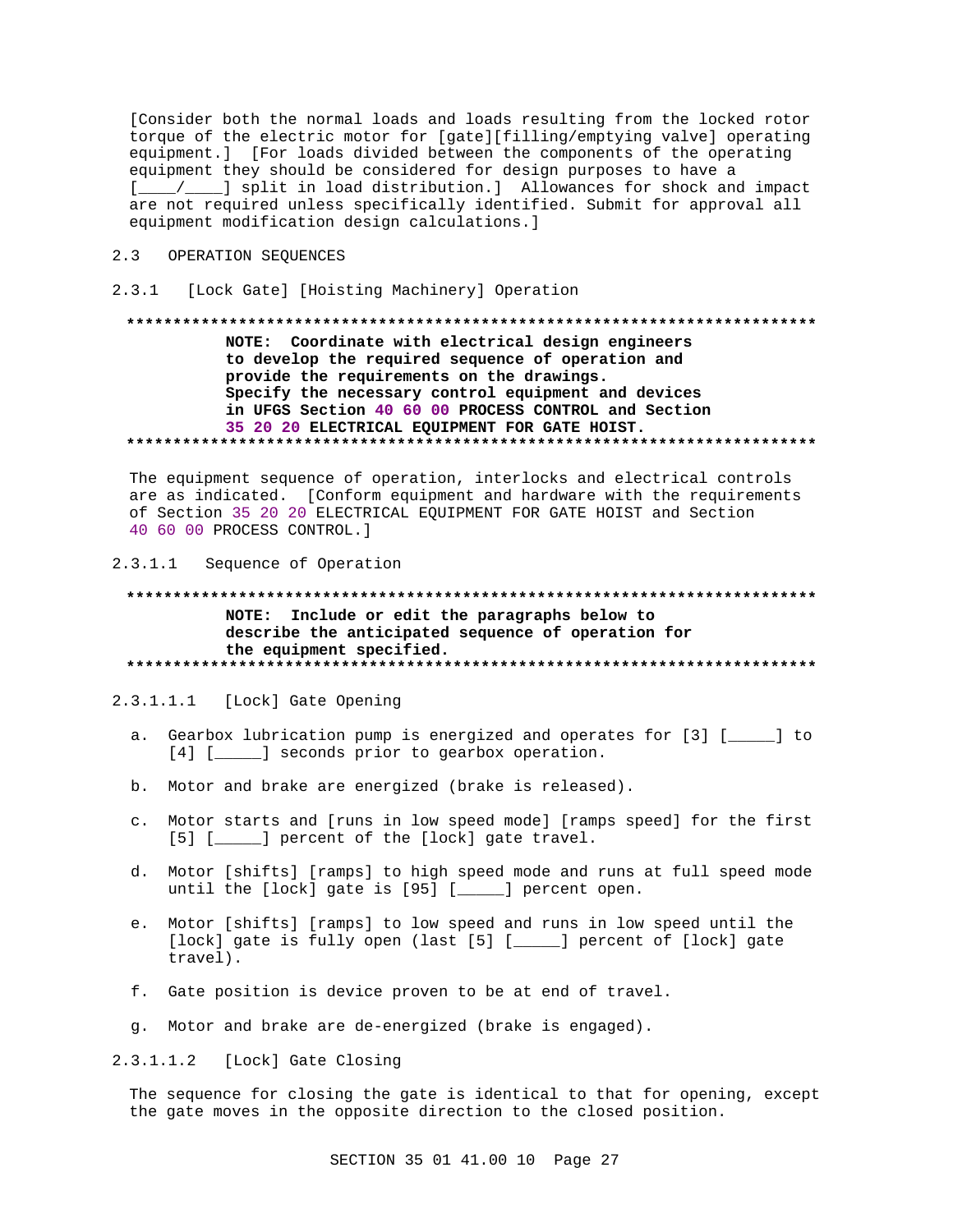#### 2.3.1.2 Design Considerations

Normal operations of the [lock][dam] [gates][valves] for the purpose of design consist of the [lock][dam] [gates][valves] operating through [3] [\_\_\_\_\_] complete cycles per hour with [2] [\_\_\_\_\_] starts and [2] [\_\_\_\_\_] stops per cycle. A cycle is defined as moving the [lock][dam] [gate][valve] from the fully closed position to the fully opened position and back to the fully closed position.

#### 2.4 SPEED REDUCERS

2.4.1 [Miter Gate Speed Reducers] [Gate Hoist Speed Reducer] [Tainter Valve Speed Reducer]

# 2.4.1.1 General

The speed reducer is a [single] [double] [triple] [quadruple] reduction, [right angle,] [parallel shaft,] [spiral bevel/helical gear] [helical gear] [right angle worm gear] type, entirely self contained in an oil tight, steel housing designed to maintain shafts and bearings in accurate alignment. Provide the gear ratio as indicated plus or minus [1.5] [\_\_\_\_\_] percent. [The [vertical] [horizontal] output shaft must be [single] [double] extended and [be coupled to the pinion shaft] [have the pinion mounted on the output shaft]]. Provide a [vertical up] [horizontal] output shaft for position feedback with the gear reducer. The shaft must be[ 19 mm 3/4 inches in diameter and extend to provide a [direct coupled][gear reduced coupling][non-contact coupling] to drive a [rotary cam limit switch][angular displacement transducer][non-contact transducer]]. [Reducers with dual output working shafts must be designed to accommodate a split percentage torque distribution between the output shafts based upon the loads produced by the motor and in accordance with the design criteria specified in paragraph DESIGN CRITERIA.][ The input shaft must be [\_\_\_\_\_] mm inches in diameter.] Design, rate and manufacture the speed reducers in accordance with ANSI/AGMA 6113 AGMA 6013 with all components meeting the requirements of ANSI/AGMA 6001. The gearing must be rated in accordance with ANSI/AGMA 2003 and ANSI/AGMA 2001. In all cases where these standards or this specification are in conflict with one another the more conservative design standard takes precedence.

#### 2.4.1.2 Reducer Housing

**\*\*\*\*\*\*\*\*\*\*\*\*\*\*\*\*\*\*\*\*\*\*\*\*\*\*\*\*\*\*\*\*\*\*\*\*\*\*\*\*\*\*\*\*\*\*\*\*\*\*\*\*\*\*\*\*\*\*\*\*\*\*\*\*\*\*\*\*\*\*\*\*\*\* NOTE: Gearboxes exposed to the environment should be fitted with filtering ports or a self-contained filter system so that the oil can be filtered to remove moisture. \*\*\*\*\*\*\*\*\*\*\*\*\*\*\*\*\*\*\*\*\*\*\*\*\*\*\*\*\*\*\*\*\*\*\*\*\*\*\*\*\*\*\*\*\*\*\*\*\*\*\*\*\*\*\*\*\*\*\*\*\*\*\*\*\*\*\*\*\*\*\*\*\*\***

The reducer housing must be heavy duty cast steel or welded steel construction and have dowel pins at all parting seams for accurate gear and bearing alignment. Split the reducer housing to facilitate disassembly for maintenance and repair.[ The reducer housing must be of the dry well type design for the vertical down output shaft.][ Design the dry well such that the speed reducer can be completely filled with oil while in storage and the oil can be drained out of the dry well when the speed reducer is to be put into service.] Design the base thickness and width with adequate rigidity and stiffness to not contribute additional stress on the mounting bolts. All surfaces must be smooth and flat and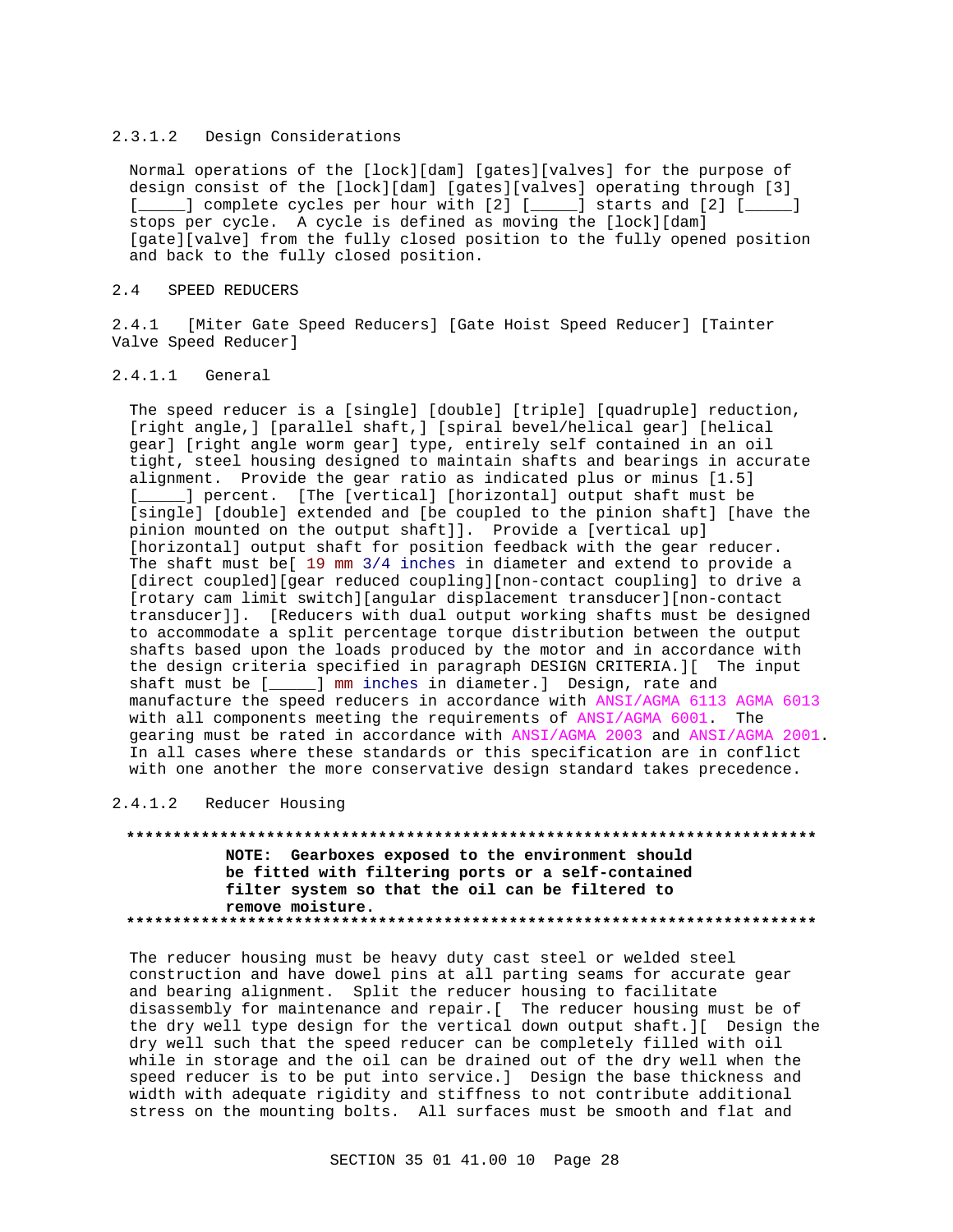easy to clean. Provide the upper and lower housings with large, rugged lifting lugs. [ Provide a machined steel bracket for mounting the [rotary cam limit switch][angular displacement transducer][\_\_\_\_\_] and mount as indicated.] Provide all required oil drains, fill ports, breathers, heater ports, filtering ports, and inspection covers in the housing. Provide a main oil drain at the lowest point possible on the reducer housing. Fit the main oil drain with a 25 mm 1-inch stainless steel ball valve with a pressure-temperature rating of [ 13.8 MPa 2000 psig at 38 degrees C 100 degrees F]. Plug the valve on the open end. [ Housing must include 25 mm 1-inch filter ports with 25 mm 1-inch stainless steel ball valve to be connected to the portable filtering unit where specified, otherwise cap the ends.] Also provide the lower bearings with drainable deepwell bearing end caps as indicated. Locate drain and fill plugs for speed reducers so as to be readily accessible on the completed units and provide with extension piping where required. Manifold and pipe the drains to a single point with a shutoff valve and threaded cap on the exterior of the housing so that it is easily accessible. The design of the reducer housing should minimize potential for water intrusion as the reducers will be continuously exposed to all weather conditions. This includes raising the upper bearing caps on top of the housing to prevent standing water from seeping into the enclosure. Internally raise lower bearings within the housing to prevent bearings from being the lowest point in the housings. Top side inspection covers are not acceptable. Provide side inspection access covers. All dimensions indicated must remain as shown as a minimum for proper machinery alignment[, as well as interchangeability with other reducers within the [\_\_\_\_\_] District].

 $2.4.2$ Gearing

#### \*\*\*\*\*\*\*\*\*\*\*\*

NOTE: Coordinate with the gearbox manufacturer to determine the heat treatment and hardening method best suited to satisfy the operational conditions for the gearbox.

Several references from AGMA have been withdrawn in lieu of AGMA ISO 1328-1-B14. The most notable change is the Tolerance Class. Tolerance class has replaced Quality class e.g., Quality 11 is no longer accurate to say in a spec. AGMA 2015 gives accuracy grades with a scale of A2-A11 with A2 being the highest accuracy. AGMA 2000-A88 used a quality class on a scale of Q3-Q15, where Q15 would be the highest quality. Designers should be aware of the differences in scales and coordinate with the gear manufacturer regarding gear quality standards and scales. 

Provide [spur] [helical] gearing made from high strength alloy steel that is hardened by [flame][induction][carburizing] with subsequent quenching and tempering to produce a [through][case] hardened gear. Grind the gears after gear cutting to achieve a minimum class [A] [\_\_\_\_] in accordance with AGMA ISO 1328-1-B14. [ Integrally cut the [helical] pinions on the pinion shaft. I[ Make spiral bevel gears from high strength alloy steel with case hardened teeth, crown lapped for quality and smooth operation.]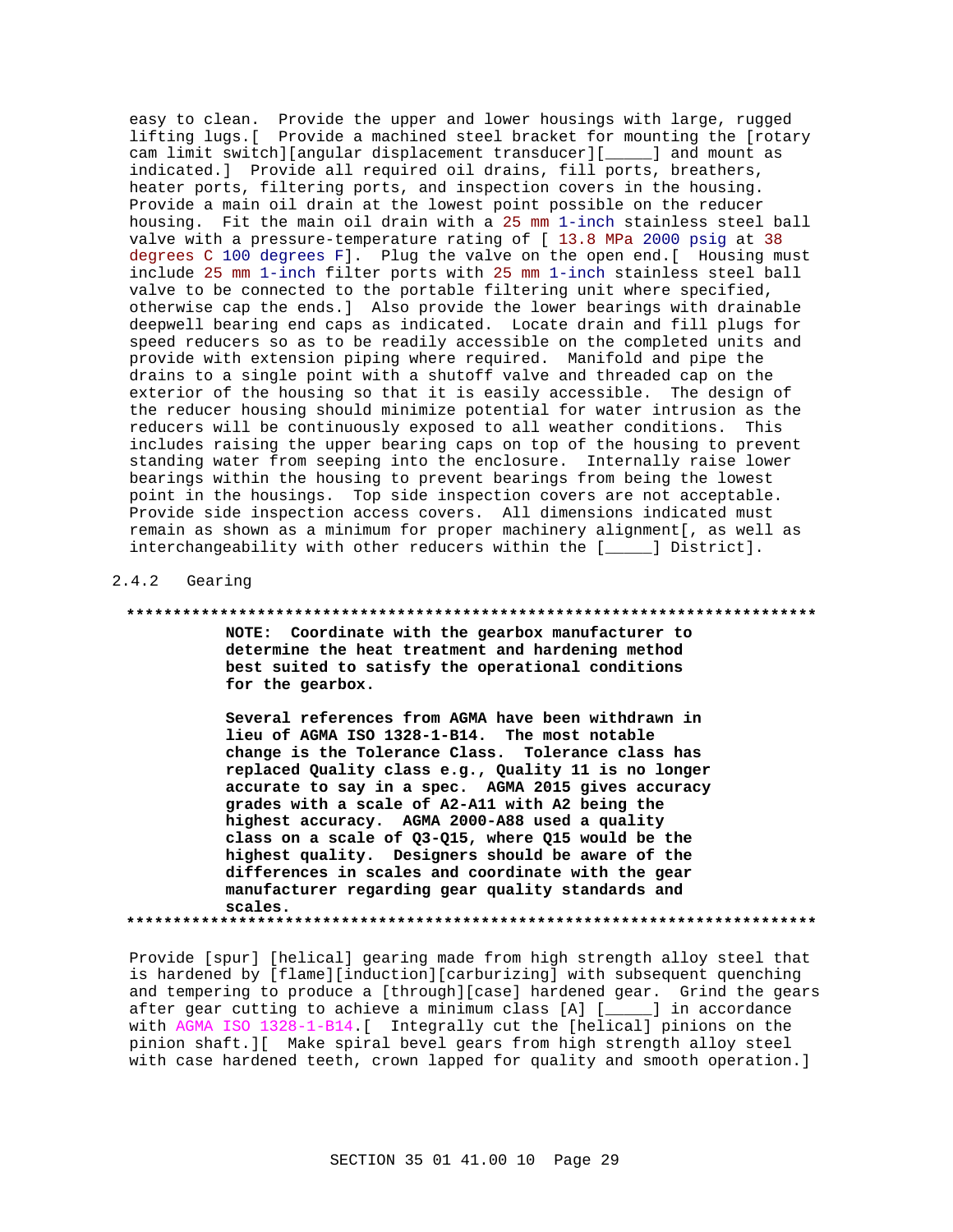### 2.4.3 Reducer Shafts

Make shafts from high-strength alloy steel in accordance with ASTM A668/A668M and of sufficient size and as indicated to insure rigid alignment. All keyways must have fillet radii. Provide keys for all shafts. Design shafts in accordance with the requirements of ANSI/AGMA 6001. All shafts must have standard keyways and keys in accordance with ASME B17.1, Class II. Submit all fabricated dimensions of the keyways and keys.

# 2.4.4 Shaft Bearings

The shaft bearings must be high capacity antifriction roller bearings suitable for both radial and thrust loads. All bearings must have a minimum L-10 bearing life of [75,000] [\_\_\_\_\_] hours based on the largest full load motor kW horsepower provided by the specified motor.

## 2.4.5 Gearbox Lubrication System

# **\*\*\*\*\*\*\*\*\*\*\*\*\*\*\*\*\*\*\*\*\*\*\*\*\*\*\*\*\*\*\*\*\*\*\*\*\*\*\*\*\*\*\*\*\*\*\*\*\*\*\*\*\*\*\*\*\*\*\*\*\*\*\*\*\*\*\*\*\*\*\*\*\*\* NOTE: A pressure or combination system generally is specified for right angle gearboxes that might have gearing above the oil line or a gearbox with slow moving gearing. If a splash type system is used, delete the requirement for the pump. \*\*\*\*\*\*\*\*\*\*\*\*\*\*\*\*\*\*\*\*\*\*\*\*\*\*\*\*\*\*\*\*\*\*\*\*\*\*\*\*\*\*\*\*\*\*\*\*\*\*\*\*\*\*\*\*\*\*\*\*\*\*\*\*\*\*\*\*\*\*\*\*\*\***

The lubrication system must be a [splash] [pressure] [combination pressure/splash] type system using a [synthetic] [petroleum based] hydro-carbon lubricant conforming to the requirements of ANSI/AGMA 9005.[ The pressure lubricating system consists of an electric motor driven lubricating gear pump and piping assembly which lubricates the upper bearings and gear meshes not submerged in oil. The pump must be a positive displacement [internal][external] gear type, cast iron construction. Equip the pump with an overpressure relief valve. [Internally][Externally] mount the pump on the gear box and provide with the proper seals to operate under the stated conditions. The gear reducer manufacturer must design the lubrication system. Install external and internal piping as required to provide adequate lubrication to the gear meshes and bearings. Define, document and submit the pressure losses, total flow rate, and expected flow rate to each component and/or gear mesh. Mount a flow switch, pressure switch, and pressure gauge on the pump outlet.] Design the lubrication system to function properly at both nameplate speed ratings using the specified lubricating oil. All gears and lower bearings [with the exception of the lower bearing of the vertical (down) output shaft] must be oil lubricated. All upper bearings must be oil and/or grease lubricated. Provide all required oil slingers, dams, and passages.[ House the lower vertical output shaft bearing in the dry well and grease lubricate.] Provide grease lines and lubrication fittings for all grease lubricated bearings and mounted on the reducer housing such that the bearings can be easily identified and lubricated from the side of the reducer housing. Equip the reducer with a sight gauge and dipstick in order to observe and measure the oil level. Also, fit the speed reducer with an oil sample valve arrangement. The valve must be a6 mm [1/4-inch] stainless steel ball valve with a pressure-temperature rating of 13.8 MPa [2000 psig at 38 degrees C 100 degrees F] and be fitted with a plug on the open end. Locate the oil sample port on the reducer housing such that an oil sample can be drawn (through the sample valve) from a point that is approximate 1/2 of the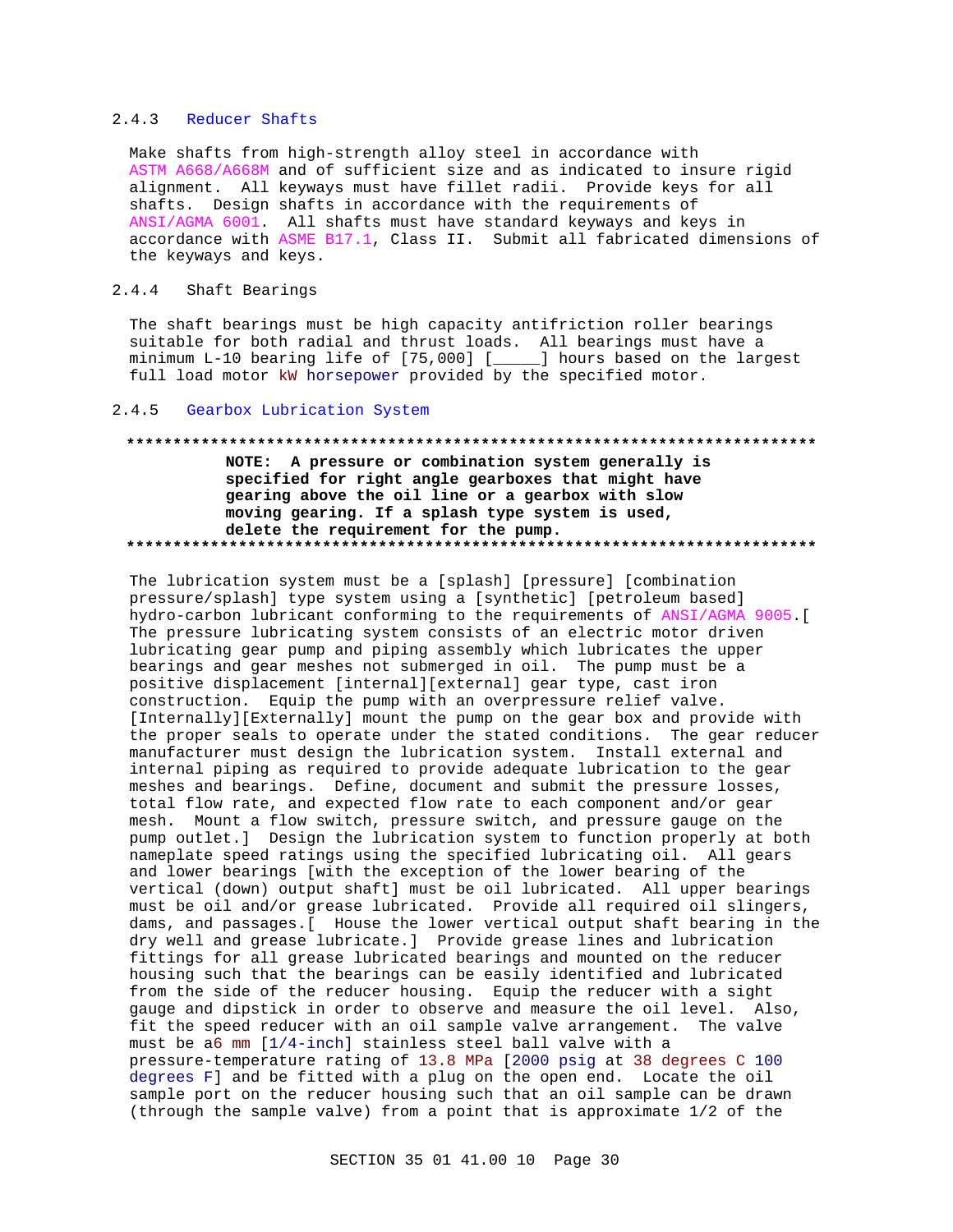operating oil level in the reducer.

 $2.4.6$ Seals

> Provide spring loaded grease-purged dual lip seals for all shaft extensions. Design and size all seals to withstand the pressure head developed when the speed reducer is completely filled with oil (storage condition) without leaking.

 $2.4.7$  Heater

#### 

NOTE: Use caution when specifying heaters for use. Give careful consideration to attempt to select a lubricant with the characteristics and viscosity range that is suitable for the anticipated operating conditions vs. randomly specifying heaters for use in the system. Damage and premature degradation of lubricants can result from high temperatures or excessive heating. Consult with the gearbox manufacturer to best access the lubrication requirements and need for auxiliary heating. 

| [Electric heating elements must have a maximum watt density of |  |  |  |  |  |  |
|----------------------------------------------------------------|--|--|--|--|--|--|
| $[1.5]$ ] W/sq.cm [10] ] W/sq.in. and have a supply voltage of |  |  |  |  |  |  |
| $[240] [$ $]$ Volt AC, $[1] [$ $]$ phase.                      |  |  |  |  |  |  |

#### 2.4.8 Breather

# NOTE: Standard breather may be provided. However, to help prevent water contamination, a hygroscopic breather is recommended for gearboxes exposed to the environment.

Provide all reducers with a hygroscopic breather with threaded fittings for installation to prevent problems caused by moisture and particulate matter contamination in the reducer when it breathes in and out due to temperature fluctuations. The breather must filter particles down to 3 µm microns in size. The hygroscopic agent must change color signifying when the unit requires replacement, i.e., when the desiccant is saturated with moisture. Air flow stoppage through the breather under freezing conditions is not allowed.

#### $2.4.9$ Lubrication

Lubricating oil for speed reducers must have good resistance to foaming under normal operating conditions and be noncorrosive to speed reducer components. Provide the oil in accordance with the gearbox manufacturer's requirements unless otherwise specified herein. Submit lubricant characteristics, physical properties and product data. [ Provide lubricant in compliance with ANSI/AGMA 9005 and be [AGMA 5EP][\_\_\_\_\_\_]]. Provide lubricant suitable for infrequent intermittent duty operation of the speed reducers with an ambient temperature range from minus 23 degrees C to plus 43 degrees C minus 10 degrees F to plus 110 degrees F. Lubricate couplings and bearings in accordance with the manufacturer's instructions.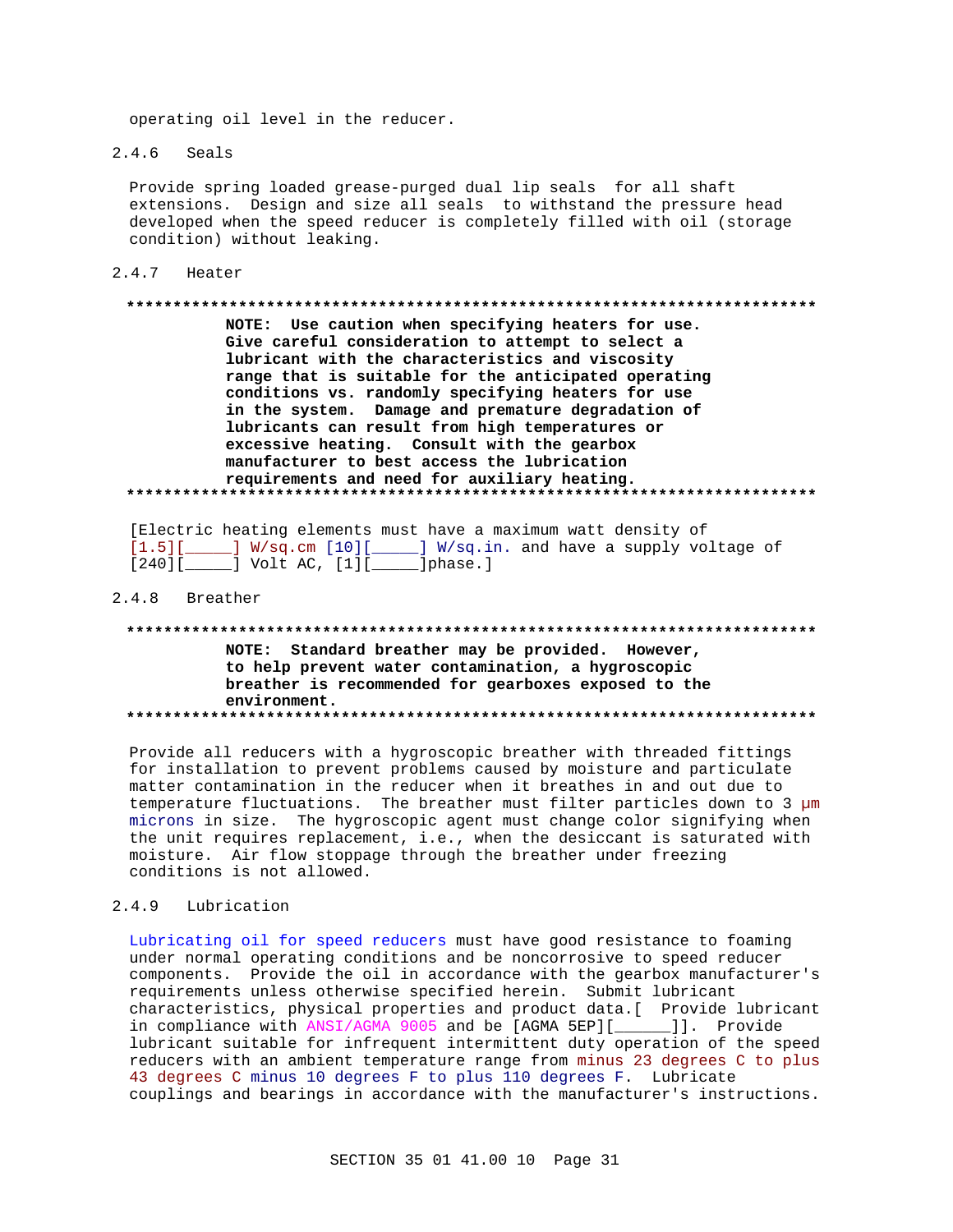#### 2.4.10 Portable Filtering Unit

#### 

NOTE: Portable oil filtering unit may be desired if the gearbox unit will be exposed to the weather. Moisture can collect in the unit and become suspended in the oil. The liquid water that has separated can be drained off but the oil must be filtered to remove water still in solution. Heaters can be provided to heat the oil. However, they are not energy efficient, can damage the oil, and may not completely prevent moisture intrusion. The designer may also elect to design a heated kidney loop filtration system which is integral to the gearbox for critical applications requiring continuous filtration during gearbox operation. 

Provide [one][\_\_\_\_\_] portable filtering unit for use with the specified gear reducers.

- a. The portable filtering unit must be  $[1.1][$  [1.5][  $\blacksquare$ horsepower, 110-120 volt, [1,140][\_\_\_\_\_] RPM high efficiency, positive displacement, rotary internal gear type pump with a mechanical seal. Provide a pump capable of delivering  $[0.5]$ [ $\qquad$ ] $L/s$  [8][ $\qquad$ ] gallons per minute flow rate. The pump must be self-priming and designed to handle liquids of 35 SSu to 1000 SSu viscosity, while able to develop 625 mm 25 inches of mercury vacuum at zero MPa psi. Equip the filtering unit with an ON/OFF switch, High/Low pressure switch, two interchangeable filter housings, one set of hose assemblies on a portable rolling cart frame.
- b. Equip the one set of filter element with replaceable [5][\_\_\_\_\_] µm micron filter cartridges. [ The portable filtering unit separates water from the oil by coalescing and gravity separation. The water sinks to the bottom and accumulates until it is periodically bled off. The coalescing chamber must be able to handle dissimilar liquids with a specific gravity difference of 0.09 and greater, leaving the effluent with less than 10 ppm of the discontinuous phase. The coalescing element has an indefinite life, with replacement required only when it becomes plugged with solid particles.] Provide a multiple element filter with a non-channeling seal. A non-channeling seal has the flow of oil carrying the contaminants into the depths of the filter media with no flow restriction from surface loading. Each element removes water from wet oils. The multiple element filter consists of four or six sections in one housing that all work at the same time. Design the filters so that water and contaminants are absorbed in the filter element. The capacity of the filter element should be approximately 4 L1 gallon of water. A coalescing chamber is not necessary for the portable filtration system.
- [ c. Provide the portable filtering unit secured on a dolly or wheeled cart with all the necessary fittings, hoses, and pipe to connect the unit to the reducer using standard hand tools.]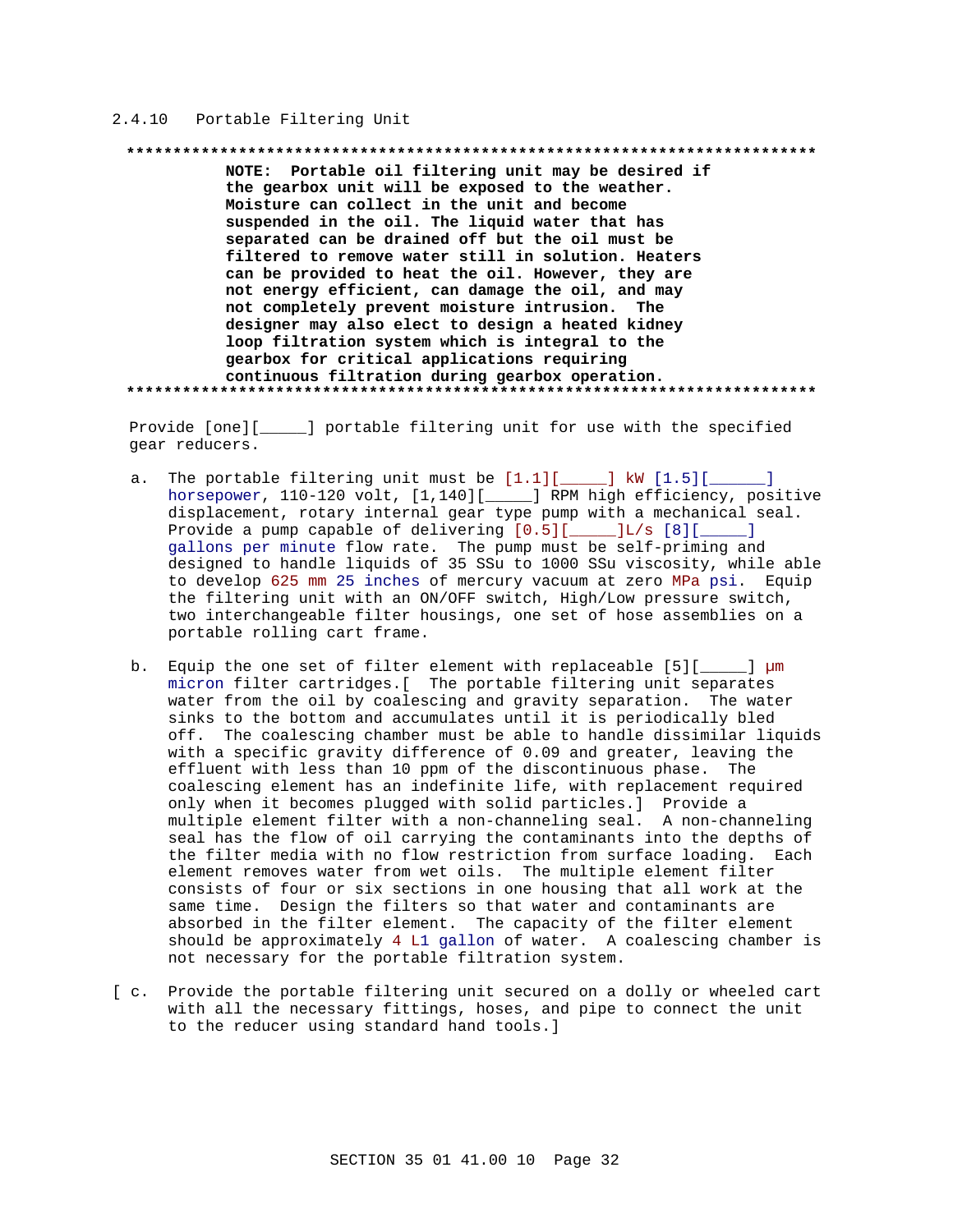#### 2.5 BEARINGS

### 2.5.1 Pillow Block Bearing Assemblies

The pillow block bearing assemblies include the bearings, housings, seals and hardware. Housings must be [one piece][split] type, with [stainless steel] [painted cast iron][painted cast steel][\_\_\_\_\_\_] machined base housing with a [through drilled][tapped], [two bolt][four bolt] base.[ Split housings must have dowels or steps to provide alignment accuracy.] Except as otherwise specified, shaft bearings must be high capacity antifriction [spherical][tapered] self-aligning roller bearings suitable for both radial and thrust loads with pressure lubrication fittings. Use the manufacturer's ratings for loads and speeds in determining the bearing capacity. Comply with the bearing manufacturer's recommendations for service and installation factors. The bearings must be capable of withstanding the total resultant normal loads and axial loads as specified below.

| Bearing Mark/ID No | Normal Load (Kg) (Lbs) | Axial Load (Kg) (Lbs) |
|--------------------|------------------------|-----------------------|
|                    |                        |                       |
|                    |                        |                       |
|                    |                        |                       |

Provide [floating][fixed] type bearing as indicated. Provide end caps on open ended shafts. All cap bolts must be SAE Grade [8] [\_\_\_\_\_]. Provide locking rings, set screws, lock nuts, spacers, and the necessary sleeves to center and secure the bearings within the housing. All bearings must have a minimum L-10 bearing life of [75,000] [\_\_\_\_\_] hours as defined by ISO 281 or JSA JIS B 1519 based on the largest full load motor kW horsepower provided by the specified motor. Design the bearing and housing for [grease][oil] lubrication and equip with [labyrinth] [\_\_\_\_\_\_] type shaft seals made of materials suitable for the working conditions and lubricant to be used to exclude foreign matter and retain lubrication without leakage under both static and dynamic operating conditions.

# 2.5.2 Sleeve Type Plain Pillow block Bearing Assemblies

[Provide [one piece][split] type bearing pillow block, [stainless steel][painted cast iron][painted cast steel][\_\_\_\_\_\_\_\_] machined base housing with a [through drilled][tapped], [two bolt][four bolt] base. [Split housings must have dowels or steps to provide alignment accuracy.]] The sleeve type plain bearings must be a bronze alloy material suitable for the installation and conform to the requirements of ASTM B271/B271M or ASTM B584, Alloy [C93200][\_\_\_\_\_]. [Press-fit][Epoxy][\_\_\_\_\_] the sleeve type plain bearings into the bearing housing bore.[ Use [retaining sets screws][locking pins][keys][machine screws] to secure the plain sleeve bearings.] Provide machined grease and oil grooves in the interior of the bearing unless otherwise shown. Break all edges of the grease grooves to provide a minimum [1.6][\_\_\_\_\_] mm [1/16][\_\_\_\_\_\_] inch fillet radius.

#### [2.5.3 Self-Lubricated Bearings

Conform self-lubricated and composite type bearings to the requirements of Section 35 05 40.17 SELF-LUBRICATED MATERIALS, FABRICATION, HANDLING, AND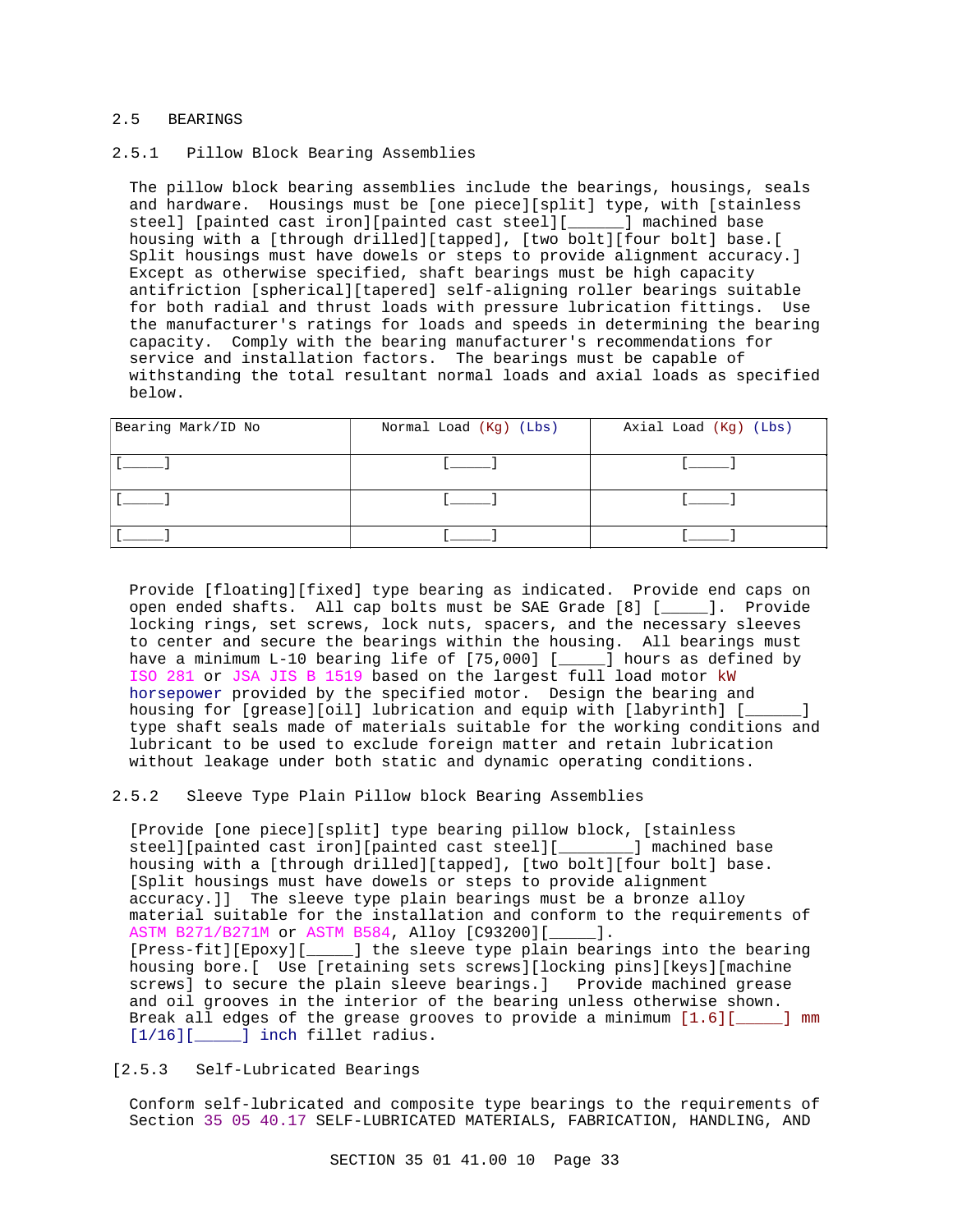ASSEMBLY.

]2.6 SHAFTS

# **\*\*\*\*\*\*\*\*\*\*\*\*\*\*\*\*\*\*\*\*\*\*\*\*\*\*\*\*\*\*\*\*\*\*\*\*\*\*\*\*\*\*\*\*\*\*\*\*\*\*\*\*\*\*\*\*\*\*\*\*\*\*\*\*\*\*\*\*\*\*\*\*\*\* NOTE: For shafts to be designed by the Contractor the designer may select the following paragraph.**

# **\*\*\*\*\*\*\*\*\*\*\*\*\*\*\*\*\*\*\*\*\*\*\*\*\*\*\*\*\*\*\*\*\*\*\*\*\*\*\*\*\*\*\*\*\*\*\*\*\*\*\*\*\*\*\*\*\*\*\*\*\*\*\*\*\*\*\*\*\*\*\*\*\*\***

[Calculate and design shafts to satisfy the requirements of Corps of Engineers' guidance specified in EM 1110-2-2610. Design shafts at minimum to provide a factor of safety of 5 when maximum load condition stresses are compared to the ultimate strength of the material and the stresses produced by the maximum torque of the motor do not exceed 75 percent of the material yield strength. Equations used for design must meet the requirements of the ASME shafting code. Apply a combined shock-and-fatigue factor of 1.25. Limit the maximum shaft bending moment shaft deflection to 0.83 mm/m 0.01 in/ft of length at the maximum rated load. The torsional shaft deflection must not exceed 0.26 deg/m 0.08 deg/ft of shaft length.]

#### 2.7 SHAFT COUPLINGS

Provide [flexible disk] [elastomeric] [chain] [gear] [grid] [jaw] type of machined [steel] [stainless steel] construction capable of transmitting the applied design torques.

# 2.7.1 General

Provide couplings capable of the [vertical] [or] [horizontal] installation and design for [non-reversing][reversing] loads and a maximum [3000][\_\_\_\_\_\_]RPM operating speed. The couplings must be capable of handling a maximum torque of [\_\_\_\_\_] Nm inch-pounds.[ Design couplings to compensate for angular, parallel and axial misalignment. Couplings must have a general service factor of [1.0][\_\_\_\_\_] applied to their selection and design based upon the anticipated application and expected service.] Couplings must be of sufficient capacity to develop the full strength of the shafting which they connect and must be pressed and keyed thereon. All hub bores must meet the dimensional and tolerance specifications in accordance with AGMA 9002 unless otherwise indicated. The key fit must be in accordance with ASME B17.1, Class II. Submit the fabricated dimensions of the key fit and shaft bores. Equip couplings with lube plugs; enclose and seal with an elastomeric O-ring to retain the lubricant. Couplings must be oiltight under both static and dynamic operating conditions. Use SAE grade 8 bolts unless specifically used for shear applications by the manufacturer to achieve published shear strengths. Minimize misalignment for gear couplings by not exceeding the manufacturer's recommendations for installation limits pertaining to gap-hub separation, angular alignment, and parallel offset alignment measurements.

### 2.7.1.1 Flexible Disk Couplings

Use high strength stainless steel flexible disks to transmit torque and have no moving parts of backlash. Lubrication of the coupling is not required. The coupling must be of the [close coupled] [floating shaft] design. Dynamically balance the coupling in accordance with AGMA standards to achieve a AGMA [7] [\_\_\_\_\_] balance class.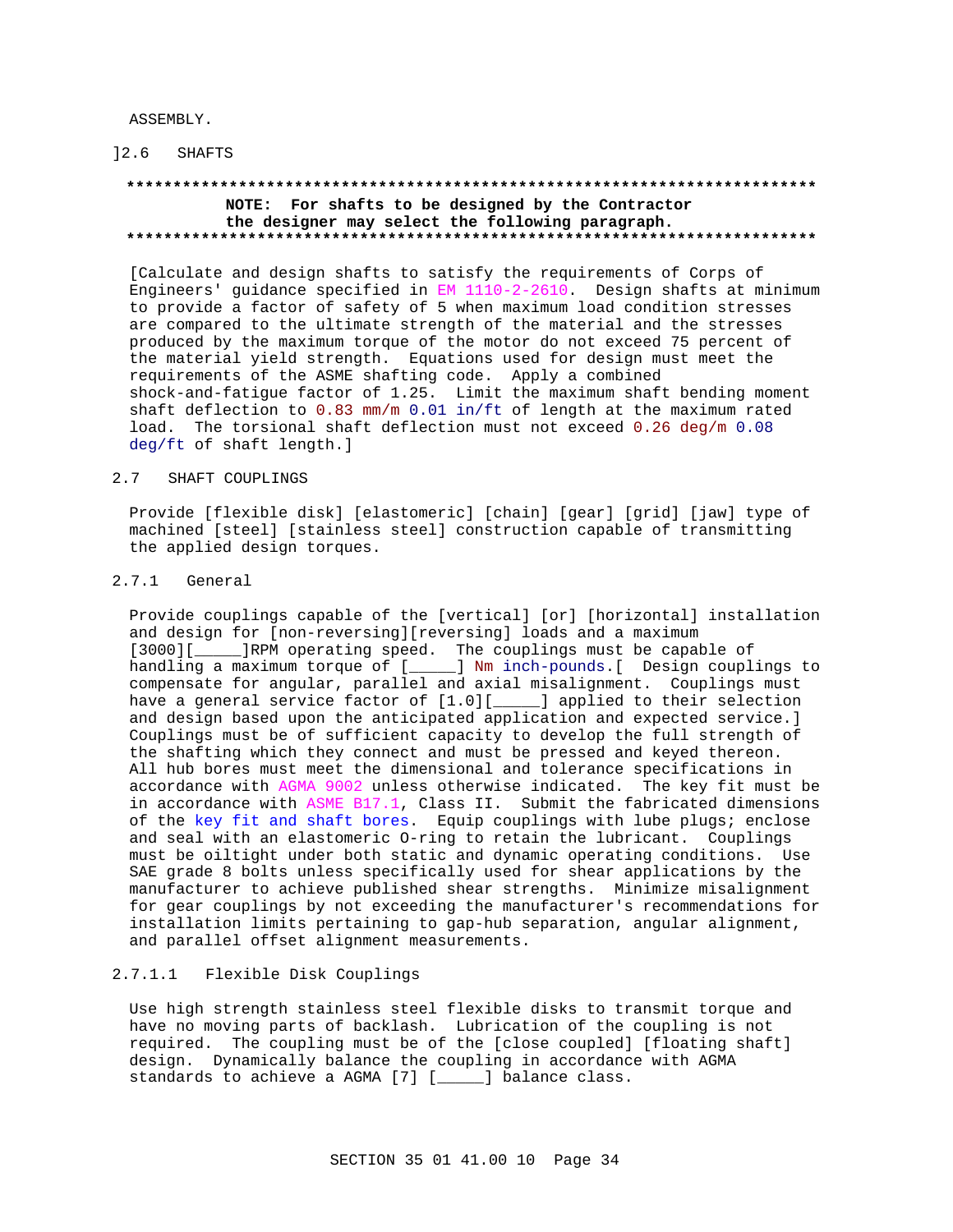# 2.7.1.2 Elastomeric Couplings

Provide [one-piece][two-piece][through bolt inserts] molded [EPDM][Neoprene][Urethane] sleeves to transmit torque with keyed metal flanges secured with set screws. The elastomeric coupling must have a minimum service factor of [1.0][\_\_\_\_\_].

### 2.7.1.3 Chain Couplings

Provide hardened teeth sprocket hubs with a connecting ANSI Standard Double Width Roller Chain to transmit torque. Secure hubs to the shaft by means of keys/keyways. Furnish a sealed coupling cover of [die-cast aluminum] [stamped steel] material to retain lubricant. Provide rounded edge design covers with recessed and threaded lubricant plugs to fill and retain lubricant.

## 2.7.1.4 Gear Type Couplings

Flanged with exposed bolt, double engagement, made of forged steel. Couplings must transmit torque by means of external gears on hubs engaging in internal gears on the coupling sleeves. Machine gears in accordance with AGMA 9002 and AGMA 908.

# 2.7.1.5 Grid Type Couplings

Keyed shaft hubs with slotted faces to connect each coupling half through an interlocking tapered high tensile metal alloy grid. The grid must be fully enclosed in a sealed [horizontally] [vertically] split cover to retain the lubricant. Provide rounded edge design covers with recessed and threaded lubricant plugs to fill and retain lubricant.

# 2.7.1.6 Jaw Type Couplings

Keyed shaft [stainless steel][sintered iron] hubs of the fail-safe spider design. Furnish set screws to secure the hubs. Make coupling insert material of [bronze][Buna-N][Urethane][\_\_\_\_\_] to transmit torque.

#### 2.7.2 Torque Limiting Couplings

# **\*\*\*\*\*\*\*\*\*\*\*\*\*\*\*\*\*\*\*\*\*\*\*\*\*\*\*\*\*\*\*\*\*\*\*\*\*\*\*\*\*\*\*\*\*\*\*\*\*\*\*\*\*\*\*\*\*\*\*\*\*\*\*\*\*\*\*\*\*\*\*\*\*\* NOTE: Torque limiting couplings prevent motor over-torque which could result in damage to the equipment. \*\*\*\*\*\*\*\*\*\*\*\*\*\*\*\*\*\*\*\*\*\*\*\*\*\*\*\*\*\*\*\*\*\*\*\*\*\*\*\*\*\*\*\*\*\*\*\*\*\*\*\*\*\*\*\*\*\*\*\*\*\*\*\*\*\*\*\*\*\*\*\*\*\***

Install a [mechanical friction ] [ball-detent] [\_\_\_\_\_] type torque limiting coupling limit applied torque of the electric motor for equipment protection. The torque limiting coupling must slip if the machinery torque exceeds [\_\_\_\_\_] N-m inch-pounds. The coupling must continue to slip until the torque drops below this level. Provide a flexible type coupling design with bored and keyed steel hubs[ and a steel grid which fits into the periphery of the coupling hubs].[ Provide friction linings of the segmental type design and are easily replaced without removing connected equipment.][ Hardened steel balls that are spring loaded in machined detents control the slip setting of the coupling.] Control the torque slip range by a spring type mechanism which can be adjusted by means of tightening or loosening bolts or adjustment nut. The torque slip must have an adjustment range of plus or minus [20] [\_\_\_\_\_] percent of the specified load. Equip the spring mechanism with machined spacers of a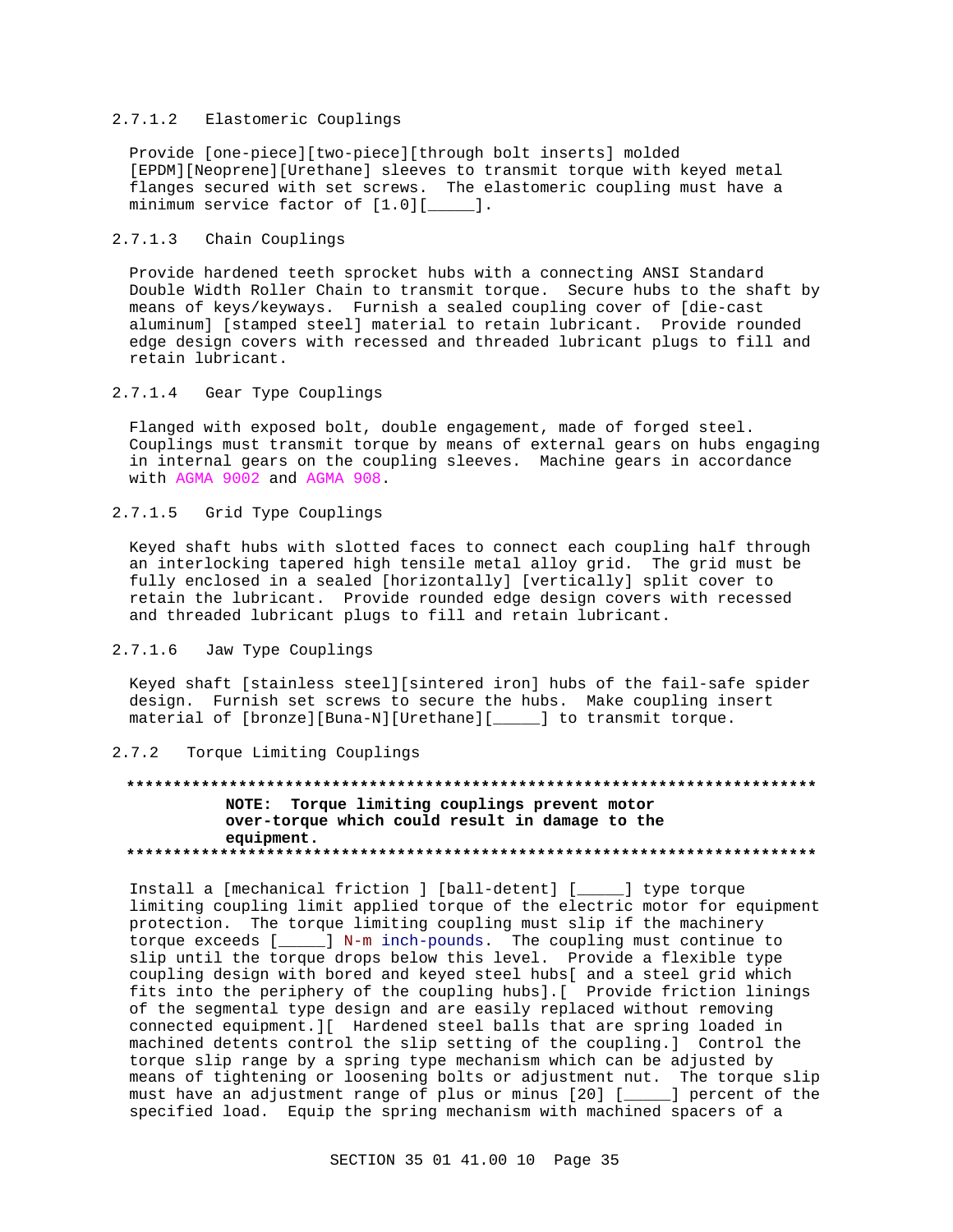specific length determined by the required slip setting. Preset the coupling slip setting at the factory. Equip the coupling with self lubricated bearings to permit free rotation when slipping. Provide elastomeric coupling seals that are both water and dust tight and have a fitting that allows grease lubrication. [Break in mechanical friction torque limiting couplings after assembly to the motor shafts. This consists of operating the couplings at a pre-determined number of revolutions at 100 percent slip and then re-setting the spring compression distance as described in the manufacturer's installation instructions.]

#### $2.8$ ELECTRIC MOTORS

# NOTE: Coordinate with the respective electrical or mechanical designers to ensure motors are not being specified elsewhere in the contract documents and that all motor requirements are satisfied.

Motor must be Horizontal shaft, squirrel cage induction, high slip, high torque, [dual horsepower rated], [two winding,] [two speed,] [460] [\_\_\_\_] volt, 3 phase, 60 Hertz type motor controlled by [across the line magnetic starter][Variable Frequency Drive]. The motor must be rated for continuous duty and conform to the applicable requirements of NEMA MG 1. The motor must be rated at a minimum of 8 percent and maximum of 13 percent slip for [both high and low speed] windings. The enclosure must be totally enclosed, fan cooled, and weatherproof type. Provide the motors with a removable stainless steel drain. Remove the drain as specified by the motor manufacturer. [ Motor installation is in an exterior location subjected to the weather elements.] Speed/torque characteristics must be as described herein. Provide conduit box for incoming power with two  $[38]$  [ $\qquad$ ] mm  $[1-1/2]$  [ $\qquad$ ] inch diameter holes for installation of watertight fittings on the power cord. Provide conduit box for heater power with two [19] [\_\_\_\_] mm [3/4] [\_\_\_\_] inch diameter holes for installation of watertight fitting on the heater power cord. Locate conduit boxes on the side of the motor as indicated. Seal the motor shaft with a labyrinth type seal where the shaft penetrates the front and back of the motor.

#### $2.8.1$ Ratings

The  $[gate][$  ] motors must be rated at  $[$  /  $][$   $]$   $[$   $]$   $[$   $]$   $[$   $[20/6.25]$ [\_\_\_\_\_] horsepower at [745/230] [\_\_\_\_\_] RPM (high/low speed) based on [900/300] [\_\_\_\_] RPM synchronous speeds. The 100 percent full load speed values proposed for the new motor must not be less than [740] [\_\_\_\_] RPM and not more than [775] [\_\_\_\_\_] RPM for high speed and not less than [230] \_] RPM and not more than [260] [\_\_\_\_\_] RPM for low speed at the  $\sqrt{2}$ specified horsepower values. Locked rotor torque must be in a range from 200 to 300 percent of full load motor torque for high speed and from 250 to 300 percent of full load motor torque for low speed. [The motor must have no breakdown torque.] It is preferred to optimize characteristics at full load conditions and allow locked rotor torque to be in the previously specified range if there are design trade-off's between full load torque and locked rotor torque values.

#### $2.8.2$ Construction

Motor frame size must be a minimum of a NEMA [445TS] [\_\_\_\_\_] for the [gates][\_\_\_\_\_]. Temperature rise must be no greater than [80] [\_\_\_\_\_]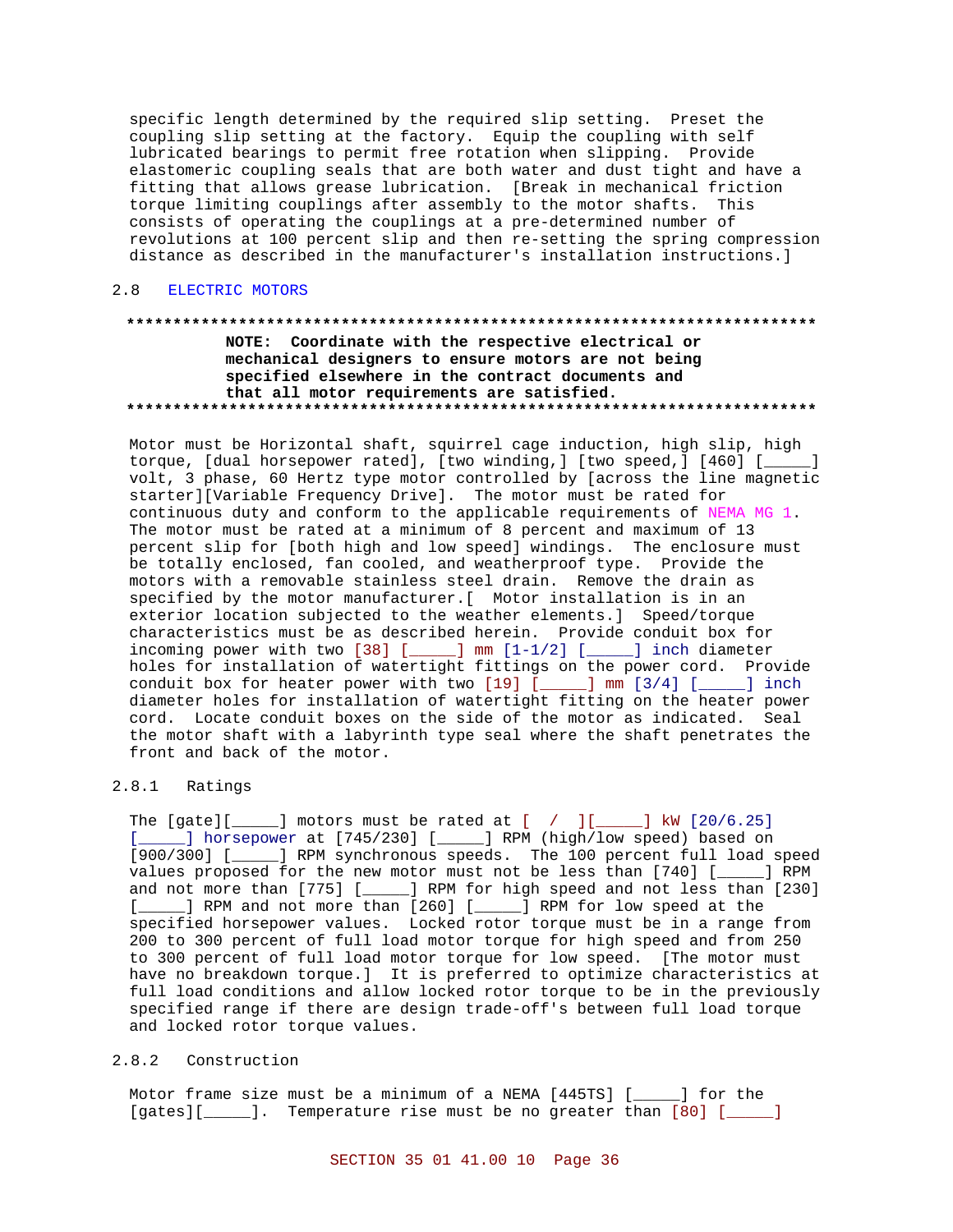degrees C [176] [\_\_\_\_\_] degrees F. Provide an internal heater of the strip type as part of the motor. The heater must have a minimum capacity of [90] [\_\_\_\_\_] W and have separate leads terminating in a separate conduit box. Heater power supply must be 120 volt, 60 Hertz, single phase. Use Class F insulation throughout the motor. Impregnate motor windings with the insulating compound by the vacuum/pressure impregnating method. Repeat the procedure until all voids in the winding are completely filled with the insulating material. Provide antifriction type motor bearings incorporating a suitable method for lubrication. Bearing ratings must meet or exceed a L-10 life of 30,000 hours at full radial load. Provide the motor with a visible nameplate indicating motor horsepower, voltage, phase, hertz, RPM, full load amps, frame size, manufacturer's name and model number, service factor, and serial number. Submit motor performance data at the time the motors are submitted. The data includes: percent efficiency, percent amperes, percent power factor, and percent slip plotted against 0 to maximum allowable motor overload above 100 percent for both high and low speed windings; and torque (N-m) (ft-lb.) and amperes plotted against 0-100 percent synchronous speed for both high and low speed windings.

#### 2.8.3 Electric Motor Factory Tests

Factory test all motors to ensure that they are free from electrical and mechanical defects. Perform tests in compliance with IEEE 112 and NEMA MG 1. Document test results in accordance with the guidance indicated in IEEE 112 and NEMA MG 1. Testing includes the following. Additionally, perform all tests normally conducted by the manufacturer as part of its quality control program, but not specified herein.

#### 2.8.3.1 No Load Test

For each winding (high and low speed); at no load and rated frequency and 100 percent rated voltage; record the current, voltage, frequency, kilowatt input, and RPM.

2.8.3.2 Locked Rotor Test

For each winding (high and low speed); with the motor blocked and at rated test frequency and 50 percent rated voltage; record the voltage, current, frequency, and kilowatt input. Repeat for 100 percent rated voltage.

2.8.3.3 High Potential Test

For each winding (high and low speed): Record voltage and duration.

2.8.3.4 Stator Winding Resistance Test

For each winding (high and low speed): Record resistance in ohms between the stator winding terminals. Record the temperature in degrees C.

2.9 BRAKES

#### **\*\*\*\*\*\*\*\*\*\*\*\*\*\*\*\*\*\*\*\*\*\*\*\*\*\*\*\*\*\*\*\*\*\*\*\*\*\*\*\*\*\*\*\*\*\*\*\*\*\*\*\*\*\*\*\*\*\*\*\*\*\*\*\*\*\*\*\*\*\*\*\*\*\***

**NOTE: Brakes can be either AC or DC type. If electrohydraulic AC Thruster brakes are specified, delete paragraph RELEASE MAGNETS AND RECTIFIER below. If AC solenoid or DC magnet operated brakes are specified, delete paragraph ELECTROHYDRAULIC ACTUATOR.**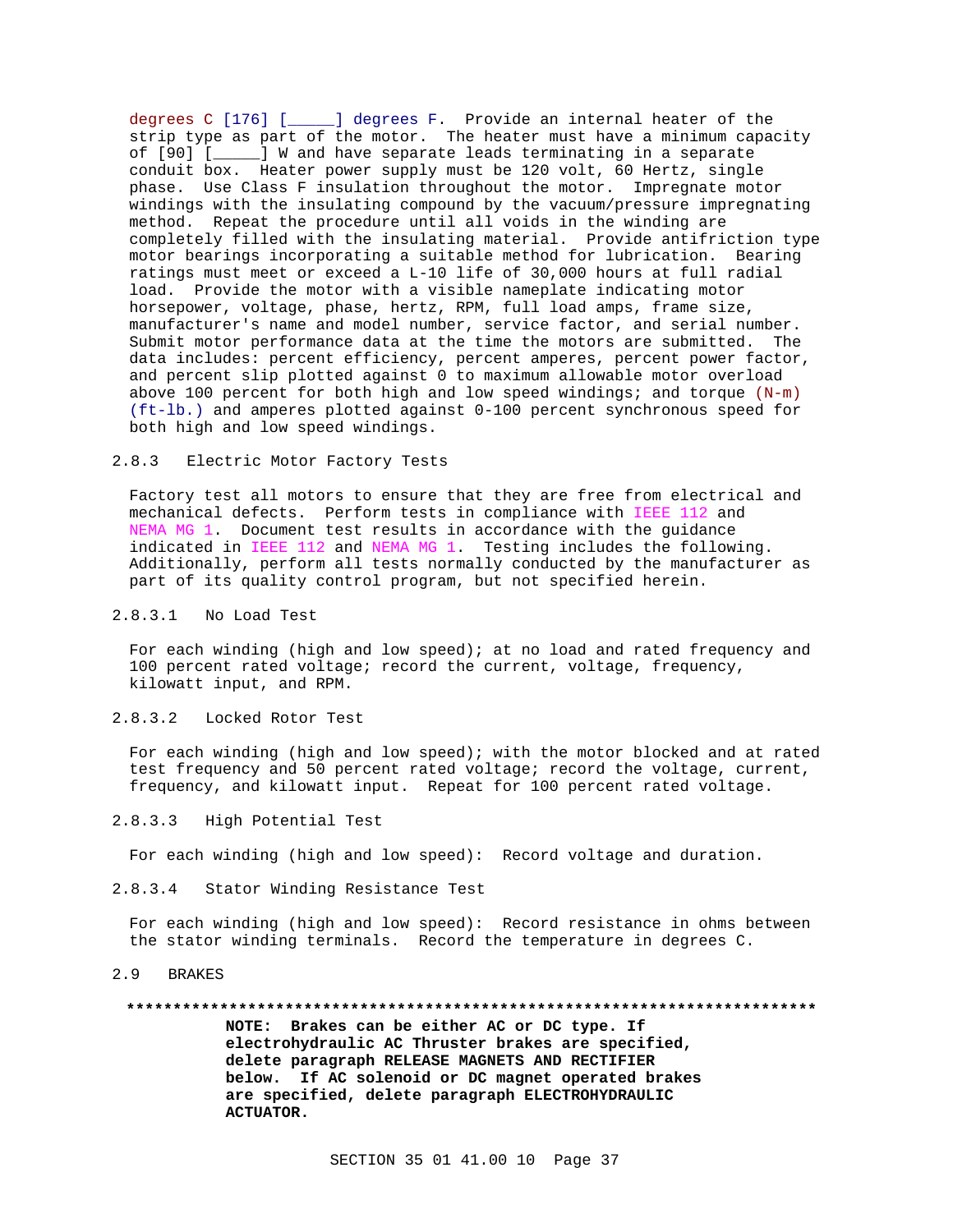# **\*\*\*\*\*\*\*\*\*\*\*\*\*\*\*\*\*\*\*\*\*\*\*\*\*\*\*\*\*\*\*\*\*\*\*\*\*\*\*\*\*\*\*\*\*\*\*\*\*\*\*\*\*\*\*\*\*\*\*\*\*\*\*\*\*\*\*\*\*\*\*\*\*\***

Provide brakes that are self-adjusting, shoe type, spring set, [released by a sealed electrohydraulic AC thruster actuator] [with DC magnet operated release][with AC-rectified solenoid release] and are completely enclosed in a water-tight and dust-tight enclosing case arranged for floor mounting. The brake must be [alternating current] [direct current] type rated for [120] [240] [460]-volts, [1] [3]-phase, 60 Hertz. The brake must have an operating torque rating of [271] [\_\_\_\_\_] N-m [200] [\_\_\_\_\_] foot-pounds with a [250] [\_\_\_\_\_] mm [10] [\_\_\_\_\_] inch wheel bored for mounting on the brake shaft. Base the torque rating on open construction continuous duty. The brake must be self-adjusting such that compensation for shoe wear is automatic. Provide a manually operated hand release, [external][internal] to the brake enclosure. The brake torque field setting cannot be less than [125] [150] [\_\_\_\_\_] percent of the full load torque of the motor when referred to the shaft on which the brake wheel is mounted.

#### 2.9.1 Electrohydraulic Actuator

Consists of an electric motor that drives an impeller inside a fluid filled, heavy-duty, cast [aluminum][\_\_\_\_\_] housing. The rotation of the impeller must develop hydraulic pressure to extend a cylinder which releases the brake by overcoming the main spring. Provide an adjustable valve to allow setting the brake timing. Completely enclose the actuator in the housing. The fluid must be suitable for operation in temperatures to [minus] [plus] [4] [\_\_\_\_\_] degrees C [40] [\_\_\_\_\_] degrees F.

#### 2.9.2 Release Magnets and Rectifier

Provide releasing magnets of the [AC][ or ][DC] shunt type and of standard stock design. Supply direct current by means of a self-contained rectifier unit of proper rating and suitable for operation on [120] [240] [460]-volt, [1] [3]-phase, 60-hertz, alternating current electrical power. The complete unit (brake and rectifier) must be suitable for connection to the power circuit of the motor with which the brake is used so that the brake will set or release when the motor is de-energized or energized, respectively. The rating of the rectifier and the brake releasing magnet must be in accordance with the brake rating requirements specified and be sufficient to release and hold the brake in the released position with 85 percent of rated voltage impressed on the incoming terminals of the rectifier. The brake must operate satisfactorily at up to 110 percent of rated voltage. Provide a forcing contactor for operation of the DC operated magnet.

# 2.9.3 Enclosing Case

Provide a NEMA Type 4 enclosing case with watertight grease pressure lubricated shaft seals of a standard manufacturer. Hold the cover in place by heavy hinge bolts and wing nuts. Provide enclosing case for 115 volt AC space heaters. Space heaters total capacity must be a minimum of [62] [*\_\_\_\_\_*] watts. Heaters are provided by the brake manufacturer. provide a bottom mounted drain and breather unit on the enclosure to allow condensate water to drain, but prevent outside water from entering the enclosure. Provide the enclosure with a shaft seal for each shaft penetration through the enclosure.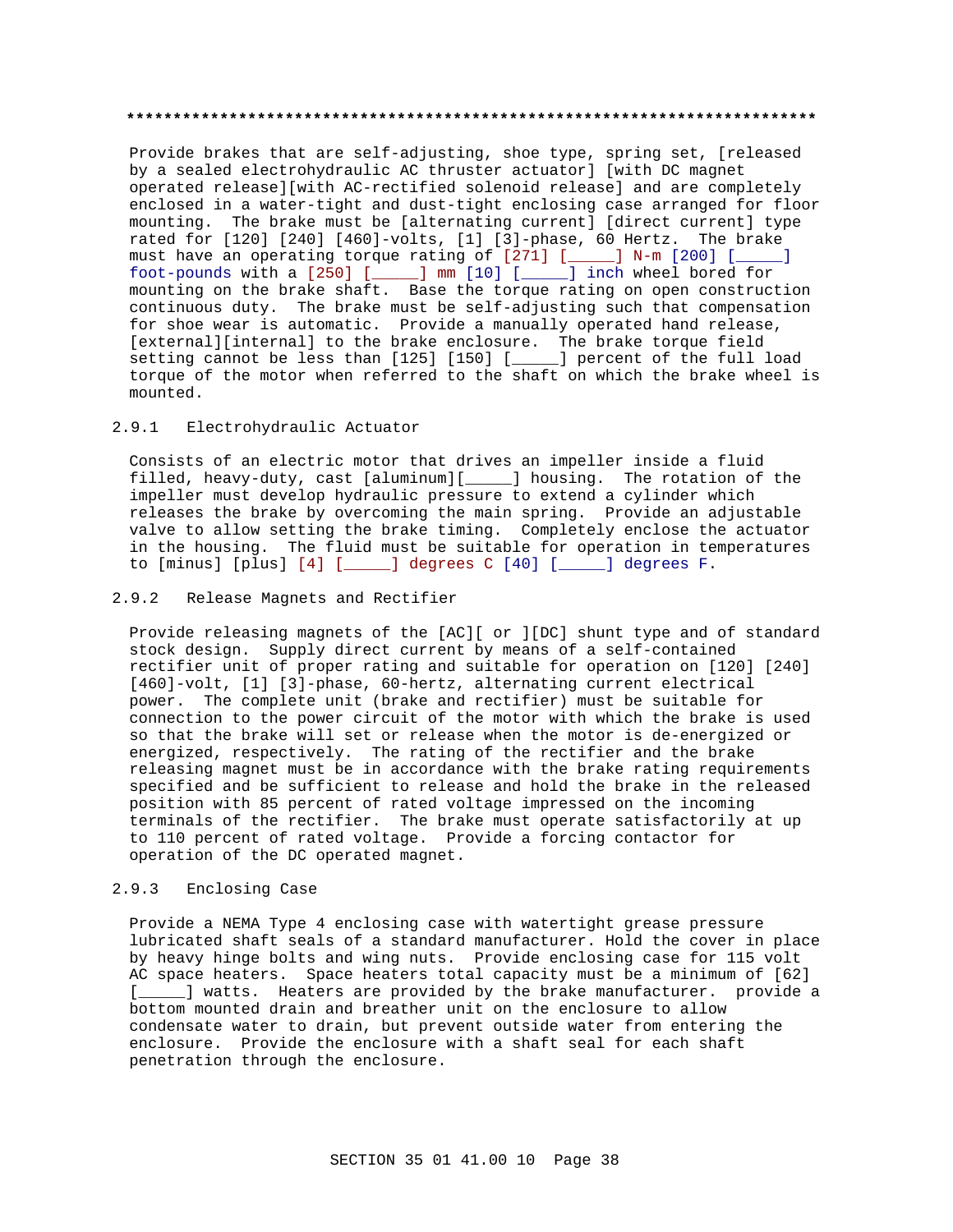#### 2.9.4 Mechanical Construction

Except for brake wheels, shoes, and electrical parts, no cast iron is allowed in brake construction. All pins, fittings and other miscellaneous small metal parts must be of corrosion-resisting metal. Fit bearings with bronze or other approved bushings to prevent any binding of moving parts. Antifriction bearings of corrosion-resisting construction may be used. Provide means for lubrication for all bearings, unless bearings are of a self or pre-lubricated type. Provide and attach a nameplate of corrosion resisting material to a part of the brake which ordinarily will not be replaced. The nameplate must indicate all necessary information required by this specification. Provide a manual release mechanism to allow removal of wheel or permit lining replacement without readjusting torque setting. Magnet coil must be epoxy coated.

# 2.10 GUARDS AND COVERS

Provide safety guards or covers where necessary to protect the operators from accidental contact with moving parts. Provide openings in guards and covers as necessary to provide access to parts requiring lubrication or regular maintenance.

2.11 STRUCTURAL BASES AND SUPPORTS

For specific requirements for welded structural steel bases, frames, and supports see Section 05 50 15 CIVIL WORKS FABRICATIONS.

#### 2.12 OPEN [SPUR] [HELICAL] GEARS

#### **\*\*\*\*\*\*\*\*\*\*\*\*\*\*\*\*\*\*\*\*\*\*\*\*\*\*\*\*\*\*\*\*\*\*\*\*\*\*\*\*\*\*\*\*\*\*\*\*\*\*\*\*\*\*\*\*\*\*\*\*\*\*\*\*\*\*\*\*\*\*\*\*\*\***

**NOTE: Coordinate with the gear manufacturer to determine the heat treatment and hardening method best suited to satisfy the operational conditions for the gears.**

**Several references from AGMA have been withdrawn in lieu of AGMA ISO 1328-1-B14. The most notable change is the Tolerance Class. Tolerance class has replaced Quality class e.g., Quality 11 is no longer accurate to say in a specification. AGMA 2015 gives accuracy grades with a scale of A2-A11 with A2 being the highest accuracy. AGMA 2000-A88 used a quality class on a scale of Q3-Q15, where Q15 would be the highest quality. Designers should be aware of the differences in scales and coordinate with the gear manufacturer regarding gear quality standards and scales. \*\*\*\*\*\*\*\*\*\*\*\*\*\*\*\*\*\*\*\*\*\*\*\*\*\*\*\*\*\*\*\*\*\*\*\*\*\*\*\*\*\*\*\*\*\*\*\*\*\*\*\*\*\*\*\*\*\*\*\*\*\*\*\*\*\*\*\*\*\*\*\*\*\***

### 2.12.1 Gearing

Make all [spur] [helical] gearing from high strength alloy steel that is hardened by [flame][induction][carburizing] with subsequent quenching and tempering to produce a [through][case] hardened gear. Grind the gears after gear cutting to achieve a minimum class [A] [\_\_\_\_\_] in accordance with AGMA ISO 1328-1-B14.[ Integrally cut the [helical] pinions on the pinion shaft.][ Make spiral bevel gears from high strength alloy steel with case hardened teeth, crown lapped for quality and smooth operation.] Make keys of [ASTM A108, UNS G10180 (ASTM A1018/A1018M),] [\_\_\_\_\_\_\_]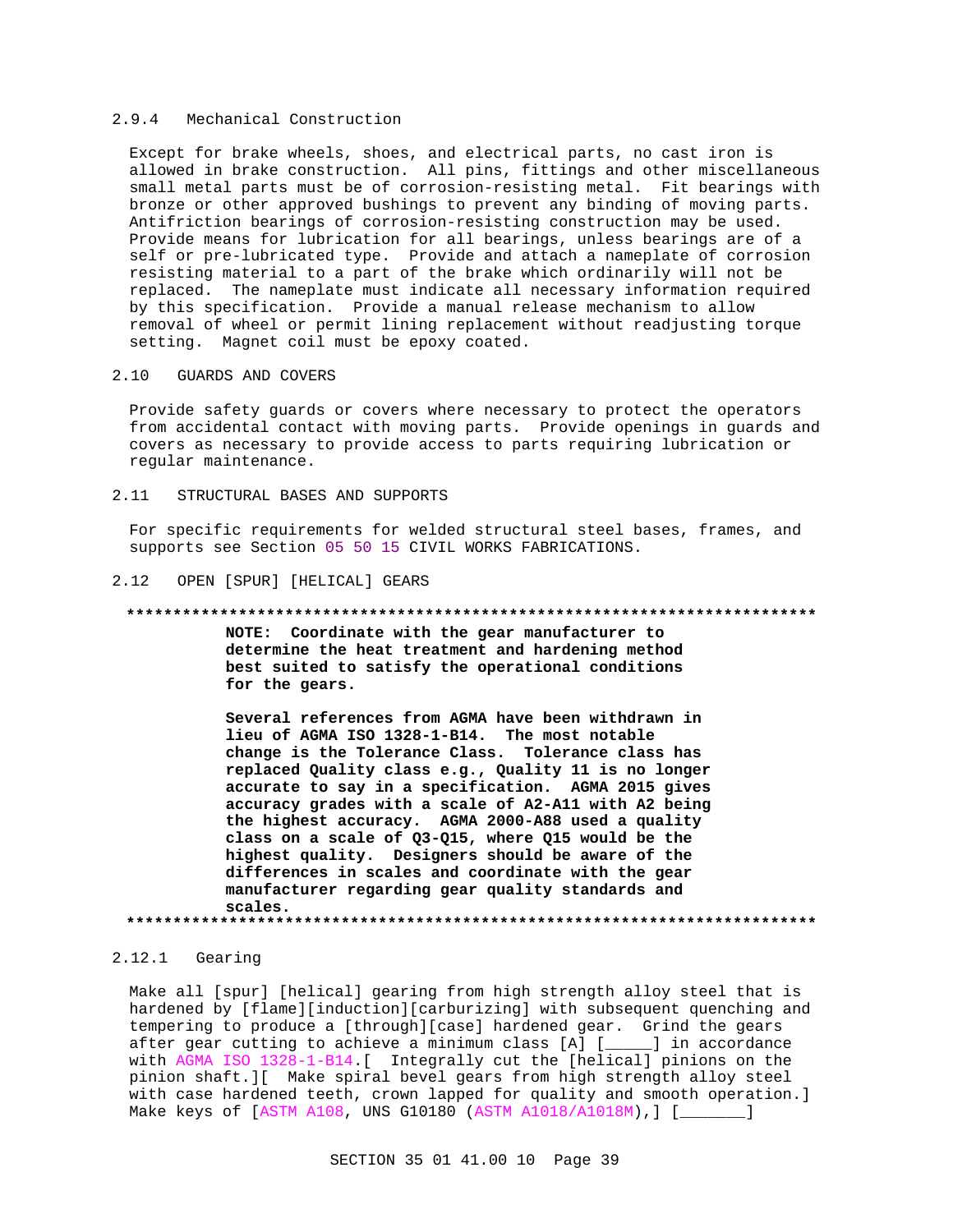keystock. Certified material test results for the drive pinion and drive pinion shaft are required.

The overall dimensions and configurations of new [open] [spur] gears and mating shafts must be as indicated. All gears must be manufactured to achieve a AGMA gear class of [A][\_\_\_\_\_] or better per AGMA ISO 1328-1-B14 and be supplied as match marked sets. Factory test all gears in accordance with the TESTING paragraphs of this specification. [Spur] [Helical] gear teeth must be of the involute form. Cut pinion gears from solid steel and fabricate from [ASTM A148/A148M Grade 80-40 steel] [ ASTM A291/A291M forged steel, Grade [7][\_], Class [H][\_]] [\_\_\_\_\_\_\_\_]. The Brinell Hardness must be a minimum 50 (BHN) greater than the Brinell Hardness of the mating gears. Harden the gear teeth as specified to measure at any point on the tooth face within [360] [\_\_\_\_\_] to [400] [\_\_\_\_\_] BHN after finishing. The ends of the pinion teeth must be end relieved to prevent end loading. Crown the gear teeth as indicated.

# 2.12.1.1 Pinion "Drive" Gear

Pinion "drive" gear must have a pitch diameter of [\_\_\_\_\_] mm inches. Teeth profile must be standard 20-degree full depth involute with a diametral pitch of [0.75] [\_\_\_\_\_]. Teeth width must be [\_\_\_\_\_] mm inches. Accurately machine cut teeth to American Gear Manufacturer Association (AGMA) tolerance of No. 6 or better quality. Machine the inside rim of the gear as indicated and drill to match the mounted [shaft] [motor] [\_\_\_\_\_]. Verify machining dimensions to assure proper mounting. Manufacture gears from steel meeting the requirements as stated above. Scribe the pitch line, and two indexing lines offset 3 mm 1/8-inch to each side, on the top of the gear teeth of all mated gears to aid in installation alignment.

# 2.12.1.2 [Sector][Bull][Spoked][\_\_\_\_\_] Type Gears

Gears have through hardened teeth and are of fabricated or cast construction. The overall dimensions and configurations of the [sector][\_\_\_\_\_] gear must be as indicated. Make the rim of the [sector][\_\_\_\_\_] gear of [ASTM A290/A290M forged steel, Grade [3][\_], Class E[\_]][\_\_\_\_\_]. The material of the spokes, hub and other parts of the [sector][\_\_\_\_\_] gear are determined based on design requirements. Conform cast hubs, spokes and arms to the requirements of [ASTM A148/A148M, Grade 90-60][\_\_\_\_\_]. Submit certified material test results for the gears and shafts. [Overhung gears on shafts and speed reducers are not be acceptable.]

#### 2.12.2 Contractor Designed Gearing

# **\*\*\*\*\*\*\*\*\*\*\*\*\*\*\*\*\*\*\*\*\*\*\*\*\*\*\*\*\*\*\*\*\*\*\*\*\*\*\*\*\*\*\*\*\*\*\*\*\*\*\*\*\*\*\*\*\*\*\*\*\*\*\*\*\*\*\*\*\*\*\*\*\*\* NOTE: The designer should consider requiring a contractor with a manufacturing certification when specifying contractor designed gears. E.g. AGMA or ISO certifications. \*\*\*\*\*\*\*\*\*\*\*\*\*\*\*\*\*\*\*\*\*\*\*\*\*\*\*\*\*\*\*\*\*\*\*\*\*\*\*\*\*\*\*\*\*\*\*\*\*\*\*\*\*\*\*\*\*\*\*\*\*\*\*\*\*\*\*\*\*\*\*\*\*\***

Contractor designed gearing must be engineered, designed, and manufactured by a gear manufacturer who has prior experience in designing and supplying the specified size gearing [and holds a quality certification of [\_\_\_\_\_]]. Submit the manufacturer's required calculations and shop drawings for the design and fabrication of the identified gearing prior to the start of shop fabrication. Design the [spur] [helical] gears in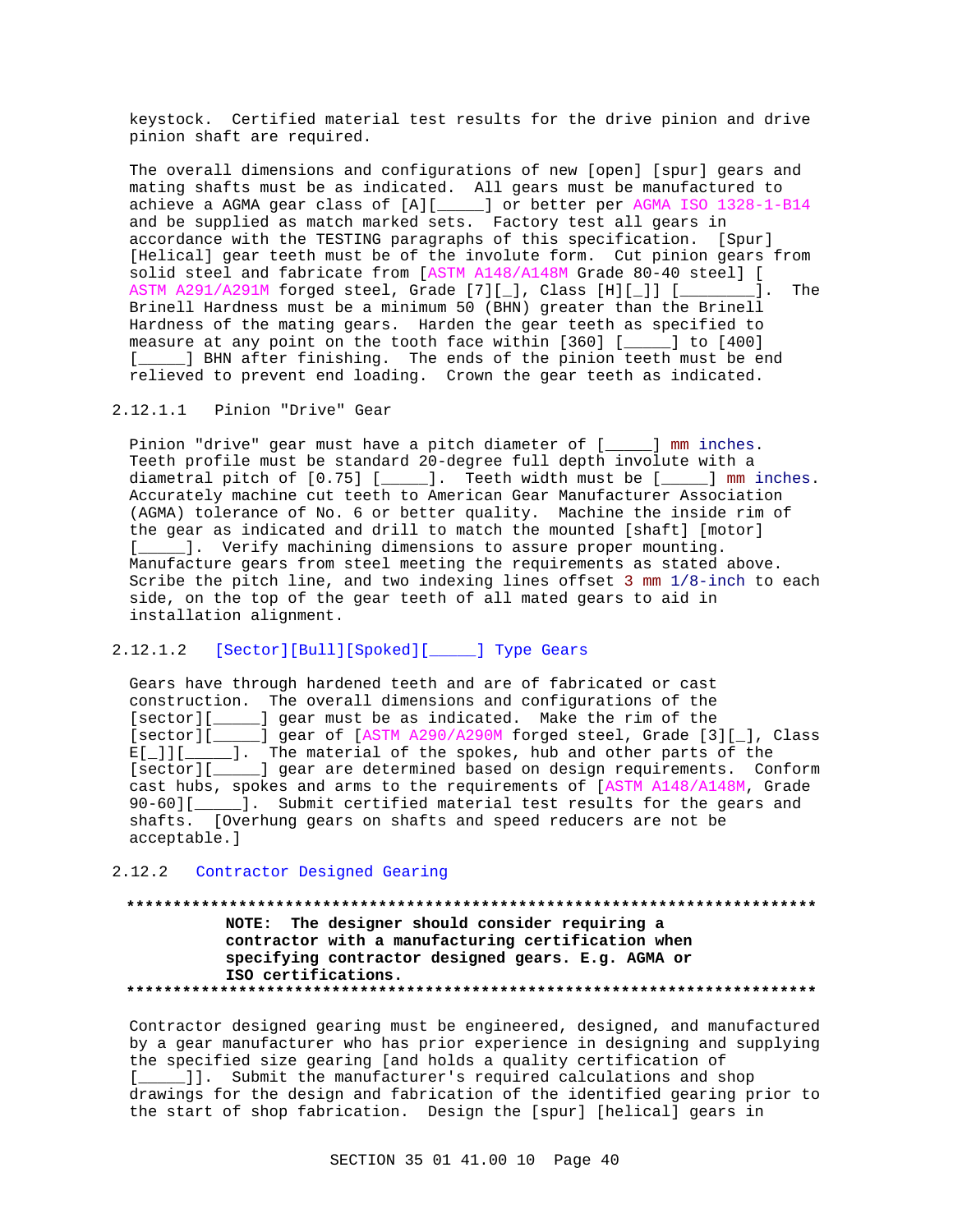accordance with ANSI/AGMA 2001 with life factors CL and KL equal to unity and reliability factors CR and KR equal to 1.00 or greater. The reduction set number used in the design calculations cannot be greater than 3. The normal strength kW horsepower rating of the [spur] [helical] gears cannot exceed 1/2 of the peak strength kW horsepower rating as determined by ANSI/AGMA 2001. Durability rating of gears must be as determined by ANSI/AGMA 2001 and based on a service factor of 1. The pinion must have a generated tooth form as indicated.

#### PINTLE BUSHING  $2.13$

#### 

NOTE: The following paragraphs are included if the pintles are not specified with the lock gates. Choose the first paragraph if the pintle bushing is a greased bronze design. Choose the second paragraph if a self-lubricated pintle bushing is to be furnished and designed by the Government or a self-lubricating bearing manufacturer. Self-lubricated pintle bushings must have performance criteria provided to allow the manufacturer to design and fabricate the pintle and bushing. Additional paragraphs may be required for gate and shoe pintle components that are not included in this guide specification due to the wide variance in designs requirements. Recommendations for material selection of pintle bushing sockets, pintle shoes and pintle bases can be found in ERDC/CERL TR-02-7, Advanced Materials Selection Guide for Lock, Dam, and Hydroelectric Plant Components.

- [ Provide a grease lubricated alloy bronze pintle bushing to the dimensions and tolerances indicated. For the bushing material use either stainless steel conforming to [ASTM A564/A564M, Type 630, UNS S17400][\_\_\_\_ \_\_] or aluminum bronze alloy and conform to the requirements of [ASTM B148][ or ][ ASTM B271/B271M], [C95400][\_\_\_\_\_\_\_]. [Pattern cast and machine the bushing] [Machine the bushing from a solid piece of material] to acquire the shape and surface finishes indicated. [Provide a surface finish of[16][\_\_\_\_\_] µm micro-inches or better on the running bearing surface.] [Press fit][Mechanically secure] the bushing into the gate as indicated without distortion or altering the fit with the mating pintle ball.]
- [ Provide a greaseless self-lubricated pintle bushing [to the dimensions and tolerances indicated][designed by the self-lubricating bearing manufacturer to meet the requirements provided for bearing performance]. [ Conform the self-lubricated bearing composite material and bearing design to the requirements of Section 35 05 40.17 SELF-LUBRICATED BEARING MATERIALS, FABRICATION, HANDLING, AND ASSEMBLY.] Provide [one piece] [two piece] pintle bushings [and hinge ball bushings] from an approved manufacturer listed in 35 05 40.17 SELF-LUBRICATED BEARING MATERIALS, FABRICATION, HANDLING, AND ASSEMBLY. Bushing bearing surfaces for fabric reinforced polymers must have a minimum thickness of 2 mm 1/12 inch (0.083 inch). Sprayed polymer coatings must have a minimum thickness of 0.5 mm 2/100 inch (0.020 inch). The Bushing substrate material must meet the requirements of ASTM B148, Alloy [C95400] [ \_\_\_\_\_ ].]

[ Provide a debris seal of the dimensions and materials as indicated with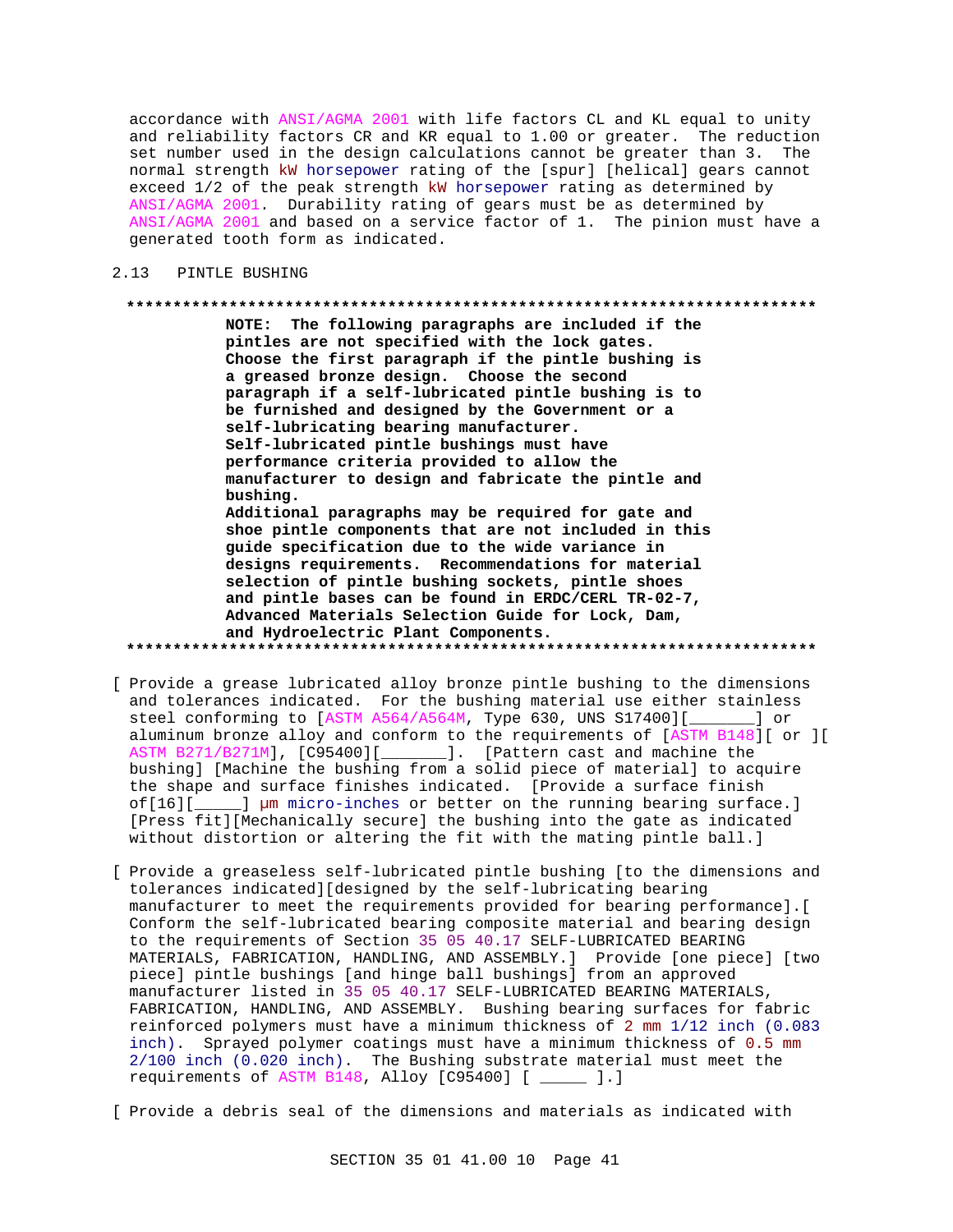the pintle bushing. Mate the bushing bearing surface with the pintle ball through metrology methods and the use of a calibrated scanning probe coordinate measuring machine that meets the requirements of ISO 10360-2, [by [lapping] mating components], via [\_\_\_\_\_] to achieve the indicated tolerances and [compare] [test] with contact [measurements] [dye] [tape] [*\_\_\_\_\_*] to confirm uniform bearing contact. Test the contact area between the mating components, witnessed by the Government, to achieve a bearing contact area of [85][\_\_\_] percent or better to be acceptable. Perform nondestructive examination testing of pintle bushings, balls and fabricated pintle components in accordance with the requirements of paragraph NONDESTRUCTIVE EXAMINATION.]

[ The maximum static bearing pressure for the pintle bushing must not exceed [17][\_\_\_\_\_] MPa [2500][\_\_\_\_\_] psi when a normal load of [\_\_\_\_\_] N pounds is applied at an angle of [\_\_\_\_\_] degrees from horizontal or [34][\_\_\_\_\_] MPa [5000][\_\_\_\_\_] psi during dynamic operation. Pintle bushings will operate submerged [and hinge] bushing will normally be dry but may be exposed to rain water.]

# 2.14 PINTLE BALL

Fabricate pintle ball(s) from steel castings conforming to [ASTM A487/A487M, Grade 13 Modified (Nickel 3.25-3.75)] [ASTM A743/A743M, Grade CF8, UNS J92600] [ASTM A744/A744M, Grade CF8, UNS J92600], ASTM A27/A27M, Grade 70-36, Class 2, [\_\_\_\_\_\_] or age-hardened stainless steel forgings in accordance with [ASTM A473, Type 303, condition A, UNS S30300] [ ASTM A705/A705M, UNS S17400, Type 630, minimum hardness 40 Rc] [\_\_\_\_\_\_]. Machine pintle ball(s) to meet the dimensions, surface finish and tolerances as indicated. Any casting patterns developed become property of the Government and must be packaged for long term storage with the pertinent part identification provided on the exterior packaging. [Free float][Press fit][Mechanically secure] the pintle ball into the pintle casting as indicated without distortion or altering the fit with the mating pintle bushing. Furnish removable lifting eyes with the pintle ball for lifting. Mate the pintle ball bearing surface with the pintle bushing through metrology methods and the use of a calibrated scanning probe coordinate measuring machine that meets the requirements of ISO 10360-2, [by [lapping] mating components], via [\_\_\_\_\_] to achieve the indicated tolerances and [compared] [tested] with contact [measurements] [dye] [tape] [\_\_\_\_\_] to confirm uniform bearing contact. Test the contact area between the mating components, witnessed by the Government, to achieve a bearing contact area of [85][\_\_\_] percent or better to be acceptable. [The maximum static bearing pressure for the pintle ball must not exceed [17][\_\_\_\_\_] MPa [2500][\_\_\_] psi when a normal load of [\_\_\_\_\_] N pounds is applied at an angle of [\_\_\_\_\_] degrees from horizontal or [34][\_\_\_\_\_] MPa [5000][\_\_\_\_\_] psi during dynamic operation.]

#### 2.15 PINTLE SHOE

Fabricate pintle shoes from steel castings conforming to [ASTM A27/A27M, Grade 70-36, (UNS J03501)] [\_\_\_\_\_]. Machine pintle shoes to meet the dimensions, surface finish and tolerances indicated. Any casting patterns developed become property of the Government and must be packaged for long term storage with the pertinent part identification provided on the exterior packaging.

## 2.16 PINTLE BASE

Fabricate pintle bases from steel castings conforming to [ASTM A27/A27M,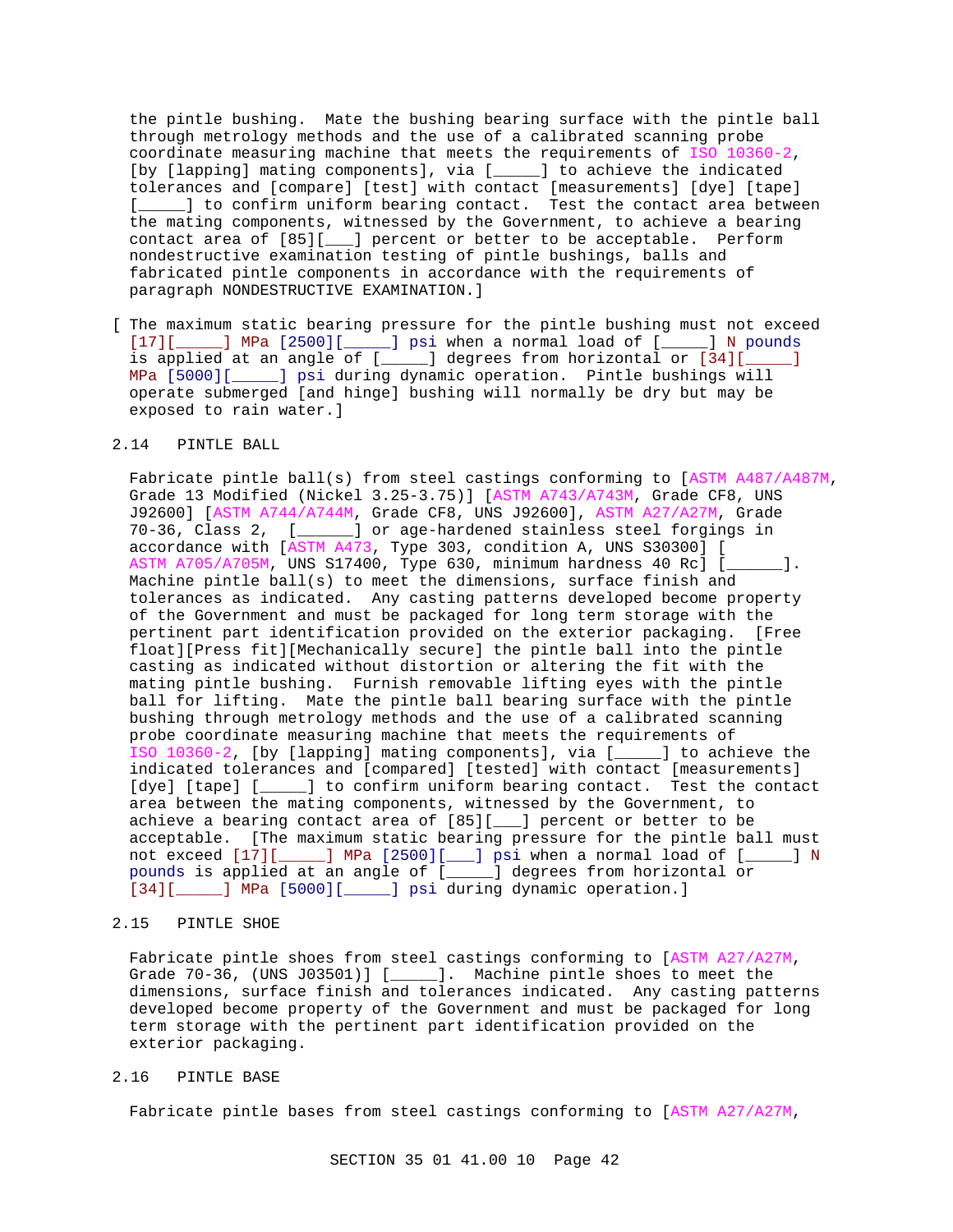Grade  $60-30$ , (UNS J03000)] [ $\qquad$ ]. Machine pintle bases to meet the dimensions, surface finish and tolerances indicated. Any casting patterns developed become property of the Government and must be packaged for long term storage with the pertinent part identification provided on the exterior packaging.

#### 2.17 ENGINEERED CHAIN

# **\*\*\*\*\*\*\*\*\*\*\*\*\*\*\*\*\*\*\*\*\*\*\*\*\*\*\*\*\*\*\*\*\*\*\*\*\*\*\*\*\*\*\*\*\*\*\*\*\*\*\*\*\*\*\*\*\*\*\*\*\*\*\*\*\*\*\*\*\*\*\*\*\*\* NOTE: This and following five Articles can be retained and edited or deleted as needed depending on the gate hoist equipment specified. \*\*\*\*\*\*\*\*\*\*\*\*\*\*\*\*\*\*\*\*\*\*\*\*\*\*\*\*\*\*\*\*\*\*\*\*\*\*\*\*\*\*\*\*\*\*\*\*\*\*\*\*\*\*\*\*\*\*\*\*\*\*\*\*\*\*\*\*\*\*\*\*\*\***

# 2.17.1 Corrosion-Resisting Steel Flats and Rounds

Conform corrosion-resisting steel flats and rounds [ASTM A564/A564M, [Type 630][\_\_\_\_\_], minimum charpy-V notch impact value of [20][\_\_\_\_\_] Nm [15 foot-pounds][\_\_\_\_\_] at -18 degrees C 0 degrees F; or [ASTM A564/A564M, Type XM-25, Condition H1050], age-hardened heat treatment condition, hot-finished or cold-finished, Class C, minimum charpy-V notch impact value of  $[20][$  ] Nm  $[15$  foot-pounds][\_\_\_\_] at -18 degrees C 0 degrees F.][ Furnish ASTM A564/A564M, Type 630 material to provide a minimum yield strength of 1000 MPa 145,000 psi, minimum Brinell Hardness of [331][\_\_\_\_\_] unless otherwise indicated.][ Furnish ASTM A564/A564M, Type XM-25, H1050 material to provide a minimum yield strength of [930][\_\_\_\_\_] MPa [135,000] [\_\_\_\_\_] psi, minimum Brinell Hardness of [321][\_\_\_\_\_] unless otherwise indicated.]

## 2.17.2 Nickel-Aluminum Bronze Flats and Corrosion-Resisting Steel Rounds

Conform Nickel-Aluminum bronze flats to [ASTM B505/B505M, UNS C95500HT][\_\_\_\_\_] to provide a minimum yield strength of [427][\_\_\_\_\_] MPa [62,000][\_\_\_] psi and rounds to [ASTM A564/A564M, Type 630][\_\_\_\_], minimum charpy-V notch impact value of [20][\_\_\_\_\_] Nm [15 foot-pounds][\_\_\_\_\_] at -18 degrees C 0 degrees F.

# 2.17.3 Pins

Fabricate normal and long pins from [ASTM A564/A564M, Type XM-25, Condition H1050][\_\_\_\_\_] stainless steel. The material must be certified by the steel manufacturer to provide a minimum yield strength of [930][\_\_\_\_\_] MPa [135,000] [\_\_\_\_\_] psi in accordance with ASTM A564/A564M. Heat treat at the mill that supplies the alloy in accordance with the relevant ASTM heat treatment instructions.

#### 2.17.4 Retaining Rings

Provide retaining rings of [multiple-turn][\_\_\_\_\_] stainless construction. Provide retaining rings with offset permanently set into the design of the ring spiral to provide parallel flat sides that mate parallel against the groove wall. Provide retaining rings similar in design to [Smalley, model WST-400-S02 series][\_\_\_\_\_]. Provide a minimum of [667][\_\_\_\_\_] kN [150,000][\_\_\_\_\_] pounds thrust shear strength capacity with the retaining rings when installed in the recommended groove detail. Size the retaining rings to match the pin groove details as indicated unless otherwise approved.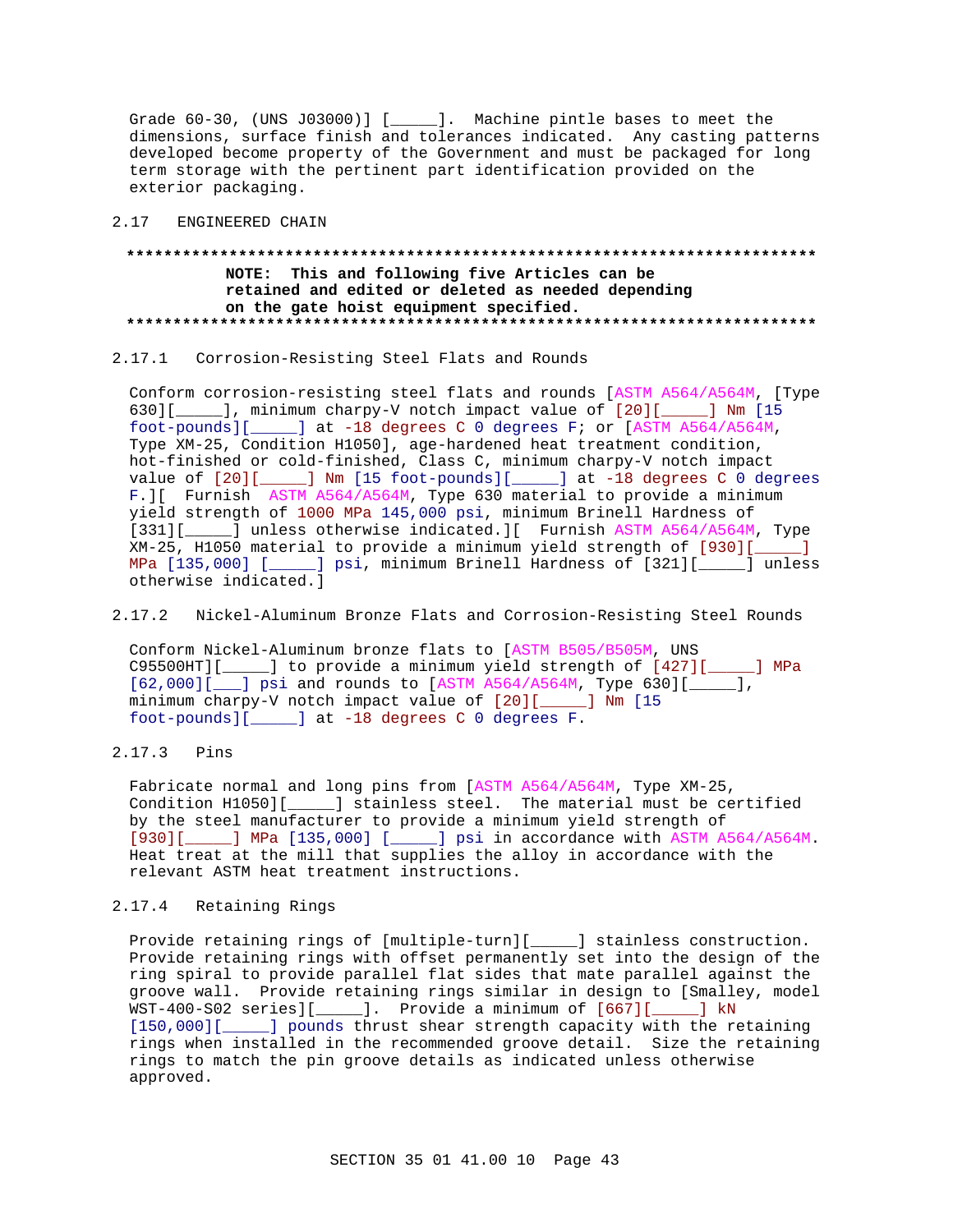#### 2.17.5 Hardness

Hardness for material as indicated.

#### 2.18 ROUND LINK CHAIN

#### 2.18.1 Calibrated Hoisting Chain

Furnish [two][four][\_\_\_\_\_] lengths of calibrated hoisting chain , as indicated, for each [tainter][\_\_\_\_\_] gate hoist. Chain must be [34 mm x 126 mm][[\_\_\_\_\_] mm x [\_\_\_\_\_] mm] [1.3 inches x 5 inches][[\_\_\_\_\_] inches x [\_\_\_\_\_] inches] [ASTM A322, UNS G8620, Grade 2 alloy steel] [\_\_\_\_\_] round link type manufactured to DIN 22252. Machine weld the links, and grind the welds to comply with the dimensions indicated. After welding, heat treat the chain to yield a minimum case hardness of [340][\_\_\_\_\_] BHN. Machine fit the chain to the tolerances set forth in DIN 22252. After heat treating, proof test each link of chain to [1080][\_\_\_\_\_] kN [242,800][\_\_\_\_\_] pounds. After proof testing, visually inspect the chain for permanent deformation cracks and deformed links. After proof testing and visual inspection, immersion coat the chain with a corrosion resisting coating of [TECTYL 846, Class I][MIL-PRF-16173E, Grade 4, Class I]. Tensile test a sample of finished chain to destruction to determine its breaking strength. The breaking strength must not be less than [1450][\_\_\_\_\_] kN [326,000][\_\_\_\_\_] pounds. [Make one 7.5 m 25-foot long test chain, of the above specification, available to the manufacturer of the pocket wheels specified in the paragraph FINISHED PRODUCT.]

#### 2.18.2 Hoisting Chain/Gate Attachments

Provide each length of hoisting chain with accessory parts to connect the chain to the gate. Manufacture the accessory parts in accordance with requirements indicated.

#### 2.18.3 Hoisting Chain Repair Links

Furnish repair links in conformance with the specification for connecting chain links as set forth in DIN 22258-1, for the hoisting chains, in the quantity listed. Forge the repair links from high-alloy steel and design to permit installation by mechanical means to replace a damaged link in any of the hoisting chains. Dimension the repair links to be compatible with the [pocket wheels] [hoisting drum] [\_\_\_\_\_]. The connector links must be capable of developing the full [1450][\_\_\_\_\_] kN [326,000][\_\_\_\_\_] pounds minimum breaking strength of the hoisting chain. Inspect each repair link by non-destructive methods during manufacture to ensure freedom from cracks and other flaws which would impair strength and durability. Finish coat the same as applied to the hoisting chain.

## 2.19 POCKET WHEEL [SPROCKET]

#### 2.19.1 Ring Forging

Provide the pocket wheel or chain sprocket that is a ring forging of alloy steel conforming to [ASTM A290/A290M, Class K][\_\_\_\_\_],[ or ][ASTM A322] cast steel having the following mechanical properties:

| Minimum Tensile Strength | 1 MPa[170,000][<br>$[1172]$<br><sup>"</sup> psi |
|--------------------------|-------------------------------------------------|
|                          |                                                 |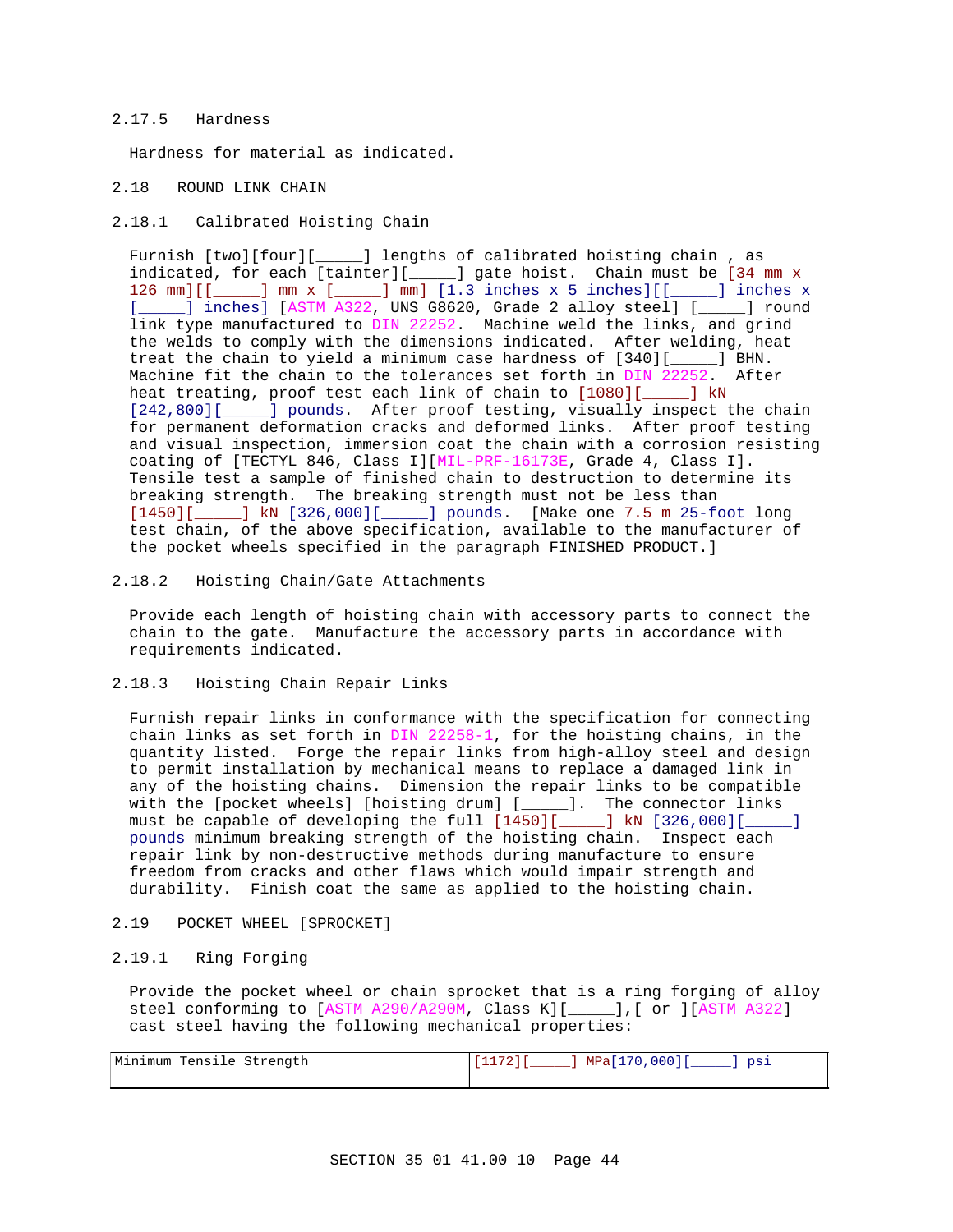| Minimum Yield Strength (0.2 percent offset) [[1000][ ] MPa[145,000][ ] psi                                    |                                     |
|---------------------------------------------------------------------------------------------------------------|-------------------------------------|
| Brinell Hardness Range                                                                                        | $[341$ to $401]$ [ ______ ]         |
| Charpy V-Notch at 20 to 27 degrees C 70 to $\lceil 27 \rceil$ [____] Nm[20][____] foot-pounds<br>80 degrees F |                                     |
| Elongation                                                                                                    | [Table 3 in ASTM A290/A290M][ ]     |
| Reduction in Area                                                                                             | [Table 3 in ASTM A290/A290M][_____] |

#### 2.19.2 Machining and Heat Treatment

Rough machine the forging prior to heat treatment for mechanical properties. Rough machining prior to heat treatment may include definition of the chain pocket recesses, provided that the product form at that stage is not susceptible to cracking during heat treatment, and provided that specified dimensional accuracy requirements can be met thereafter by final machining or grinding.

## 2.19.3 Testing

Perform nondestructive examination of each pocket wheel in accordance with the requirements of paragraph NONDESTRUCTIVE EXAMINATION.

## 2.19.4 Finished Product

Finish-machine each pocket wheel [sprocket] within the dimensional tolerances indicated. Dimensionally verify the pocket wheel [sprocket] metrology methods and the use of a calibrated scanning probe coordinate measuring machine that meets the requirements of ISO 10360-2. The machine tools and the machining methods and procedures used by the manufacturer must be such that the specified calibrated hoisting chain functions properly in engagement with each pocket wheel [sprocket]. Use a test length of calibrated chain, as specified in the paragraph HOISTING CHAIN, to test-fit each pocket wheel after its final machining.

#### 2.20 HOIST DRUMS

## **\*\*\*\*\*\*\*\*\*\*\*\*\*\*\*\*\*\*\*\*\*\*\*\*\*\*\*\*\*\*\*\*\*\*\*\*\*\*\*\*\*\*\*\*\*\*\*\*\*\*\*\*\*\*\*\*\*\*\*\*\*\*\*\*\*\*\*\*\*\*\*\*\*\* NOTE: If wire rope hoists are specified, use the following section for fabricated drums. \*\*\*\*\*\*\*\*\*\*\*\*\*\*\*\*\*\*\*\*\*\*\*\*\*\*\*\*\*\*\*\*\*\*\*\*\*\*\*\*\*\*\*\*\*\*\*\*\*\*\*\*\*\*\*\*\*\*\*\*\*\*\*\*\*\*\*\*\*\*\*\*\*\***

[For specific requirements comply with Section 05 50 15 CIVIL WORKS FABRICATIONS.]

[The hoist drum must be a [centrifugally spun steel casting conforming to ASTM A148/A148M, GR90-60 spun cast steel][machined weldment of ASTM A829/A829M, Grade 4140 or 4340 material, condition [\_\_\_\_\_]][\_\_\_\_\_], as indicated. Each drum must have full end diaphragms to transfer the supported load to the operating shaft. Stress relieve the entire drum after welding and before finish machining. Heat treat the drum spool face through [flame hardening][\_\_\_\_\_] to achieve a surface hardness of [375-400][\_\_\_\_\_] BHN after final machining. The hoist drums must be of the through shaft type design and [keyed][welded][\_\_\_\_\_] to the drum shaft.[ Fabricate multi drum assemblies to be synchronous right and left drum units.] Size the drum as indicated.[ Weld the drum flange to the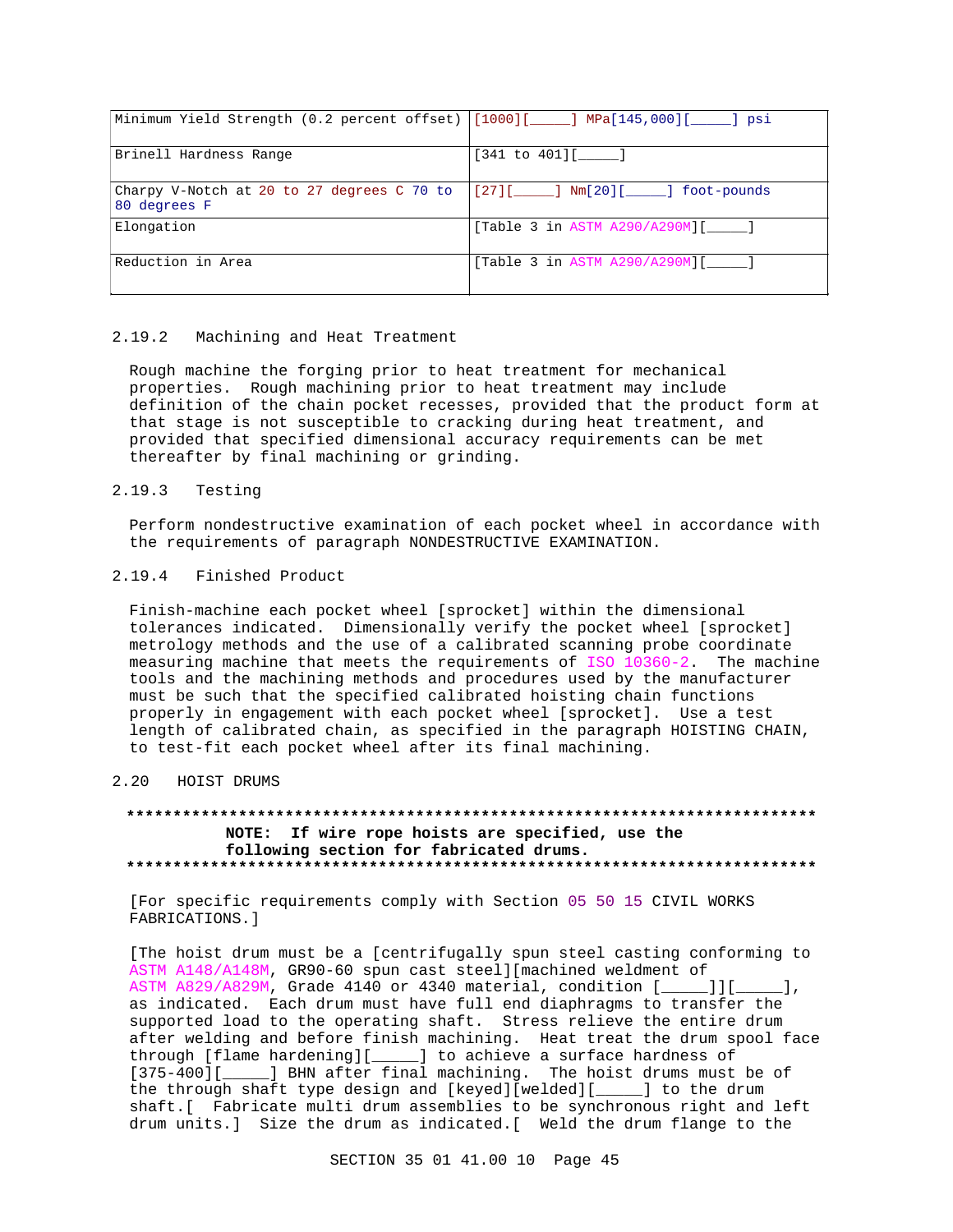drum and fabricate of [ASTM A36/A36M steel][\_\_\_\_\_]. Fabricate the drum shaft from [ASTM A29/A29M, Grade 1045 cold finished steel][ASTM A473, UNS S4140 or S4340 material] with a minimum yield and tensile strength of 345 MPa and 483 MPa 50,000 psi and 70,000 psi, respectively][\_\_\_\_\_] MPa psi.]

#### 2.21 GROOVED CHAIN DRUM (FOR ROUND LINK CHAIN)

#### 2.21.1 General

Integrally weld the chain drum and shaft together by rib and diaphragm plates. The drum shell must be cast steel, conforming to [ASTM A27/A27M, Grade 60-30, Class 1][\_\_\_\_\_]. The shaft must be a steel forging conforming to [ASTM A668/A668M, Class D] [\_\_\_\_\_], with carbon content limited to 0.35 percent. Plates must be ASTM A36/A36M material. The chain anchor block must be a steel forging conforming to ASTM A668/A668M, Class B, with carbon content of 0.35 percent maximum.

#### 2.21.2 Machining and Welding

Machine the component parts for welding assembly as indicated. Conform all welding, including preheat and interpass temperature control, with AWS D1.1/D1.1M. Stress relieve the weldment after completion of welding, and prior to final machining of the shaft to suit the bearings and machining the shell for mounting the [drum gear][\_\_\_\_\_].

## 2.21.3 Testing

Nondestructively examine grooved chain drums in accordance with the requirements in paragraph NONDESTRUCTIVE EXAMINATION. Conform all welding acceptance criteria with the requirements of AWS D1.1/D1.1M.

# 2.21.4 Finished Product

In the finished product the shaft must be concentric with the drum shell and together with all other dimensions must be within the tolerances indicated. The location of the chain anchor block with respect to the [drum gear] [ ] machined shoulder, and the handing (R.H. or L.H.) of the chain groove in the drum shell must be in accordance with the requirements indicated.

# 2.21.5 Dimension Test

The first chain drum manufactured must be dimensionally match tested with the chain to verify the following:

- a. Dimensionally verify the grooved chain drum through metrology methods and the use of a calibrated scanning probe coordinate measuring machine that meets the requirements of ISO 10360-2.
- b. Clearance of U-bolt to the bottom of the chain groove when inserted into the chain anchor.
- c. Clearance, if any, from first chain link to the chain anchor when first link is positioned so that its center bears on the drum.
- d. Number of threads left over the nuts of the U-bolt when the first link is positioned as described in b. above.
- e. Number of revolutions of the chain drum to take up [11.6 m] [38 feet-0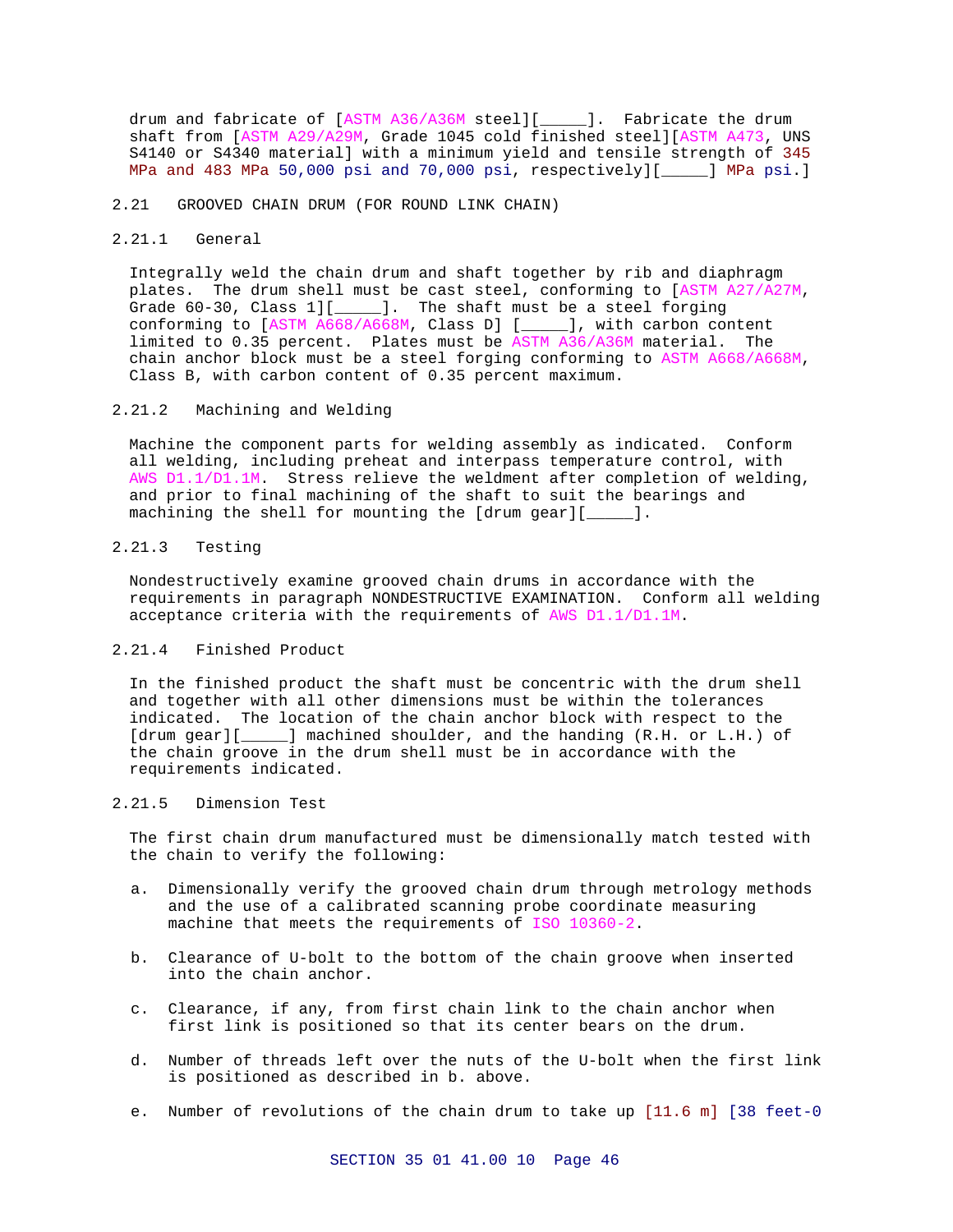inch] [  $\Box$ ] of chain. Provide chain tension (approximately 9 kN 2000 lbs) during the wrapping and measurement to keep it wound tightly on the drum. Measure from  $W.P.$  beginning of groove as indicated.

- f. Verify chain feeds smoothly onto drum.
- g. Clearance between adjacent wraps of chain.
- h. Clearance from the chain anchor to the adjacent wrap of chain.
- i. Minimum shoulder distance from edge of groove to point where chain link bears on chain drum when chain is displaced to one side of the groove.
- j. Clearance from chain welds on vertically oriented links to bottom of the chain drum groove measured approximately every  $[4]$ [ $\qquad$ ] m [13] [*\_\_\_\_*] feet of chain. Record a minimum of four measurements.
- k. Maximum "off centeredness" of horizontally oriented links. (to nearest 6 mm 1/4 inch) the distance from the center of the link point where it bears on the drum. Link must be at least 2 links into the wrap from where the chain leaves the drum.
- 2.22 WIRE ROPE AND END TERMINATIONS

Comply with Section 35 01 70.13 WIRE ROPE FOR GATE OPERATING DEVICES for the hoisting wire rope and end terminations.

# 2.23 SHEAVES

Provide sheaves of heavy duty [cast], [forged], [rolled][, or ][welded] steel construction[ that are a standard product design regularly offered by a sheave manufacturing company].[ The sheave manufacturer must have been regularly engaged in the production of wire rope sheaves and have a minimum of 5 years experience producing sheaves of similar size to those specified.] Provide sheave of a through shaft design and assemble with new bearings onto the shaft as indicated. Fit the interference fit between the sheave(s) and bearings in accordance with the bearing manufacturer's recommendations to prevent slipping between the components. Dimensions the sheaves and material for sheaves as indicated. Accurately machine sheave grooves for the wire rope diameter provided, smoothly finished, and free of surface defects. Flame harden the groove contact area to a minimum [50] [\_\_\_\_\_] Rockwell C for a depth of [1.5][\_\_\_\_\_] mm [0.060] [\_\_\_\_] inch minimum with a minimum contact arc of 150 degrees. Design sheave(s) for a minimum radial design load of [2292][\_\_\_\_\_] kN [515.2][\_\_\_\_\_] KIPS. Provide sheaves with [roller] [bronze] bearings as indicated. [If casting is the fabrication method, produce casting pattern for the wire rope sheave that becomes the property of the Government upon completion of the contract. If heavy duty fabricated steel weldment is selected as the fabrication method, provide all engineering and design of the sheaves to satisfy the requirements specified herein and submit calculations and shop drawings.]

#### **\*\*\*\*\*\*\*\*\*\*\*\*\*\*\*\*\*\*\*\*\*\*\*\*\*\*\*\*\*\*\*\*\*\*\*\*\*\*\*\*\*\*\*\*\*\*\*\*\*\*\*\*\*\*\*\*\*\*\*\*\*\*\*\*\*\*\*\*\*\*\*\*\*\***

**NOTE: For sheaves to be designed by the Contractor the designer may select the following paragraph. \*\*\*\*\*\*\*\*\*\*\*\*\*\*\*\*\*\*\*\*\*\*\*\*\*\*\*\*\*\*\*\*\*\*\*\*\*\*\*\*\*\*\*\*\*\*\*\*\*\*\*\*\*\*\*\*\*\*\*\*\*\*\*\*\*\*\*\*\*\*\*\*\*\***

[ Conform Contractor designed sheaves to the requirements of EM 1110-2-2610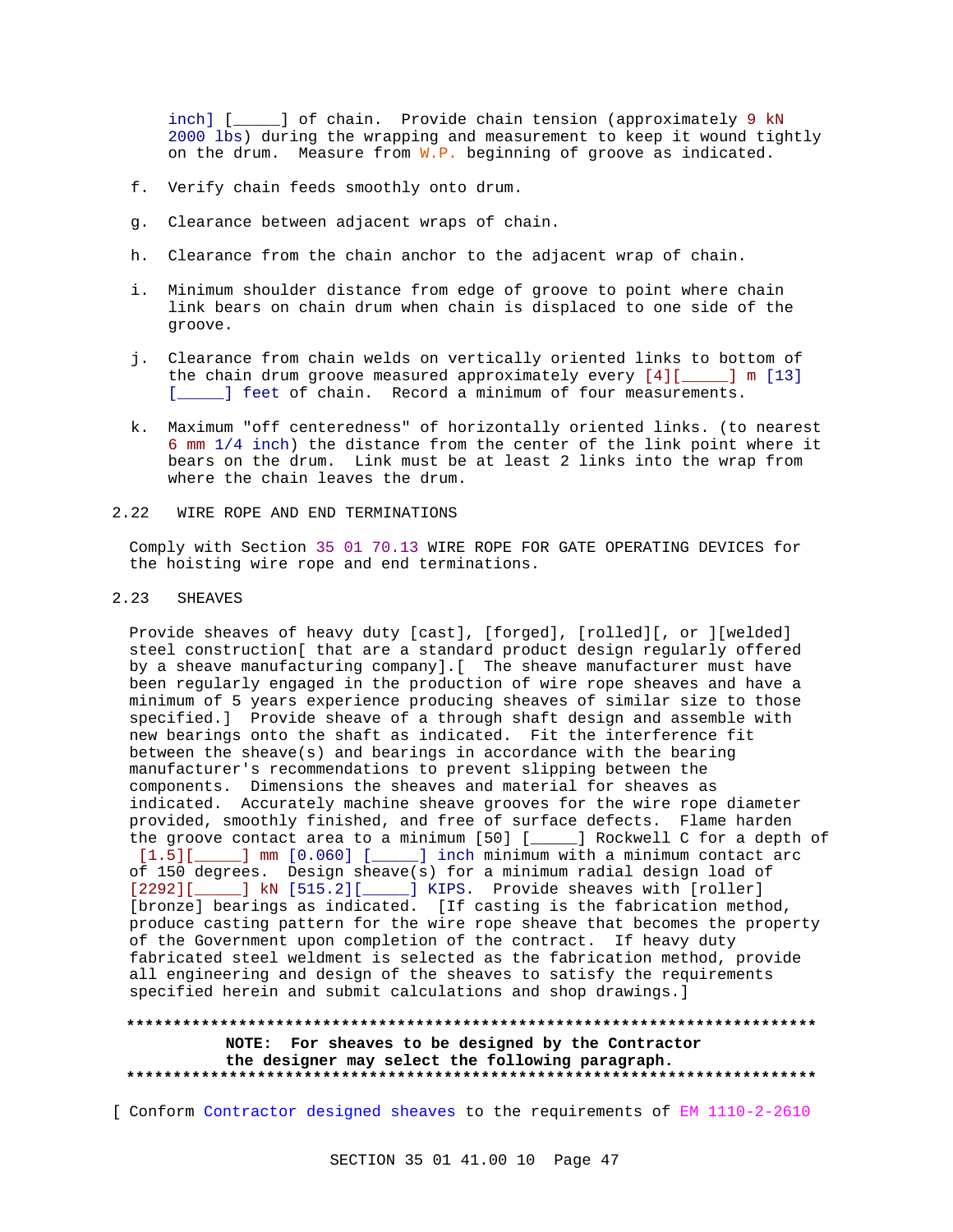unless otherwise specified herein. Design the sheaves for the normal operating conditions with sufficient safety factors so that the maximum unit stresses do not exceed 75 percent of the yield points of the materials of construction based on the maximum hoisted load. Engineer, design, fabricate, and assemble the sheave units. Design the sheave assembly in accordance with the Crane Manufacturers Association of America (CMAA) standards and in accordance with ANSI standards and OSHA'S interpretation of their regulations for drums/sheaves for mill type cranes. Prepare and submit all required calculations and shop drawings for the design and fabrication of the hoisting sheave assembly to the Contracting Officer for approval prior to the start of shop fabrication.]

#### $2.24$ PAINTING

# NOTE: Consult with the manufacturer if considering painting the interior of any enclosures such as gearboxes, cabinets, etc. to select the most appropriate paint coating system for the environment.

Paint all exposed ferrous surfaces in accordance with Section 09 90 00 PAINTS AND COATINGS[ or as noted]. Paint equipment and components not otherwise specified by Section 09 90 00 PAINTS AND COATINGS with the manufacturer's standard coating system. Standards coatings must be compatible with the lubrication and environmental conditions specified or recommended. Touch up all damaged painted surfaces after installation. Paint must at a minimum provide for zinc chromate primer, 2 coats of varnish, and gray enamel to result in a minimum dry film thickness of [0.062][\_\_\_\_\_] mm [2.5][\_\_\_\_\_] mils. Painting of nonferrous metals and corrosion resisting steel will not be required unless otherwise specified.

### 2.25 SHOP ASSEMBLY AND TESTS

# NOTE: Shop tests are necessary to ensure proper assembly.

# $2.25.1$  General

- a. Each machinery unit consisting of the [motor,] [brake,] [reducer,] [wire rope drums], [wire rope,] [chain], [couplings,] [and bearings] must be completely assembled [on its structural steel base (machinery base as indicated)] [with its respective mating component] in the shop and tested [without the [sector] [bull] gear and pinion assembly, ] in the presence the Contracting Officer. [ The [sector] [bull] gear, pinions, shaft, and bearings must be completely assembled, shimmed, and aligned in the shop on the pinion support base.] Notify the Contracting Officer at least [10] [\_\_\_\_] calendar days before testing of each machinery unit. This notification includes information on how many units will be tested and the estimated time frame involved with each test.
- b. The witnessing of a particular test may be waived by the Contracting Officer; however, the approved commissioning shop test procedures, notification, and documentation must still be performed as required by these specifications. Once informed that Government personnel will witness the test(s), notify the Contracting Officer that a particular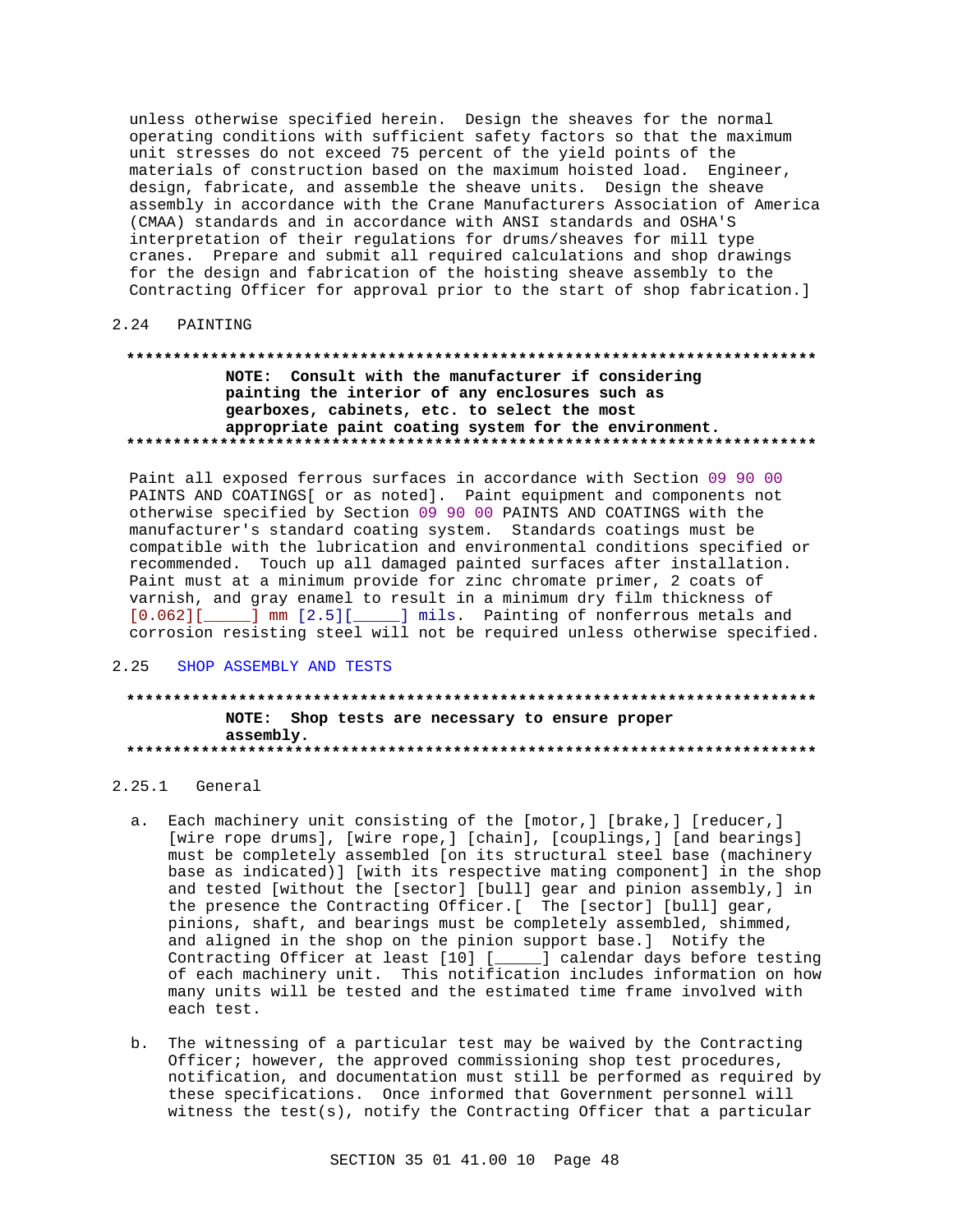test is scheduled as planned a minimum of 48 hours prior to the test(s). Perform all necessary preparations and preliminary testing prior to issuing the 48 hour notification.

- c. Commence testing upon the arrival of Government personnel at the scheduled location and time. Design and furnish a test rig and facilities (within the continental United States) suitable for performing the tests. Submit details of the test rig and its location. Address in the submittal aspects including adequacy of rig strength, including, but not limited to, foundations; access to the test rig; availability of suitable power and cranes; how the work will be protected; how the test measurements will be made; and how test results can be verified. Clean all bearing surfaces and lubrication lines and lubricate reducer bearings, couplings, and gears before tests are begun. Fill all speed reducers with the specified lubricating oil; transfer of lubricating oil from one unit to another is not allowed. Electrically connect and operate the motors, brakes, and controls at rated voltage. Test and ship the [motor,] [speed reducer,] [and brake machinery] components to the job-site fully assembled on the structural steel base (machinery base as indicated).
- d. [The [sector] [bull] gear and pinion assembly must be properly match marked and disassembled prior to shipment. ]Machinery that is not tested or arrives on site without the machinery base installed will be rejected. Reimburse the Government for all travel, lodging and per diem costs incurred for any Government witness tests that fail to meet the contract specifications or performance requirements and result in the factory testing being terminated, postponed or rescheduled to correct the deficiencies.

## 2.25.2 Alignment

Conform alignment of interconnecting shafts to the installation requirements of the coupling and gear manufacturers in accordance with standard AGMA practices. Accurately align each machinery or structural unit by the use of stainless steel shims or other approved methods so that no binding in any moving parts or distortion of any member occurs before it is fastened in place. The alignment of all parts with respect to each other must be true within the respective manufacturer's tolerances required. Set machines true to the elevations indicated.

### 2.25.3 Anti-Seize Lubricant

Assemble threaded portions of the assemblies using an anti-seize lubricant that prevents galling of parts and corrosion, allows for easy disassembly of parts, and reduces friction unless otherwise noted or specified. Anti-seize lubricant must be a standard product designed for the intended use.

# 2.25.4 Acceptance

All readings taken from the equipment, components or assemblies are required to be within the specified limits. Failure of any part to meet these contract requirements is cause for rejection of the entire quantity until action is taken to correct defects and prevent recurrence and such actions have been approved by the Contracting Officer. Retesting is subject to the same random sampling and testing procedures as the original lots.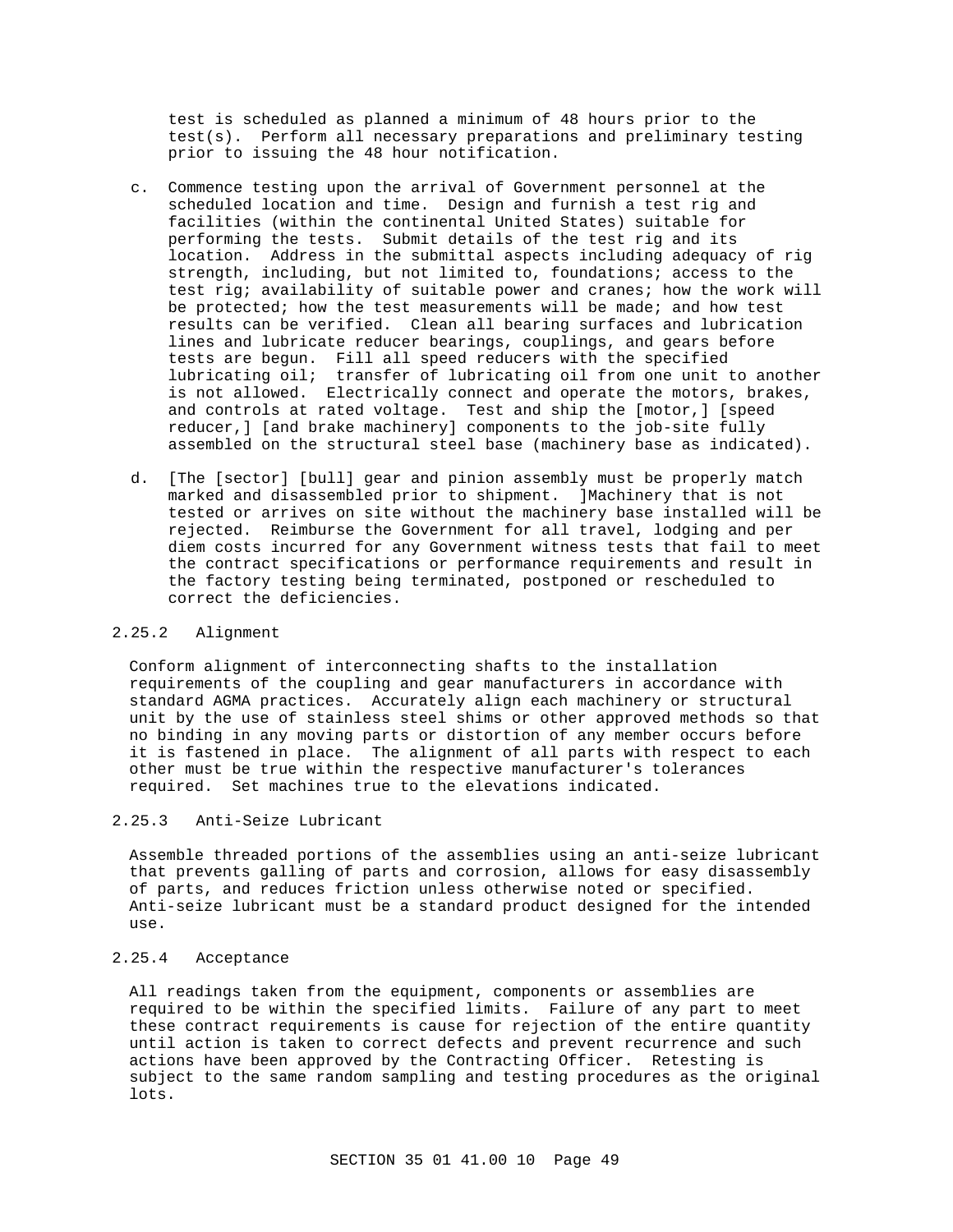## 2.25.5 Gages

Make gages available to the Government at the fabrication site for use in checking critical dimensions. Gages are steel tape, vernier, micrometer, Gar S22 Surface Finish Comparator, etc.

#### PART 3 EXECUTION

#### 3.1 STRUCTURAL FABRICATION

#### 3.1.1 General

Fabricate components and assemblies in compliance with the requirements of Section 05 50 15, CIVIL WORKS FABRICATIONS unless otherwise specified herein. Where specification requirements are similarly covered in both sections the specification section, apply the more stringent requirements.

#### 3.1.2 Material

Material must be straight before being laid off or worked. If straightening is necessary, straighten by methods that do not impair or alter the metal. Sharp kinks, bends, or overcuts of material are cause for rejection of the material. Material with welds will not be accepted except where welding is specified, indicated, or otherwise approved. Flame cutting of material is not allowed. Shearing must be accurately done and all portions of the work neatly finished. Corners must be square and true unless otherwise indicated.

#### 3.1.3 Dimensional Tolerances for Structural Work

The overall dimensions of an assembled structural unit must be within the tolerances indicated on the drawings or as specified for the item of work. Where tolerances are not specified in other sections of these specifications or shown, a variation of 0.8 mm 1/32 inch is permissible in the overall length of component members with both ends milled and component members without milled ends must not deviate from the dimensions shown by not more than 1.6 mm 1/16 inch for members 9 m 30 feet or less in length and by not more than 3 mm 1/8 inch for members over 9 m 30 feet in length.

#### 3.2 MACHINE WORK

#### 3.2.1 Finished Surfaces

- a. Surface finishes indicated or specified herein, must be in accordance with ASME B46.1. Determine compliance with specified surface by sense of feel and by visual inspection of the work compared to Roughness Comparison Specimens in accordance with the provisions of ASME B46.1. Values of roughness width and waviness height are not specified but must be consistent with the general type of finish specified by roughness height. Flaws such as scratches, ridges, holes, peaks, cracks, or checks which will make the part unsuitable for the intended use are cause for rejection.
- b. Where the finish is not indicated or specified, the type of finish is that which is most suitable for the particular surface and provides the class of fit required. Maximum surface roughness of any surface is 3.175 µm 250 micro-inch. Indicate surfaces to be machine finished by symbols which conform to ASME B46.1.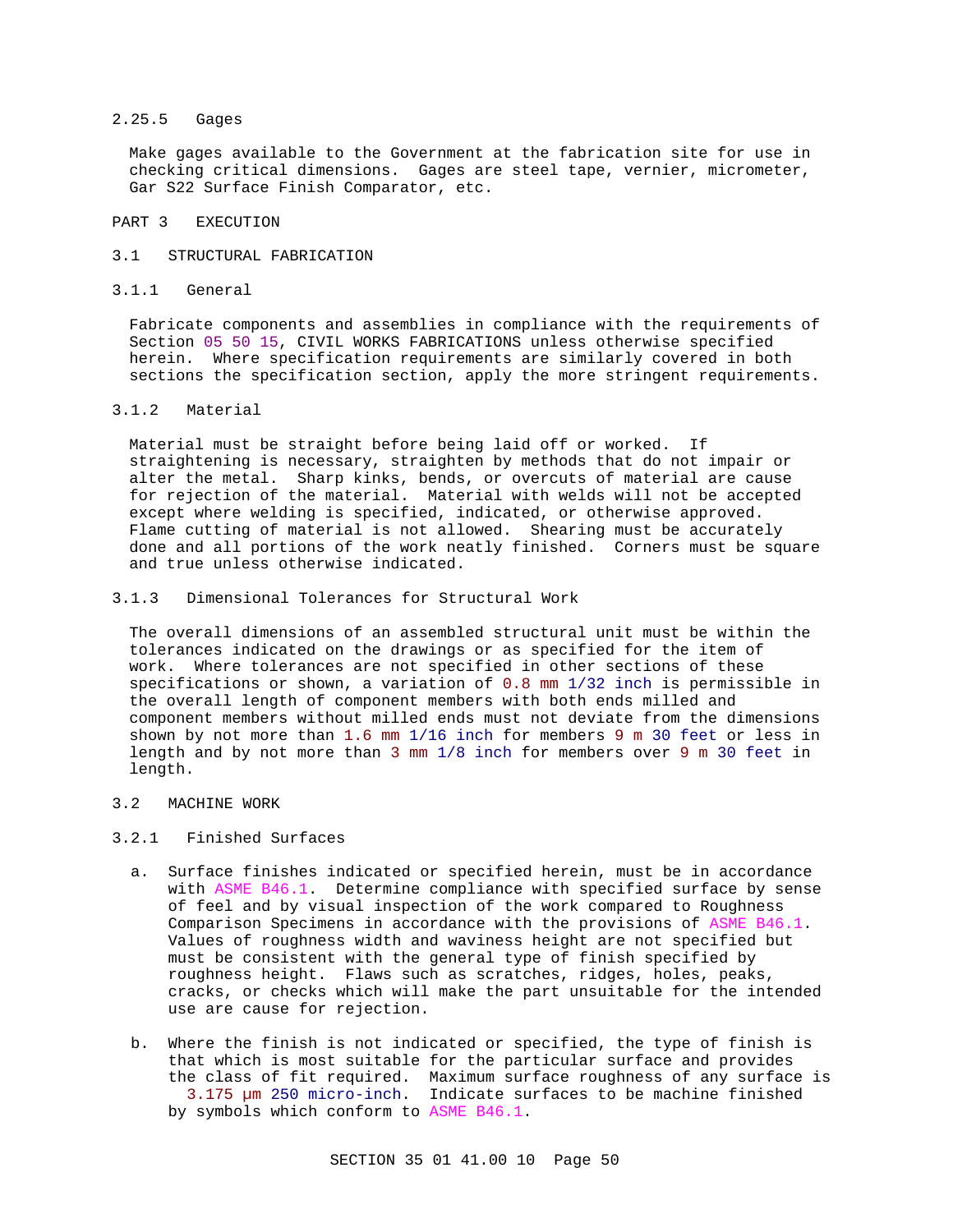#### 3.2.2 Unfinished Surfaces

In so far as practicable, lay out all work to secure proper matching of adjoining unfinished surfaces. Where there is a large discrepancy between adjoining unfinished surfaces, chip and grind smooth or machine to secure proper alignment. Unfinished surfaces must be true to the lines and dimensions indicated and must be chipped or ground free of all projections and rough spots. Fill depressions or holes not affecting the strength or usefulness of the parts in a manner approved by the Contracting Officer.

## 3.2.3 Pin Holes

Pin holes must be bored true to gages, smooth, straight, and at right angles to the axis of the member. Perform the boring after the member is securely fastened in position.

#### 3.3 FIELD QUALITY ASSURANCE

Perform all specified quality control inspections and tests. Implement and maintain an inspection log to include copies of all descriptive data for all specified inspections and tests. Make the inspection log available immediately to the Government's inspector upon request. Submit a complete copy of the inspection log to the Government at the end of specified inspections and tests. The Government reserves the right to witness any and all specified quality control (QC) procedures. Provide the Government with one-week advance notice of QC procedure scheduling to allow time for witness coordination. Fully test replacements for all rejected parts as specified herein for the original lots.

## 3.4 NONDESTRUCTIVE EXAMINATION

# 3.4.1 NDT Agency Requirements

Conduct NDT examinations [using a testing agency adequately equipped and competent to perform such services][ or ][using suitable equipment and qualified personnel]. [In either case, provide] [Provide] written approval of the examination procedures and perform the examination tests in the presence of the Contracting Officer. Persons performing the NDT examination must be qualified for the specific procedure used in accordance with ASNT SNT-TC-1A. Submit nondestructive examination certification of qualified persons, procedures and equipment performing or used for nondestructive testing.

# 3.4.2 Nondestructive Testing (NDT) for Flaws

For all components to be furnished ultrasonically scan a quantity representing approximately 5 percent of the total supplied quantity for internal defects as specified. Select components, specified below, require (100 percent) of the quantities furnished to be NDT examined to satisfy the specific requirements herein. The minimum quantities and requirements for testing are shown in TABLE 2, below. Lots from which examined specimen parts are selected must consist of at least 25 percent of the total quantity of each type part to be furnished. A lot is the completed components of a given type available at the inspection site. The Contracting Officer will select parts to be examined at random. Notify the Government one week prior to when the lots are available for specimen selection. Flawed specimens (excessive inclusion size, out-of-tolerance dimension or hardness, or excessive surface roughness)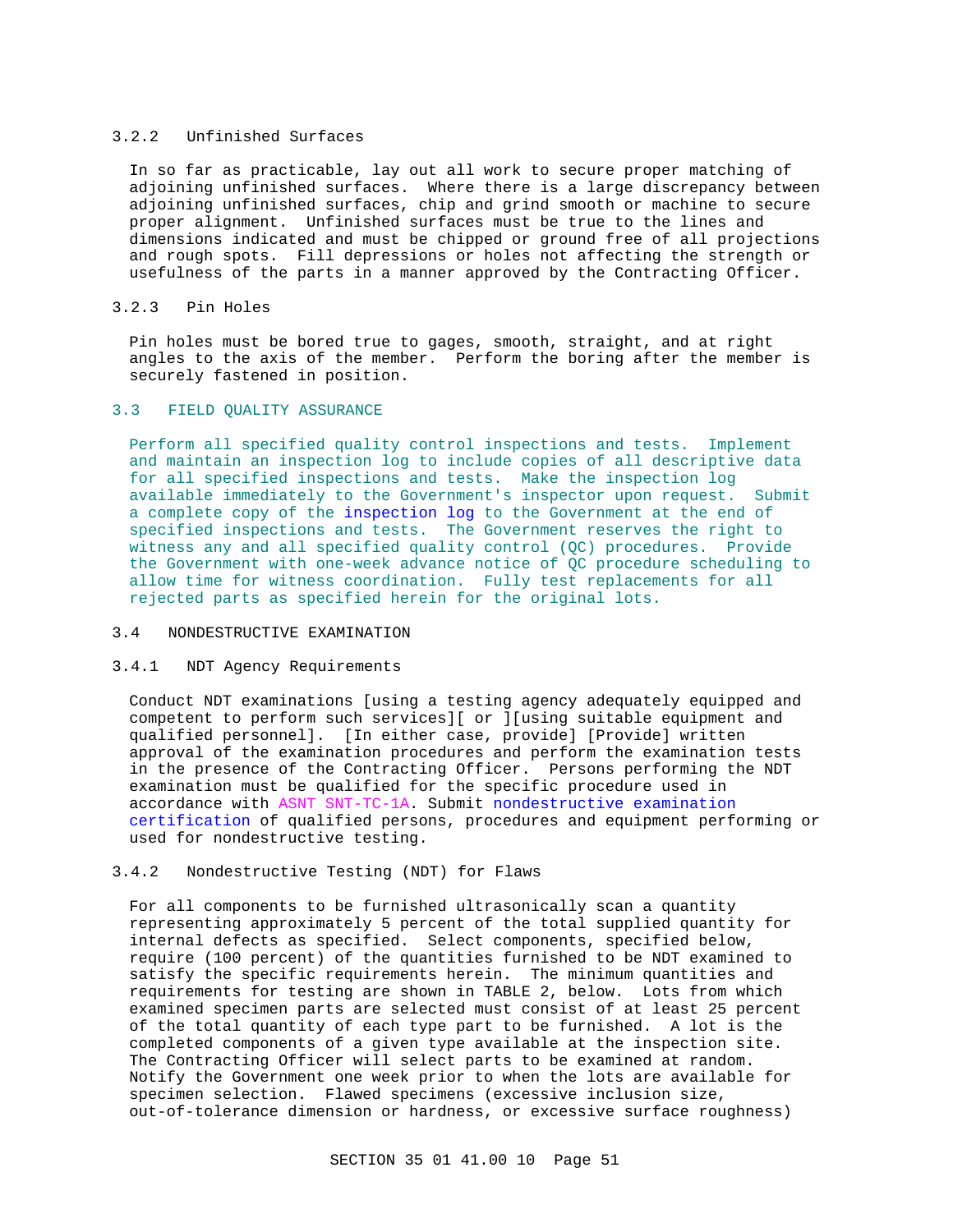are subject to rejection.

#### 3.4.3 Quality Assurance Measurements

Conduct inspections to supplement the Quality Control NDT in the presence of the Contracting Officer. This testing is to verify that dimensions, hardness and finish are within required tolerances. Perform this testing of the chain components at the fabrication site.

Quantities subject to this testing are specified in Table 2. Parts to be examined will be selected at random by the Contracting Officer. Lots from which inspected parts are selected consist of at least 25 percent of the total quantity of each type part to be furnished. A lot is the completed components of a given type available at the inspection site. Notify the Government one week prior to when the lots are available for specimen selection and inspection. More than one testing date may be required.

| TABLE Z OUALIII ASSURANCE IESIING            |                                                                                    |                               |
|----------------------------------------------|------------------------------------------------------------------------------------|-------------------------------|
| ITEM                                         | MEASURED AND RECORDED PARAMETERS                                                   | NUMBER OF SPECIMENS<br>TESTED |
| [Long Pin 55/9-12]<br>[Normal Pin#1 55/9-52] | $[OD]$ , $[BHN]$ , $[FINISH]$ , $[UST]$<br>$[OD]$ , $[BHN]$ , $[FINISH]$ , $[UST]$ | 2<br>13                       |
| Spacer Sleeve 55/9-22                        | [ID], [OD], [BHN], [WIDTH], [FINISH]                                               | 15                            |
| Collar 55/9-82                               | [ID], [OD], [BHN], [WIDTH], [FINISH]                                               | 29                            |
| Sidebar $55/9-94$                            | [ID],[PITCH],[WIDTH],[ID] [FINISH],<br>[SIDE FINISH],[UST]                         | 69                            |
| Spacer Washer 55/9-152                       | $[ID]$ , $[WIDTH]$                                                                 | $\mathbf{1}$                  |
| Link Plate $55/9-112$                        | $[ID]$ , $[WIDTH]$                                                                 |                               |

# TABLE 2 QUALITY ASSURANCE TESTING

TABLE 2 Notes:

Г

- a. OD = Outside Diameter, ID = Inside Diameter, BHN = Brinell Hardness Number, FINISH = Surface Finish, UST = Ultrasonic Scan Test
- b. Take two measurements per parameter per specimen.
- c. Test specimen quantities shown are at least 5 percent of the total quantity furnished.
- d. Measure inside diameters of both bores and take one measurement per bore. Measure pitch tolerance derived from sidebar inside diameter edge to edge measurements. Take two hardness readings per specimen. Take two width measurements per specimen.
- e. Measure inside and outside diameter of each selected Bearing (three measurements per bore and three measurements per OD).
- 3.4.4 Pintle Component Nondestructive Testing Examination

All Pintle bushings, balls and fabricated pintle components must have ANSI/ASNT CP-189, ASNT SNT-TC-1A, AIA/NAS NAS410 qualified personnel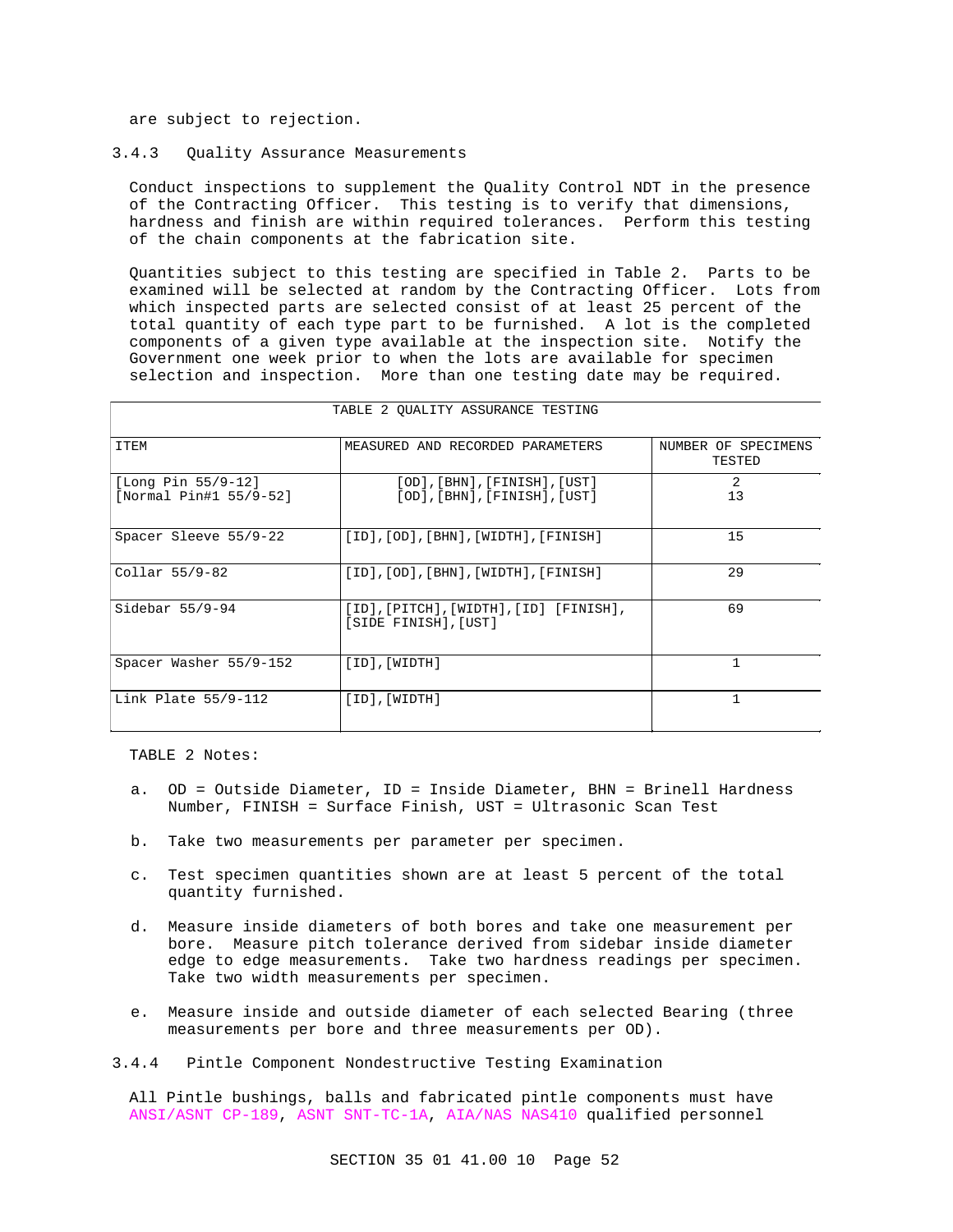perform radiographic NDT testing in accordance with the guidelines, practices and applicable testing standards set forth in ASTM E94/E94M, ASTM E1742/E1742M, ASTM E1030/E1030M, and ASTM E1032. Also test the pintle components by magnetic particle NDT methods in accordance with supplementary requirement S3.1 of ASTM A290/A290M. Other NDT methods are subject to Government approval. Radiographic acceptance criteria for [welds][castings] satisfies the minimum severity level requirements for a Grade I condition as defined by ASTM E1955.

# **\*\*\*\*\*\*\*\*\*\*\*\*\*\*\*\*\*\*\*\*\*\*\*\*\*\*\*\*\*\*\*\*\*\*\*\*\*\*\*\*\*\*\*\*\*\*\*\*\*\*\*\*\*\*\*\*\*\*\*\*\*\*\*\*\*\*\*\*\*\*\*\*\*\* NOTE: In some situations where castings are specified severity level requirements in accordance with reference radiographs as outlined by ASTM E390 may not be appropriate for defining acceptance**

**criteria. In those situations the designer may consider the use of the following paragraph. \*\*\*\*\*\*\*\*\*\*\*\*\*\*\*\*\*\*\*\*\*\*\*\*\*\*\*\*\*\*\*\*\*\*\*\*\*\*\*\*\*\*\*\*\*\*\*\*\*\*\*\*\*\*\*\*\*\*\*\*\*\*\*\*\*\*\*\*\*\*\*\*\*\***

[ Any cracks found are unacceptable and reason for immediate rejection. Evaluate all relevant indications greater than 1.5 mm 1/16 inch in length present on radiographic films against the specified acceptance criteria. Where the length of each indication (li) within an area of interest and along a continuous straight line oriented in the direction of interest are measured. If the distance between two indications is smaller in length than the length of the smaller indication then both indications must be added and treated as a single indication to include the distance of both indications as well as the distance between the indications. The total indication length is obtained as the sum of all indication lengths on a straight line within the area of interest. The maximum total indication length (lim) on any such single straight line is used to assess acceptance of the casting being evaluated.]

**\*\*\*\*\*\*\*\*\*\*\*\*\*\*\*\*\*\*\*\*\*\*\*\*\*\*\*\*\*\*\*\*\*\*\*\*\*\*\*\*\*\*\*\*\*\*\*\*\*\*\*\*\*\*\*\*\*\*\*\*\*\*\*\*\*\*\*\*\*\*\*\*\*\* NOTE: The designer should specify a feature length (Lf) and the maximum indication fraction limit acceptance level, where Level I F=0.1, Level II F=0.2, Level III F=0.3, Level IV F=0.4, Level V F=0.5. \*\*\*\*\*\*\*\*\*\*\*\*\*\*\*\*\*\*\*\*\*\*\*\*\*\*\*\*\*\*\*\*\*\*\*\*\*\*\*\*\*\*\*\*\*\*\*\*\*\*\*\*\*\*\*\*\*\*\*\*\*\*\*\*\*\*\*\*\*\*\*\*\*\***

- [ This maximum total indication length (lim) is divided by the feature length (Lf), where (Lf) equals [\_\_\_\_\_] mm inches, to calculate the indication fraction F (F = lim / Lf). The value of indication fraction F must be acceptable for values less than a [Level I F=0.1][ ].[ must be acceptable for values less than a [Level I F=0.1][ $\_$ Provide [7][\_\_\_\_\_] day advance notice of the NDT testing and perform all testing in the presence of the Contracting Officer.][ If testing and certification is not performed in the presence of the Contracting Officer, the Government reserves the right to perform independent quality verification and the acceptable total indication length (lim) for the acceptable indication fraction Level will be increased by 1.5 mm 1/16 inch for the calculation to account for reproducibility in the evaluation.][ The manufacturer must certify in writing that the inspection was performed in accordance with the requirements specified and found to meet or exceed the requirements of the specified inspection level.]]
- 3.4.5 Gear Nondestructive Testing Examination

Perform magnetic particle and liquid dye penetrant examination after fabrication of all gears. Conduct the testing in accordance with the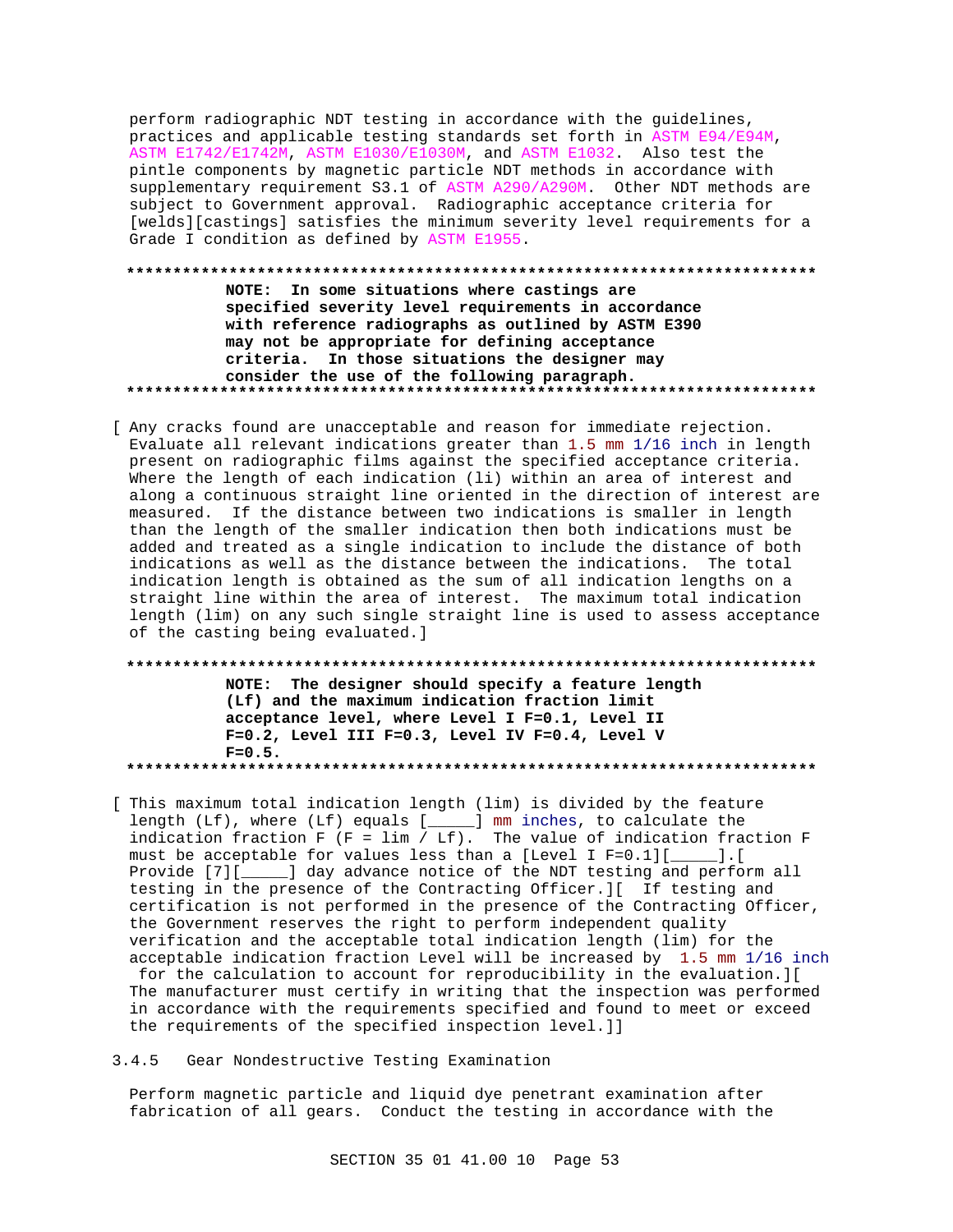requirements set forth in ASTM E709 and ASTM E165/E165M, respectively. Gears found to have unacceptable relevant indications are cause for rejection of the gear component.

3.4.5.1 Gear Teeth (Magnetic Particle or Dye Penetrant)

The gear teeth are defined as [all material] [beyond a radius of [\_\_\_\_\_] mm [\_\_\_\_\_] feet [\_\_\_\_\_] inches]. Only indications with major dimensions greater than 1.5 mm 1/16-inch are considered relevant. The following relevant indications are unacceptable:

- a. Any linear indications greater than [4.8][\_\_\_\_\_] mm [3/16][\_\_\_\_\_]-inch (a linear indication is defined as having length three times its width)
- b. Rounded indications with dimensions greater than  $[4.8]$ [ $\qquad$ ] mm [3/16][\_\_\_\_\_]-inch
- c. Four or more relevant indications in a line separated by  $[1.5][$  [1.5] mm [1/16][\_\_\_\_\_]-inch or less, edge to edge
- d. Ten or more relevant indications in any 3870 square mm 6 square inches of surface with the major dimension of this area not to exceed 150 mm 6 inches when taken in the most unfavorable orientation relative to the indications being evaluated
- 3.4.5.2 Gear Spokes and Hub (Dye Penetrant)

The gear spokes and hub are defined as all material inside a radius of [\_\_\_\_\_] mm inches. Only indications with major dimensions greater than [6] [\_\_\_\_\_] mm [1/4] [\_\_\_\_\_]-inch are considered relevant. The following relevant indications are unacceptable:

- a. Any linear indications greater than  $[13]$  [ $\_\_\_\_\_\$ ] mm  $[1/2]$  [ $\_\_\_\_\_\$ ]-inch (a linear indication is defined as having length three times its width)
- b. Rounded indications with dimensions greater than [6] [\_\_\_\_\_] mm [1/4]  $[\underline{\hspace{1cm}}]$ -inch
- c. Four or more relevant indications in a line separated by  $[3]$   $[$  \_\_\_\_] mm [1/8] [\_\_\_\_\_]-inch or less, edge to edge
- d. Ten or more relevant indications in any 3870 square mm 6 square inches of surface with the major dimension of this area not to exceed 150 mm 6 inches when taken in the most unfavorable orientation relative to the indications being evaluated
- 3.4.6 Pocket Wheel Nondestructive Testing Examination

### 3.4.6.1 Ultrasonic Examination

Perform ultrasonic examination of all pocket wheels in accordance with supplementary requirement [S3.2 of ASTM A290/A290M] [\_\_\_\_\_], after preliminary machining of plain surfaces of the ring prior to heat treatment. In the straight-beam method of examination, use the back-reflection method of tuning in accordance with [ASTM A388/A388M ][\_\_\_\_\_]. In addition to the reportable conditions of ASTM A388/A388M [\_\_\_\_\_], record indications exceeding the resultant back-reflection. Unless all injurious defects are to be completely removed by final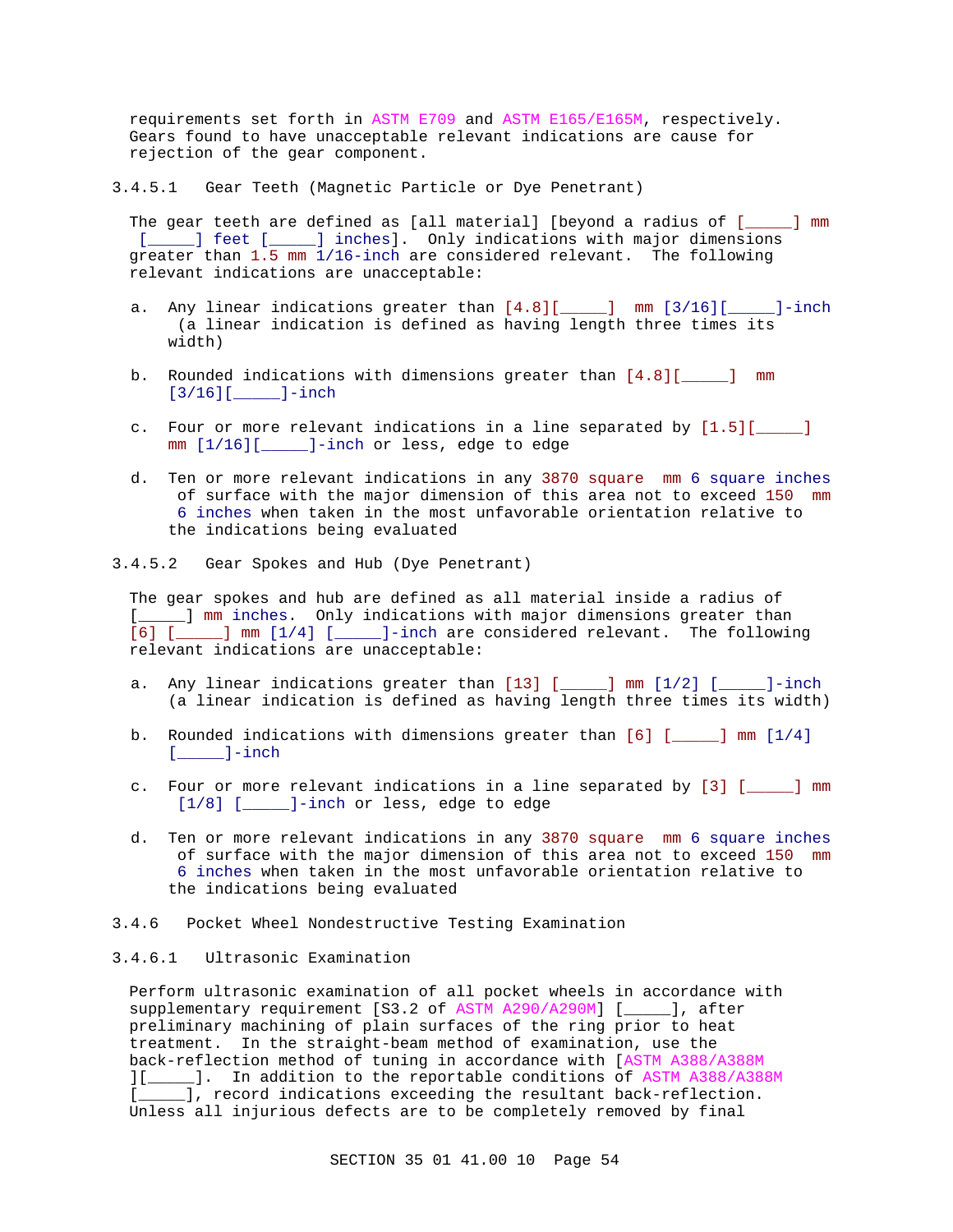machining, a forging is unacceptable when one or more reflections are present producing indications accompanied by a complete loss of back-reflection, not attributable to nor associated with the geometric configuration. For this purpose, a back-reflection of less than 5 percent of full screen height is considered complete loss of back-reflection. In the angle-beam method of examination, cut calibration notches into the inside diameter and outside diameter surfaces in accordance with ASTM A388/A388M [\_\_\_\_\_]. A forging that contains a discontinuity which results in an indication exceeding the amplitude of the reference line is subject to rejection. Report of the ultrasonic test in compliance with ASTM A388/A388M [\_\_\_\_\_]. Additional non-destructive examination or trepanning may be employed to resolve questions of interpretation of ultrasonic indications.

# 3.4.6.2 Magnetic Particle Examination

Provide test reports for non-destructive tests performed on the gears, pocket wheels, hoisting chains, repair links and all fabricated welded components.

Perform magnetic particle examination on all pocket wheels in accordance with supplementary requirement [S3.1 of ASTM A290/A290M] [\_\_\_\_\_], after heat treatment and after the chain pocket recesses are fully contoured, but not necessarily finally machined. Only indications with major dimensions greater than 1.5 mm 1/16-inch are considered relevant. The following relevant indications are unacceptable:

- a. Any linear indications greater than [5] [\_\_\_\_\_] mm [3/16] [\_\_\_\_\_]-inch (a linear indication is defined as having length three times its width)
- b. Rounded indications with dimensions greater than [5] [\_\_\_\_\_] mm [3/16] [\_\_\_\_\_]-inch
- c. Four or more relevant indications in a line separated by  $[1.5]$  [ $\qquad$ ] mm [1/16] [\_\_\_\_\_]-inch or less, edge to edge
- d. Ten or more relevant indications in any 3870 square mm 6 square inches of surface with the major dimension of this area not to exceed 150 mm 6 inches when taken in the most unfavorable orientation relative to the indications being evaluated
- 3.4.7 Hoisting Drum Nondestructive Testing Examination

Perform nondestructive testing on all chain and wire rope hoisting drums. After stress relief, test the surfaces of all completed welds including adjacent heat-affected zones and face of drum grooves/sockets using a liquid dye penetrant method for the presence of flaws. Alternate methods of non-destructive testing which would be equal to or more effective than the liquid dye penetrant method may be used if approved by the Contracting Officer.

3.4.8 Engineered Chain Nondestructive Testing Examination

# 3.4.8.1 Sidebar Tests

Test sidebars in the machined and hardened state. Ultrasonically examine sidebars in accordance with ASTM A578/A578M and ASTM E114. Specimens with inclusion (defect) size greater than 5 mm 0.20 inch in any direction are unacceptable.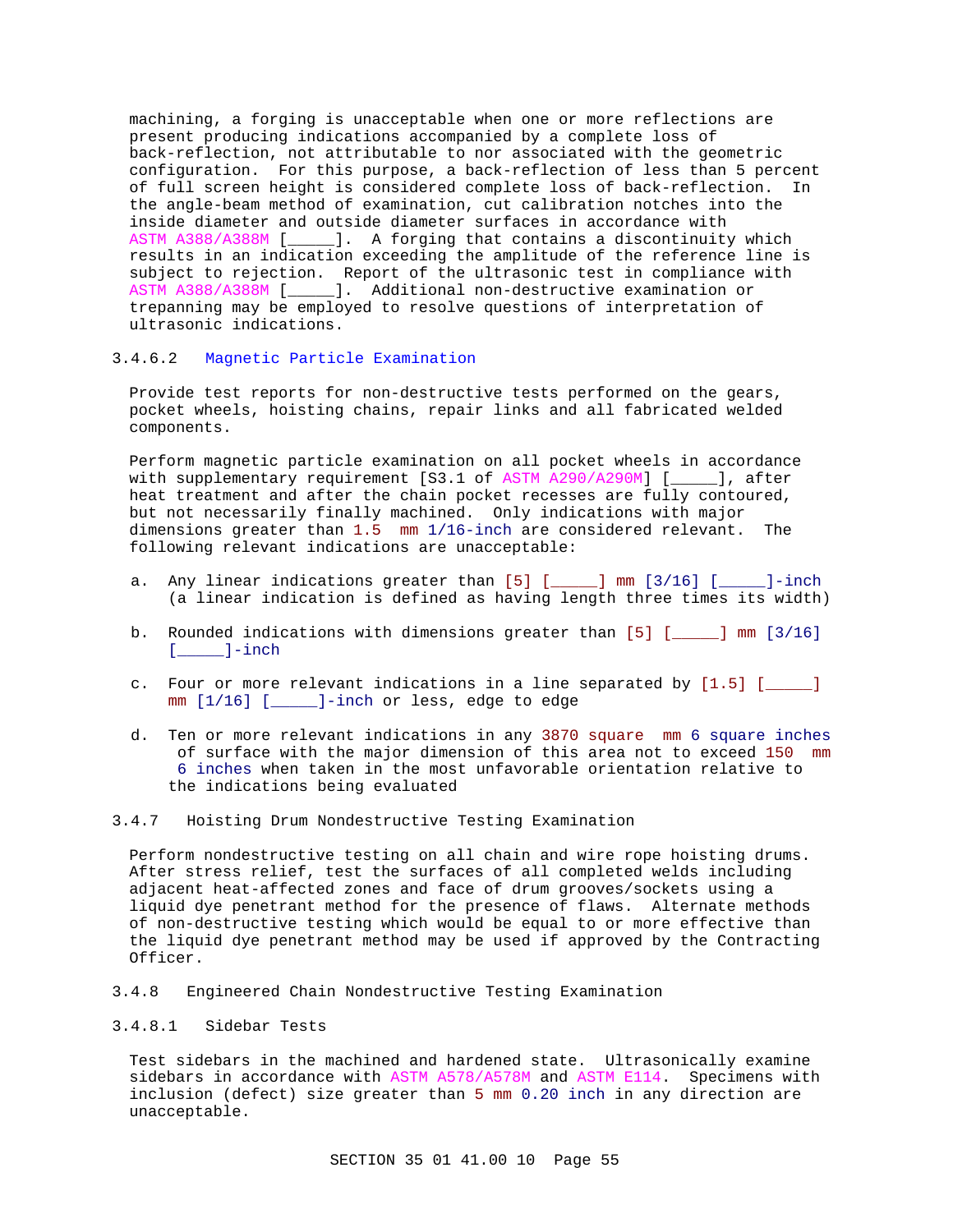#### 3.4.8.2 Pin Tests

Test pins in the machined and hardened state. Tested pins must have ends finished to 3 µm 125 micro-inches or smoother to allow axial direction ultrasound scans. Ultrasonically examine pins in accordance with ASTM A578/A578M and ASTM E114. Specimens with inclusion (defect) size greater than 5 mm 0.20 inch in any direction are unacceptable.

# 3.5 GEAR CERTIFICATION

Prepare certified profile (involute) charts and certified tooth alignment (lead) charts for all gears fabricated to meet the American Gear Manufacturer's Association AGMA gear quality as specified for each gear to be fabricated. Satisfy a minimum contact ratio of 1.5 or higher. These charts must be accurate to within +/-0.0125 mm 0.0005 inches and drawn directly by metrology methods and the use of a calibrated probe coordinate measuring machine that meets the requirements of ISO 10360-2. Submit these charts for both faces of all driven gear and drive pinion gear teeth arrangements. The tooth alignment charts must span the entire face width of the tooth at the pitch line and indicate the tooth centerline. The profile charts must indicate the theoretical involute line and span from base circle to tooth tip at the tooth centerline. Label scales on all charts. Charts must be traceable to the specific teeth from which they are measured.

# 3.6 CHAIN CERTIFICATION

The finished length of chains and assemblies must not vary more than a [6][\_\_\_\_\_] mm [1/4][\_\_\_\_\_]-inch from the length of its respective mate. Measure length with the chains under a nominal load to eliminate slack between links. Chains must be straight and aligned when under load without visible twists, kinks, bends or runout. Attach a taut string line at each end of the chain under nominal load to visually inspect for straightness. The string line must not deviate away from the chain surface by more than  $[13][$  \_\_\_\_] mm  $[1/2][$  \_\_\_\_] inch at any point along the entire length of chain. Match and match mark chains in pairs with an indelible dye. In addition, match mark chain pins and link bars with metal stamped alpha-numeric characters.

#### 3.7 HOISTING DRUM AND SHEAVE CERTIFICATION

All wire rope hoisting drums and sheaves must have the grooves verified for size and contour with a groove gage (nominal size plus full oversize percentage). The grooves must meet the contact area and groove dimension limitations established within the Wire Rope Users Guide. All wire rope grooves and running surfaces must be unpainted.

[ Multi-drum assemblies that are connected to the same driven machinery must have drum geometry for synchronous drums certified by metrology methods and the use of a calibrated probe coordinate measuring machine that meets the requirements of ISO 10360-2. Certify the dimensional data for each drum and submit the results.] [Multi-drum assemblies that are connected to the same driven machinery must be shop tested and measured to demonstrate the ability to reeve equal lengths of wire rope on each commonly driven wire rope drum. The testing measurements must be by direct measurement of wire rope length and wire rope tension when an interconnected tension load is applied to the wire ropes and drums. Continuously monitor the tension in each wire rope during the testing.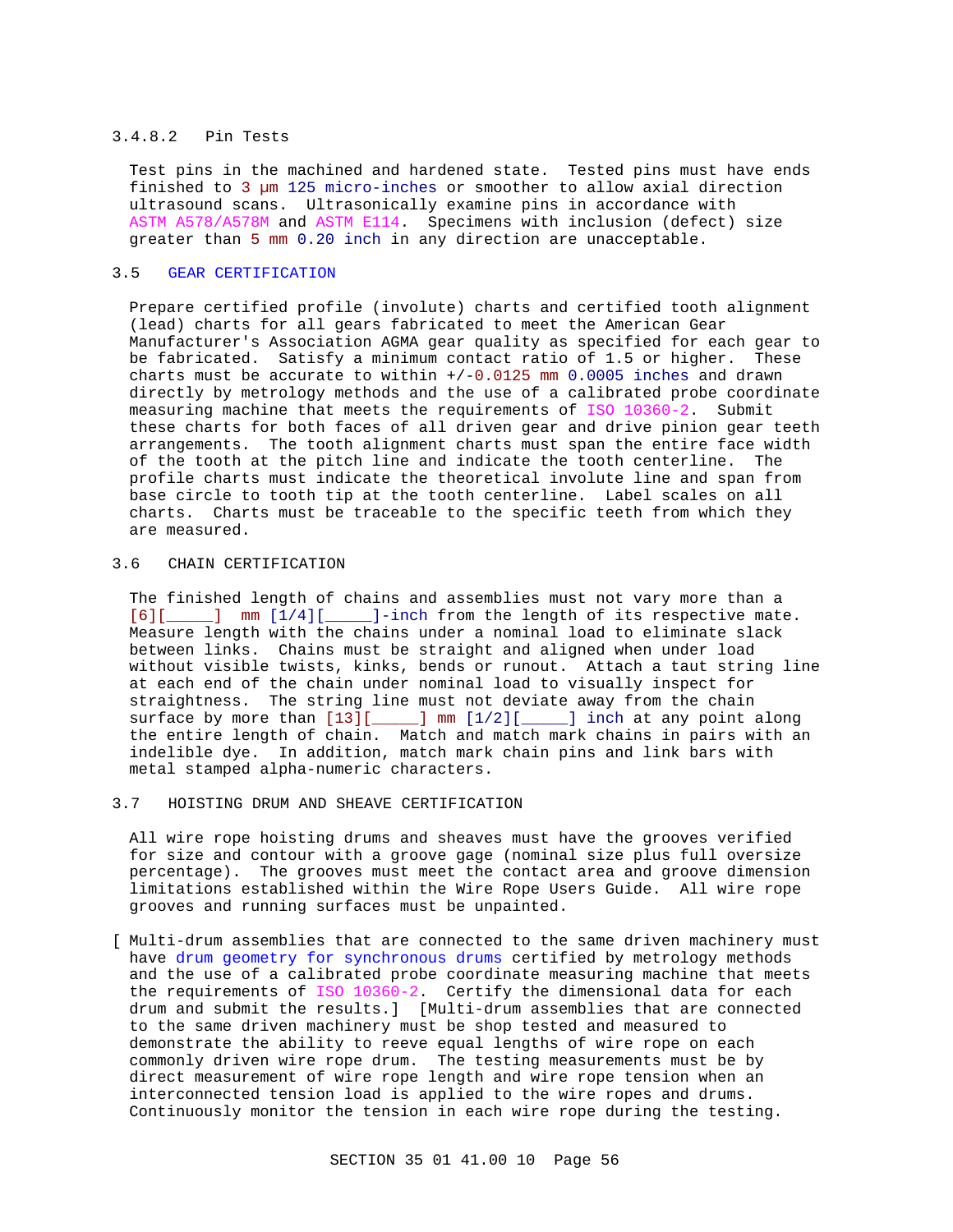Wind drums with sufficient length of pre-stretched wire rope to fill all drum grooves or a single layer of wire rope wound on grooveless drums. The drums are considered synchronous and equal when the tension in each wire rope does not deviate more than [5][\_\_\_\_\_] percent from the initial wire rope tension measured at the initiation of the testing.]

#### 3.8 HOISTING MACHINERY AND DRUM SHOP LOAD TEST

The test procedure applies to all units and include raising and lowering a [\_\_\_\_\_] kg pound test load ([\_\_\_\_\_] kg pounds on each drum) vertically through a distance of [\_\_\_\_\_] mm feet. Suspend the load from the actual service hoisting wire ropes. The wire rope drums must make [\_\_\_\_\_] revolutions to raise and the same to lower the load, done three times in succession at high and low speeds without significant interruption. Inspect the wire rope drums to ensure proper reeving of the wire rope. Demonstrate the brakes to hold the test load statically and upon receiving a stop travel command in each direction of travel. Any brake hand release specified must have its operation demonstrated by gradually allowing the suspended load to begin movement and catching the load upon release of the handle. Submit shop test information to include the proposed shop test procedures, test rig details, final shop test procedures, and test result data sheets.

### 3.9 POCKET WHEEL [SPROCKET] SHOP LOAD TEST

- [ a. Submit shop test information to include the proposed shop test procedures, test rig details, final shop test procedures, and test result data sheets. Conduct a load test for each complete [tainter][\_\_\_\_\_\_\_] gate assembly of [two][\_\_\_] pocket wheels [sprockets], [four][\_\_\_\_\_] chains, gate connection assemblies, sprocket shaft gears, shafts, chain guards, and bearings, prior to installation of any hoist on the [service bridge][\_\_\_\_\_]. Prior to any load tests being performed all submittals for materials and components must have been approved by the Contracting Officer. Perform the assembly and load test. The load test will be witnessed by the Contracting Officer, unless otherwise waived. Provide [7][  $\Box$ ] working days notice before the testing. Design and furnish a test rig and facilities suitable for performing the assembly and testing. Submit Shop Load Test Rig and Location details of the Contractor designed test rig and its location for shop load test evaluation. The evaluation will address aspects including adequacy of rig strength including, but not limited to, foundations; access to the test rig; availability of suitable cranes; how the work will be protected, how the test measurements will be made, and how test results, including test load, can be verified.]
- [ [a][b]. The load test consists of raising and lowering a test load vertically through a distance of [3][\_\_\_\_\_] m [10][\_\_\_\_\_] feet [\_\_\_] using the actual equipment furnished for this contract. The test rig must, as a minimum, incorporate the use of the pocket wheel, shaft, chain, and gate connection assemblies. Alternate configurations of the test rig that simulates raising and lowering of the test load will be considered. Load one end of the chain and leave one end slack. Ensure that the chain extending from the test load passes over the top of the pocket wheel in the same direction as in the final installation. The total test load on [four][\_\_\_\_\_] chains must be [965][\_\_\_\_\_] kN [217,000][\_\_\_\_\_] pounds. Connect the load to the actual hoisting chains of the hoist that will be installed in the field. During the test, the pocket wheels must make [1.5][\_\_\_\_\_]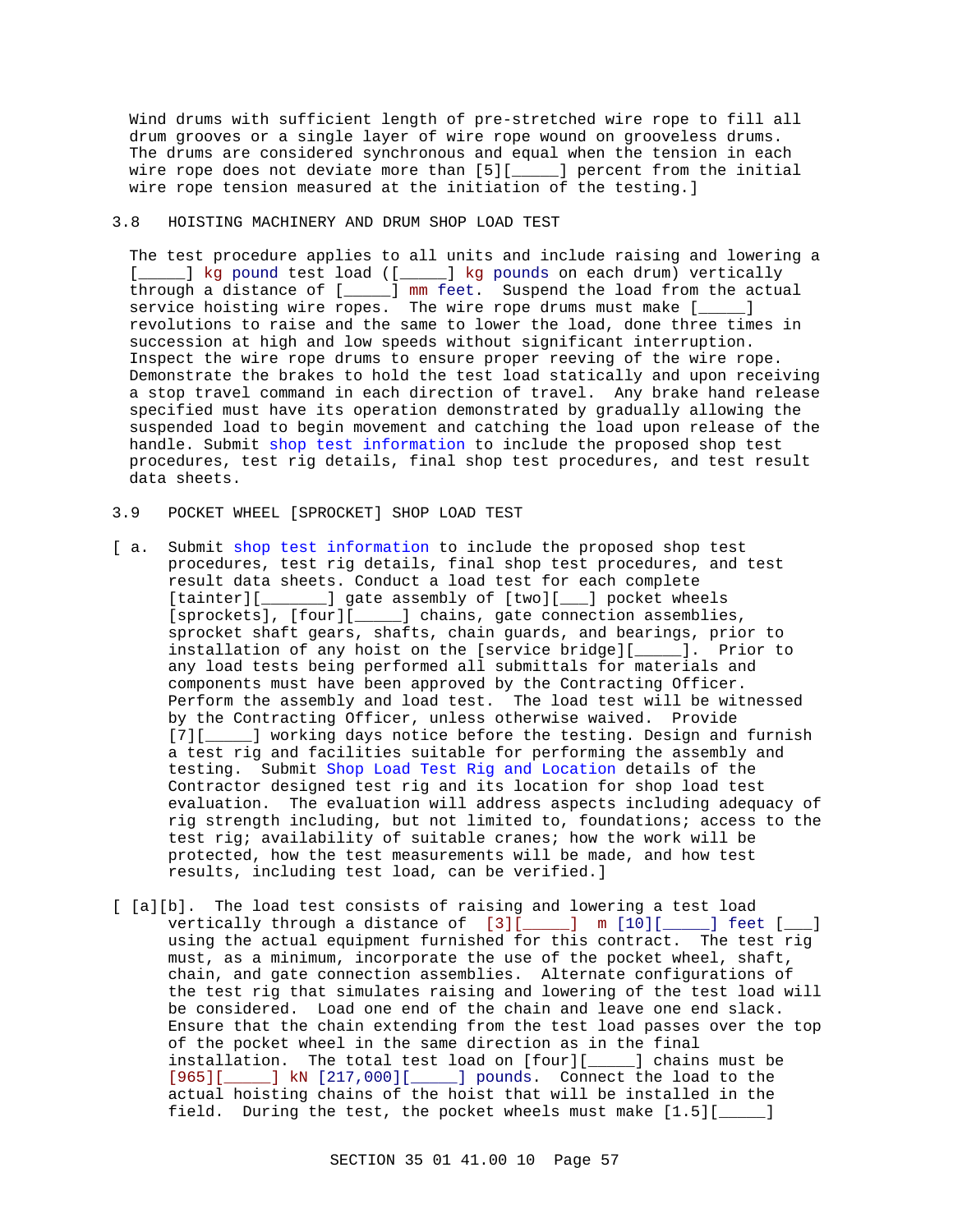revolutions to raise and the same to lower the test load, done [three][ $\_{\_\_\_}$ ] times in succession without significant interruption. The chain must enter, ride in, and exit the pocket wheel without binding or slipping.]

[ [b][c]. Prior to any operation of the assembly, inspect for proper orientation and straight alignment. Prior to disassembly, match mark mating parts of the hoist in accordance with a system of numbering approved by the Contracting Officer.]

## 3.10 WELDING

Unless otherwise specified, conform welding to the provisions of AWS D1.1/D1.1M, Sections 1 through 8 and Section 10. Welders and welding operators must pass the qualification tests as prescribed by AWS D1.1/D1.1M, Section 5 before being assigned to production work. Submit certifications showing qualification of welders and welding operators prior to commencing fabrication.

#### 3.11 MISCELLANEOUS PROVISIONS

## 3.11.1 Cleaning of Corrosion-Resisting Steel

After fabrication, remove oil, paint, and other foreign substances from corrosion-resisting steel surfaces. Clean by vapor degreasing or by the use of cleaners of the alkaline, emulsion, or solvent type. After the surfaces have been cleaned, final rinse with clean water followed by a 24 hour period during which the surfaces are intermittently wet with clean water and then allowed to dry for the purpose of inspecting the clean surfaces. Visually inspect the surfaces for evidence of paint, oil, grease, welding slag, heat treatment scale, iron rust, or other forms of contamination. If evidence of foreign substance exists, clean the surface in accordance with the applicable provisions of ASTM A380/A380M. Submit the proposed method of treatment. After treatment visually reinspect the surfaces. Brushes used to remove foreign substances must have only stainless steel or nonmetallic bristles. Remove any contamination occurring subsequent to the initial cleaning by one or more of the methods indicated above.

# 3.11.2 Protection of Finished Work

Submit an equipment protection plan with detailed information on the method [s] proposed to protect the existing equipment from such operations as power washing, abrasive blast cleaning, welding, placement of concrete, and painting. Thoroughly clean machined surfaces of foreign matter. Protect all finished surfaces by suitable means. Unassembled pins and bolts must be oiled and wrapped with moisture-resistant paper or protected by other approved means.

### 3.11.3 Lubrication

Lubricate all the components of the equipment requiring lubrication using only the lubricants [specified] [which have been provided by the Government]. Provide and lubricate the components and assemblies, in their entirety, after assembly with a [food grade][\_\_\_\_\_] lubricant which meets the following minimum characteristics: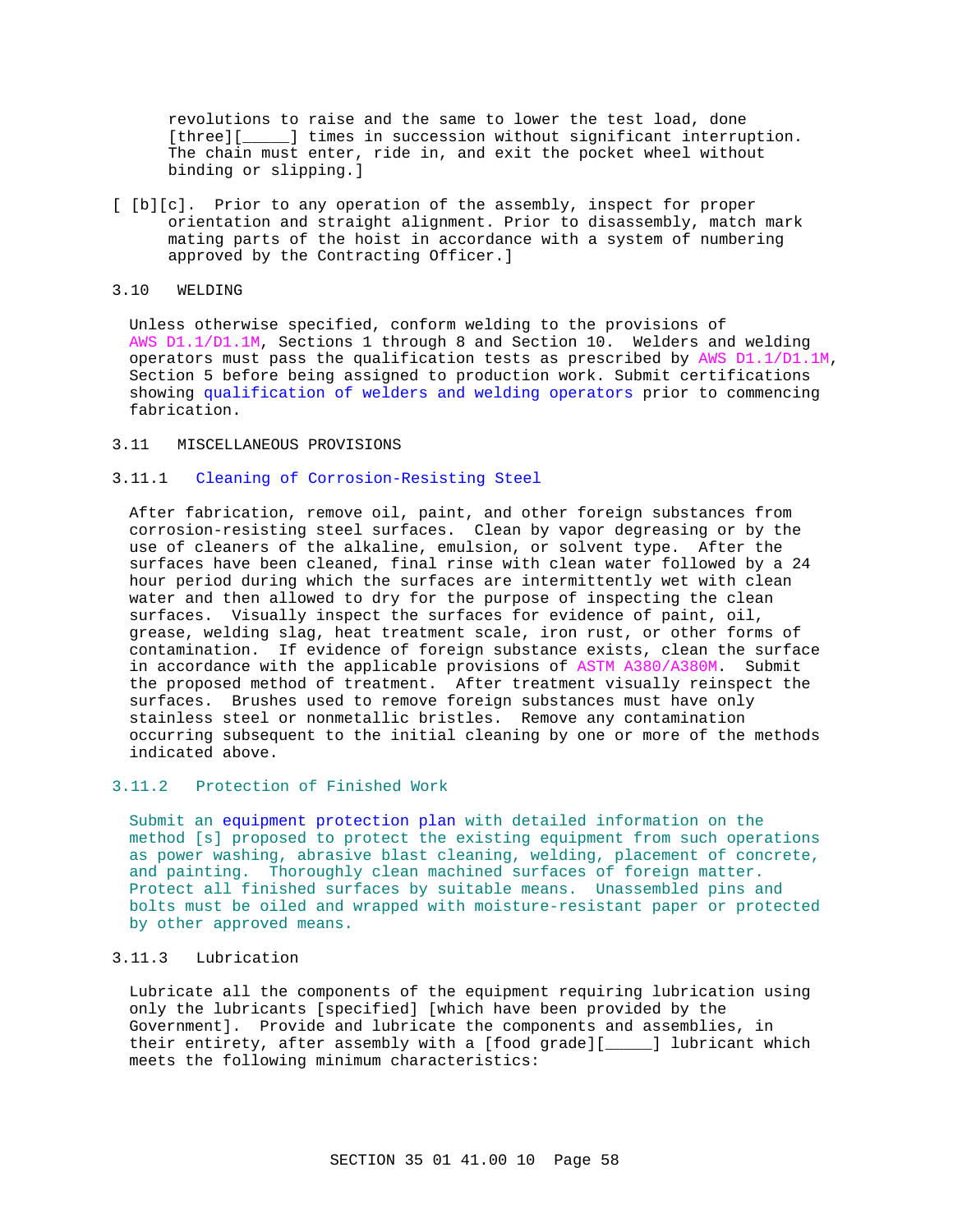| ISO Grade                        | 46               |
|----------------------------------|------------------|
| Four Ball Wear Test (ASTM D4172) | $0.39$ mm        |
| Falex EP (ASTM D3233)            | 100 pounds force |

#### 3.12 FIELD ERECTION AND TESTS

#### 3.12.1 General

Perform field erection and field tests. Install the machinery under supervision of the erecting engineer under the provisions of paragraph ERECTING ENGINEER. Submit the installation and alignment procedure and install in with the approved procedure. In the submittal provide detailed [manufacturer's] [Contractor developed] instructions concerning the installation and alignment procedures for the equipment to be furnished. Items include [gear reducers,] [bearings,] [shafts,] [brakes,] [motors,] [couplings,] [pocket wheels,] [sprockets,] [hoisting chains,] [\_\_\_\_] and [limit switches]. The procedure must include consideration of all the other work that is obligated to be performed at the site [Lock] [and] [Dam]; and also the operating regime for the [Lock] [and ][Dam] gates which the Government will enforce, as described and specified in the SPECIAL CLAUSES. Base the procedure on a proper sequence of construction that will complete the work with safety, efficiency, and in full accordance with these specifications. Submit for approval any Gate Support Method to be used. Include detailed information on the method proposed to support the [tainter] gate during the work delineated in this section. The support method, engineering computations, and support drawings must be designed and certified by a licensed professional engineer.

## 3.12.2 General Test Procedure

Submit the commissioning, pre-functional and functional checklist test procedures, with a blank test results data sheet for each, prior to the commencement of any tests. Complete all Pre-Functional checklists prior to performing Functional operational tests. The testing must comply with the requirements herein and as specified below. The test procedure must consist of operating the units with no load at high speed in both directions for [15][\_\_\_\_\_] minutes and at low speed in both directions for [10][\_\_\_\_\_] minutes. [ VFD controlled equipment must be ramped in speed from low to high and high to low for normal operation sequencing.] Inspect each piece of equipment for smooth operation and proper alignment and check all necessary clearances to ensure vibration, binding, or excessive heat does not occur in any moving part. During the test, provide readings of motor current, RPM, voltage, and bearing temperature. Stop the test immediately if there is any undue noise, vibration, or heat developed in any of the equipment. After correction of alignment and/or all other causes for the interruption of the test, reinspect the unit and resume testing when permitted by the Contracting Officer. Submit final operating test results for each unit.

# 3.12.3 Crane Availability

The Government's existing cranes will not be available for use in installation of the machinery.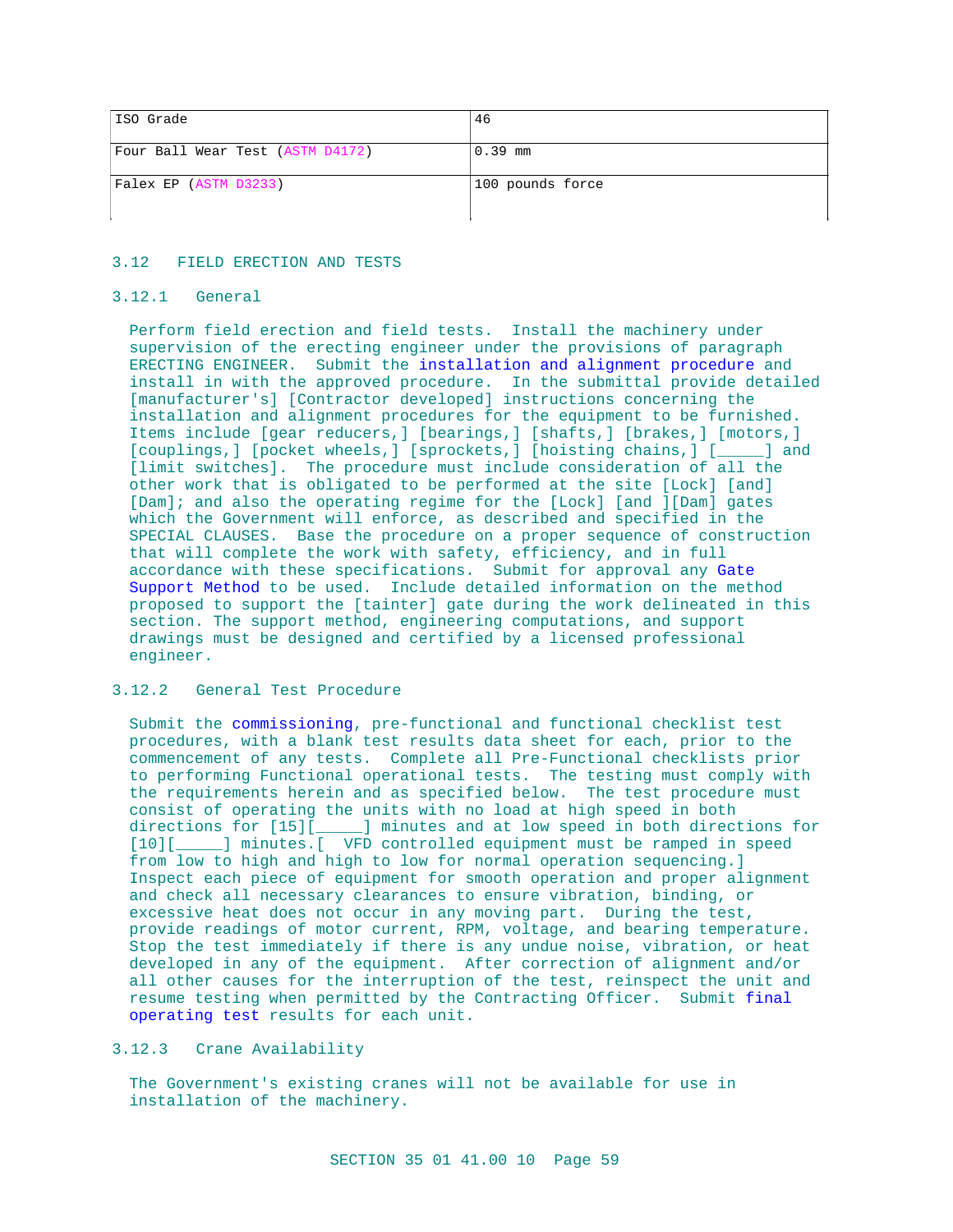# 3.12.4 Schedule

Schedule and coordinate operations with the Contracting Officer for the Government's installation and removal of the bulkheads for the [tainter] gates.

# 3.12.5 Wire Rope Tensioning

Submit the [Field Tensioning and] Operating Test Procedure, with a blank test results data sheet, prior to the commencement of any field tests.[ Shim and level each [sector and pinion] support base prior to final grouting with attention given to maintaining the elevations indicated.] Submit details for the measuring tension procedure used to measure wire rope, [chain] tension during installation. Base the wire rope field tensioning procedure on the following steps. Upon connection of the wire rope to the [valves] gates, equalize the tension in the cables by the use of a hydraulic power pack or hydraulic ram to apply an equal horizontal force (perpendicular to the cable axis) on each cable and measuring the cable deflections at the point of force application. Apply the forces to the cables at a common elevation when the cables are under load. Make adjustments to the cables (to equalize cable tensions) at the [valve drum][adjustable cable connection][\_\_\_\_\_]. Equal tensioning will be considered achieved when the deflections of the [two][\_\_\_\_\_] cables are within 5 percent of each other. Measured deflections must be greater than 63 mm 2-1/2 inches at the time they are considered equal. After final tensioning, the [cable end socket][adjustable connection] must be [welded][mechanically secured] to the drum as indicated. After the units have been installed [and the field tensioning tests are complete], operate each complete [gate] [and valve] unit [\_\_\_\_\_] cycles, as indicated, to demonstrate to the satisfaction of the Contracting Officer that the requirements of the specifications have been met and that the performance of the equipment is satisfactory for the purpose intended. During the test, provide readings of motor RPM, current, and voltage to the Contracting Officer as data to enable estimation of the motor kW horsepower developed. Submit final [field tensioning and] operating test results for each unit.

# 3.12.6 Round Link Chain Tensioning

Submit proposed operating test procedures, final field operating test procedures, data sheets, and the procedure for measuring the chain tensions. Install hoisting chains such to obtain equal tension in the chains when hoisting the gate. With proper precaution observed to restrain uncontrolled movement of the chains, the cross shaft couplings may be disengaged and rotated to perform gross chain tension adjustment. Use the gate connection and turnbuckle for final adjustment. The installation procedure must define the method to be used. Measure chain tensions using a linear dynamometer, strain gauges with instrumentation, or other approved direct load indicating device. Perform chain tensioning with the gate raised above the sill. Each chain assembly at each [pocket wheel] [sprocket] must be tensioned within 5 percent of the mean tension for that [pocket wheel] [sprocket]. The total load supported by any [pocket wheel] [sprocket] must not be less than [48] [\_\_\_\_\_] percent nor more than [52] [\_\_\_\_\_] percent of the total load on the two [pocket wheels] [sprockets] connected to the same gate. Repeat adjustments until the chain assemblies are within these specified limits.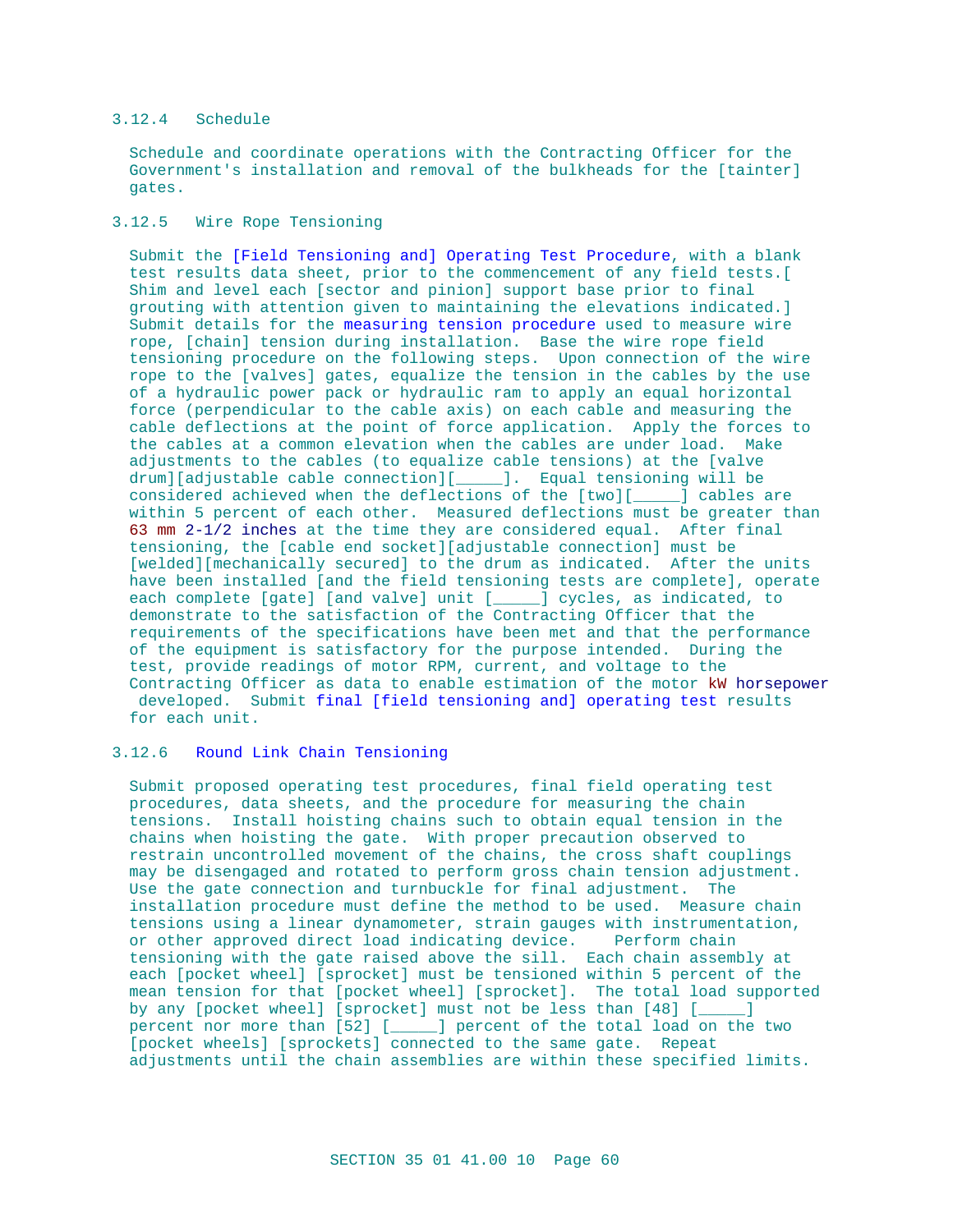#### 3.12.7 Limit Switch and Position Indication Settings

Immediately prior to commencement of work on each gate, record the gate position settings. Submit the Gate Position Settings on Limit Switches. Refer to the [pre-recorded] limit switch and position indication requirements as specified [in paragraphs above] [Section 35 20 20 ELECTRICAL EQUIPMENT FOR GATE HOIST]. Following a thorough check of alignment, clearances, and readiness to operate, operate the machinery with due care to set the travel limits and confirm control or monitoring functions. The settings of the limit switch and control points must conform to the indicated requirements.

#### 3.12.8 Open Spur Gear Alignment

Install spur gears, shafts and bearings to meet the specified backlash and gear tooth contact area requirements. Measure the gear backlash in unloaded conditions with one of the mating gears secured and the other gear manually rotated to obtain the backlash measurements. Use dial indicators to collect backlash measurements. Align the gears to achieve a backlash of between 0.63 to 0.89 mm 0.025 and 0.035 inch. Check alignment of mating gear sets in both the unloaded and at rated load conditions. Check four teeth at 90 degree intervals on each gear set for each condition. The gears are considered aligned when there is a minimum of at least 75 percent tooth contact across the pinion or driven gear tooth face, whichever is larger, at rated load. The contact pattern is considered the area indicating a consistent length and depth of the tooth pattern (i.e. a rectangle). Edge loaded patterns or irregular and discontinuous patterns are not acceptable. Submit the calculations of the percentage of tooth contact patterns for each condition. Record unloaded contact patterns using a tooth marking grease or compound and transfer to contact tape. Overlay the contact tape with the lifted contact pattern onto paper with the entire gear tooth profile shown. Measure loaded condition contact patterns using machinist's layout lacquer similar to (DYKEM) or some other similar use "bluing" dye to verify alignment requirements are met. Submit a Final Alignment Test Report which includes the results of the backlash measurements and the tooth contact patterns with calculations of the tooth contact percentages. Clean the driven gear and pinion and coat with [a dry film][the specified] lubricant after alignment and prior to any operational testing of the equipment.[ The dry film lubricant must be [Sprayon S0000201][\_\_\_\_\_] heavy duty open gear and wire rope lubricant or similar product.] After performing successful initial no load gear alignment and prior to full load operational testing, secure the bearing supports with [tapered alignment pins] [fitted bolts] [bearing chocks] [shear blocks]. Verify band check final fastener torques before exposed metal surfaces are coated as required by the contract.

#### 3.13 ERECTING ENGINEER

Furnish the services of one or more competent erecting engineers from the equipment manufacturer/fabricator to supervise and direct the erection and installation of this equipment.

- a. The erecting engineer(s) must be present for all shop erection, inspections, tests, installation and operation of all equipment at the project site.
- b. The erecting engineer has responsibility for the equipment meeting all the requirements of these specifications and fulfilling all the Contractor's guarantees.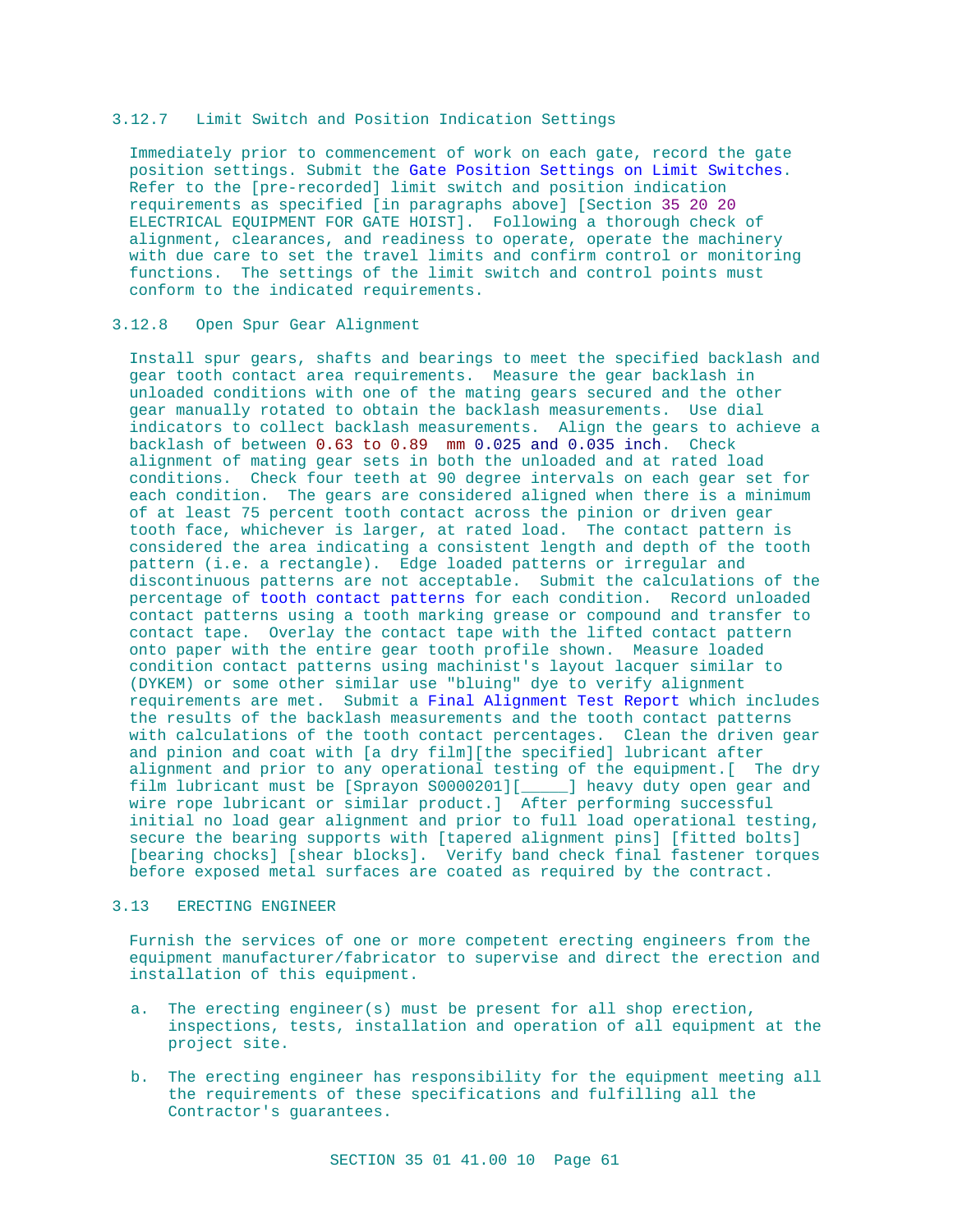- c. The erecting engineer must verify the fit and alignment of mating components prior to erecting in the field and be present during final connection and all commissioning and field testing for contract compliance. The erecting engineer must keep records of all measurements taken during installation and testing.
- d. Upon completion of the installation, commissioning and startup for each specified major equipment or subassemblies, each erecting engineer must submit a erecting engineer installation and operation certification approving the installation and operation of the equipment.

# 3.14 FIELD TRAINING

Provide field training conducted by the erecting engineer for operating staff after each system is functionally complete but prior to final acceptance. The training must be given for a period of not less than [8][\_\_\_\_\_] hours. The training must cover all pieces of equipment and include items contained in the operation and maintenance manuals. Do not conduct training until operation and maintenance manuals have been approved. Provide a one week advance notice of the scheduled training date to the Government. Digitally record all training conducted and provide two DVD copies of the training to the Government. The recording must be compatible with common DVD players in the United States.

# 3.15 STARTUP AND ACCEPTANCE TEST

Submit the pre-functional checklist for approval that includes checks, recordings, measurements and verifications to be performed prior to start up. Signature by all parties is required for acceptance. Following the completion of installation, checkout, adjustment, and setting the limit switches, controls, interlocks, perform a startup and acceptance test on each machinery unit. Perform the startup and acceptance test in accordance with the approved commissioning functional checklist, record and submit the results on test result forms of the procedure. Signature by all parties is required for acceptance. Include a demonstration of proper functioning of the limit switches, controls, interlocks in the acceptance test. For acceptance, the machinery unit(s) must be successfully operated through a minimum of three complete cycles to satisfy the Contracting Officer that the requirements of the contract have been met and that the performance of the equipment is satisfactory for the purpose intended.

Upon successful completion of the field tests, the [miter gate] [and] [[tainter] valve] [\_\_\_\_\_\_] machinery, accessory items and equipment will be examined by the Contracting Officer, Erecting Engineer, Contractor, Project Personnel, and if found to comply with the contract it will be accepted by signature of all parties in a prepared commissioning document. Signatures and Acceptance will not occur until all found deficiencies have been corrected. submit copies of the signed commissioning document document to the Contracting Officer.

# 3.16 Equipment Warranty

Submit manufacturer's standard warranty or guarantee for equipment, e.g., speed reducers, or any other equipment. Identify any warranties that extend beyond a 1-year period.